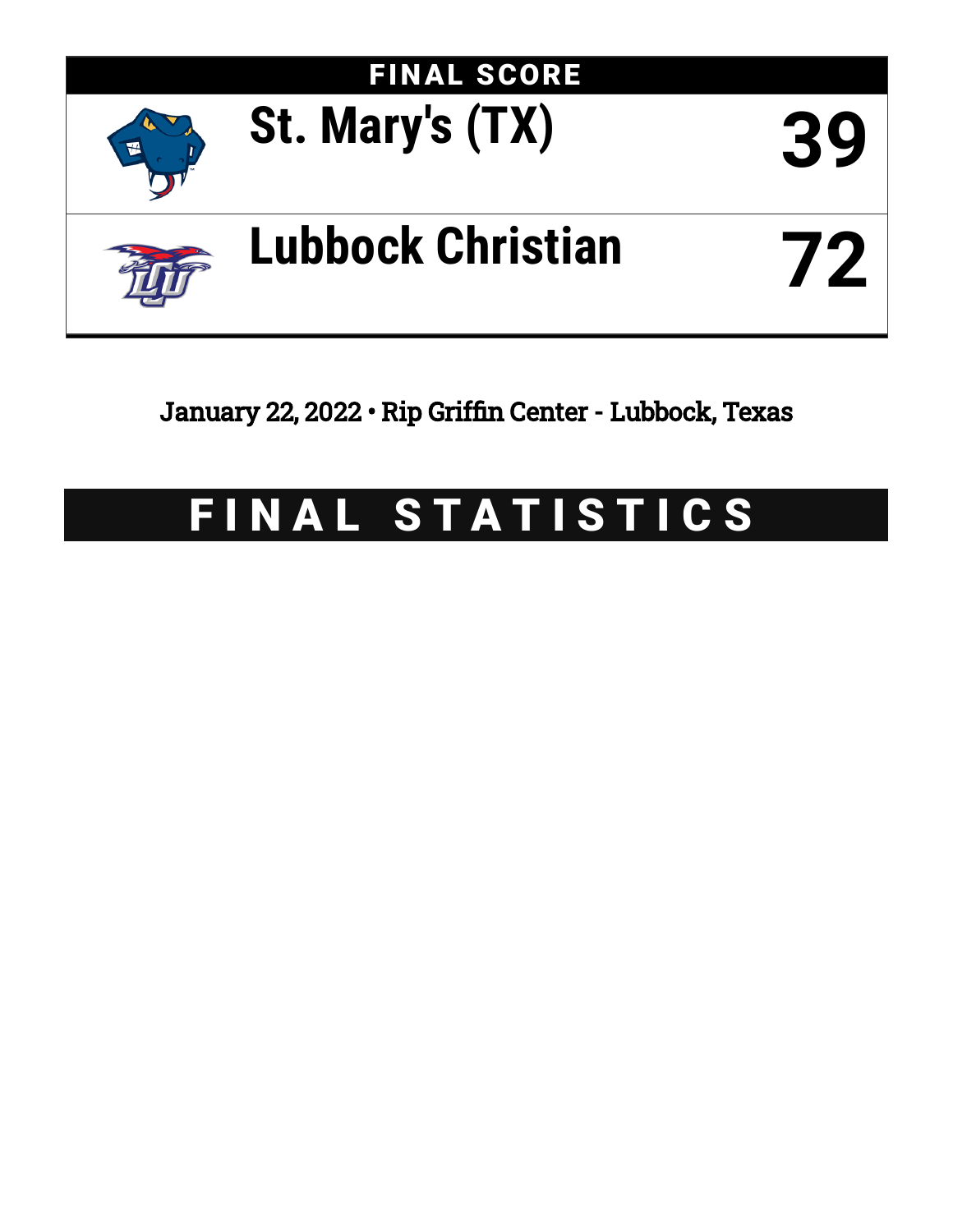# **Official Box Score St. Mary's (TX) vs Lubbock Christian Game Totals -- Final Statistics January 22, 2022 at Rip Griffin Center - Lubbock, Texas**



# **St. Mary's (TX) 39**

| No.             | Player                  | S  | Pts           | FG.      | 3FG      | FТ      | 0 <sub>R</sub> | DR            | TR | PF       |              | A TO          | <b>BIK</b>   | Stl           | Min   | $+/-$ |
|-----------------|-------------------------|----|---------------|----------|----------|---------|----------------|---------------|----|----------|--------------|---------------|--------------|---------------|-------|-------|
| 10 <sup>°</sup> | <b>CULIVER, MYA</b>     | G  |               | $2 - 6$  | 1-1      | $2 - 2$ |                |               | 2  | 3        | 3            | 11            | $\mathbf{0}$ | 3             | 36    | $-32$ |
| <b>22</b>       | PHILLIPS, FAITH         | F. | 2             | $1 - 7$  | $0 - 1$  | $0-0$   | 1              | 6             | 7  | 2        |              | 3             | $\Omega$     | $\mathbf{0}$  | 25    | $-29$ |
| -23             | HARDEMAN, SYDNEY        | G  | 11            | $3 - 8$  | $3-5$    | $2 - 2$ | $\Omega$       | 2             | 2  | $\Omega$ | $\mathbf{0}$ | 5             | $\Omega$     | 1.            | 36    | -26   |
|                 | 25 BILIC, TONIA         | F. | 6             | $2 - 2$  | $1 - 1$  | $1 - 2$ | $\Omega$       | 2             | 2  | $\Omega$ | 1            | 4             | $\Omega$     | $\mathcal{P}$ | 19    | $-19$ |
| 41              | <b>WILSON, HANNAH</b>   | F. | $\mathcal{P}$ | $1 - 7$  | $0 - 0$  | $0-0$   |                |               | 8  | 1.       | 2            | 4             | $\mathbf{0}$ | $\Omega$      | 26    | -33   |
| 02              | <b>KUCERA, MICHAELA</b> | F. | 4             | $2 - 5$  | $0 - 1$  | $0 - 0$ | 1              | $\mathcal{P}$ | 3  | 5        | 1            | $\mathcal{P}$ | 1            | $\Omega$      | -13   | $-1$  |
| 05              | RYNG, NATALIA           | F. | $\mathcal{P}$ | $1 - 2$  | $0 - 0$  | $0 - 0$ |                | 4             | 5  | 1        | $\mathbf{0}$ | 2             | $\Omega$     |               | 18    | -5    |
| 21              | <b>HUGHES, BELLA</b>    | G  | 5             | $1 - 5$  | $1 - 2$  | $2 - 3$ | $\Omega$       | 3             | 3  | 1        | $\Omega$     | $\mathcal{P}$ |              | $\Omega$      | -27   | $-20$ |
|                 | <b>TEAM</b>             |    |               |          |          |         | 3              | $\Omega$      | 3  | - 0      |              | 1             |              |               |       |       |
|                 | <b>TOTALS</b>           |    |               | 39 13-42 | $6 - 11$ | $7-9$   | 8              | 27            | 35 | 13       | 8            | -34           | $\mathbf{2}$ |               | 7 200 |       |

| <b>Shooting By Period</b> |          |       |          |       |         |       | Deadball Rebounds: 1.0          |
|---------------------------|----------|-------|----------|-------|---------|-------|---------------------------------|
| Period                    | FG       | FG%   | 3FG      | 3FG%  | FT      | FT%   | Last FG: 4th-00:36              |
| 1st Qtr                   | $5-9$    | 56%   | $2 - 2$  | 100%  | 1-2     | 50%   | Biggest Run: 6-0                |
| 2nd Qtr                   | $3 - 12$ | 25%   | 1-3      | 33%   | $2 - 2$ | 100%  | Largest lead: By 2 at 1st-09:33 |
| 3rd Qtr                   | $2-9$    | 22%   | $2 - 3$  | 67%   | $2 - 2$ | 100%  | Technical Fouls: None.          |
| 4th Qtr                   | $3 - 12$ | 25%   | 1-3      | 33%   | $2 - 3$ | 67%   |                                 |
| 1st Half                  | $8 - 21$ | 38%   | $3-5$    | 60%   | $3 - 4$ | 75%   |                                 |
| 2nd Half                  | $5 - 21$ | 24%   | $3-6$    | 50%   | $4 - 5$ | 80%   |                                 |
| Game                      | 13-42    | 31.0% | $6 - 11$ | 54.5% | 7-9     | 77.8% |                                 |

**Lubbock Christian 72**

| No. | Player                   | S | Pts            | FG       | 3FG       | <b>FT</b> | 0 <sub>R</sub> | <b>DR</b>    | TR           | PF             | A        | TO | <b>Blk</b>   | Stl      | Min        | $+/-$          |
|-----|--------------------------|---|----------------|----------|-----------|-----------|----------------|--------------|--------------|----------------|----------|----|--------------|----------|------------|----------------|
| 01  | DUNCAN, ASHTON           | G | 24             | $8 - 13$ | $8 - 13$  | $0 - 0$   | 0              | 2            | 2            |                | 0        | 3  |              | 4        | 25         | 26             |
| 05  | <b>BURR, LAYNEE</b>      | G | 5              | $2 - 8$  | $1 - 5$   | $0 - 0$   | 3              | 3            | 6            |                | 2        |    | 0            |          | 22         | 22             |
| 14  | <b>CUNYUS, CHANNING</b>  | G | 2              | $1 - 4$  | $0 - 0$   | $0 - 0$   | $\mathbf{0}$   | 0            | $\mathbf{0}$ | 2              | 1        |    |              | 3        | 20         | 20             |
| 21  | <b>SCHULTE, ALLIE</b>    | G | 11             | $5-9$    | $1 - 3$   | $0 - 0$   | 2              | 3            | 5            |                | 8        | 0  | 0            | 4        | 23         | 25             |
| 22  | ROBERTSON, JULIANA       | F | 0              | $0 - 3$  | $0 - 0$   | $0 - 2$   | $\overline{2}$ | 2            | 4            |                | 2        | 0  |              |          | 14         | 16             |
| 00  | FOSTER, GRACE            | F | 8              | $4 - 8$  | $0 - 3$   | $0-0$     | 2              | 3            | 5            | $\mathbf{0}$   | $\Omega$ | 1  | 2            | $\Omega$ | 15         | 11             |
| 02  | MADDOX, MACI             | G | 4              | $2 - 4$  | $0 - 1$   | $0-0$     | 0              | $\mathbf{0}$ | $\mathbf{0}$ | $\Omega$       | 0        |    | 0            | 0        | 11         | 8              |
| 03  | <b>ROBERTSON, AUDREY</b> | G |                | $0 - 2$  | $0 - 1$   | $1 - 2$   | 0              | $\Omega$     | $\Omega$     | 2              | 5        | 2  |              | 2        | 15         | 13             |
| 04  | <b>HAASE, RACHEL</b>     | G | 0              | $0 - 0$  | $0 - 0$   | $0 - 0$   | $\Omega$       | 0            | $\mathbf{0}$ |                | 0        | 0  | 0            | $\Omega$ | 5          | 2              |
| 12  | SUMRALL, SAVANNAH        | G | 0              | $0 - 2$  | $0 - 2$   | $0 - 0$   | $\mathbf{0}$   | 0            | $\Omega$     | $\Omega$       | 0        | 0  | $\Omega$     | 0        | 3          | $\overline{2}$ |
| 15  | STOVALL, SHAYLEE         | G | 6              | $2 - 3$  | $2 - 3$   | $0-0$     | $\Omega$       | 0            | $\mathbf{0}$ | $\overline{2}$ | 0        | 0  | $\Omega$     |          | 11         | 3              |
| 20  | <b>BOSTWICK, CARLI</b>   | F | 3              | $1 - 2$  | $0 - 0$   | $1 - 1$   | $\Omega$       | 1            | 1            | $\Omega$       | 1        | 1  | $\mathbf{0}$ | 0        | 5          | 0              |
| 23  | <b>WINFREY, BRYLEE</b>   | G | 0              | $0 - 0$  | $0 - 0$   | $0 - 0$   | 0              | 4            | 4            | 0              | 3        | 1  | $\Omega$     |          | 6          | 2              |
| 30  | <b>SPURGIN, AUDREY</b>   | C | $\overline{2}$ | $1 - 4$  | $0 - 0$   | $0 - 0$   | $\mathbf{1}$   | 2            | 3            |                | $\Omega$ | 2  | $\mathbf{0}$ | $\Omega$ | 8          | 4              |
| 34  | COX, WHITNEY             | F | 2              | $1 - 5$  | $0 - 0$   | $0 - 0$   | $\overline{2}$ | $\mathbf 1$  | 3            | 0              | 1        | 0  |              | 0        | 10         | 11             |
| 40  | <b>SCHUMANN, REESE</b>   | C | 4              | $2 - 3$  | $0 - 0$   | $0 - 0$   | $\mathbf{1}$   | 0            | 1            | $\Omega$       | $\Omega$ | 0  | $\Omega$     | $\Omega$ | 6          | $\mathbf 0$    |
|     | TEAM                     |   |                |          |           |           | 3              | 1            | 4            | 0              |          | 2  |              |          |            |                |
|     | <b>TOTALS</b>            |   |                | 72 29-70 | $12 - 31$ | $2 - 5$   | 16             | 22           | 38           | 12             | 23       | 15 | 7            | 17       | <b>200</b> |                |

| <b>Shooting By Period</b> |           |       |           |       |         |       |
|---------------------------|-----------|-------|-----------|-------|---------|-------|
| Period                    | FG        | FG%   | 3FG       | 3FG%  | FT      | FT%   |
| 1st Qtr                   | $10 - 20$ | 50%   | $5-9$     | 56%   | $0 - 0$ | 0%    |
| 2nd Qtr                   | $6 - 16$  | 38%   | $5-9$     | 56%   | $0 - 2$ | 00%   |
| 3rd Qtr                   | $7 - 17$  | 41%   | $2-9$     | 22%   | $1 - 2$ | 50%   |
| 4th Qtr                   | $6 - 17$  | 35%   | $0 - 4$   | 00%   | $1 - 1$ | 100%  |
| 1st Half                  | 16-36     | 44%   | $10 - 18$ | 56%   | $0 - 2$ | 00%   |
| 2nd Half                  | 13-34     | 38%   | $2 - 13$  | 15%   | $2 - 3$ | 67%   |
| Game                      | 29-70     | 41.4% | $12 - 31$ | 38.7% | $2 - 5$ | 40.0% |

*Deadball Rebounds:* 1,0 *Last FG:* 4th-00:55 *Biggest Run:* 12-0 *Largest lead:* By 35 at 4th-00:55 *Technical Fouls:* None.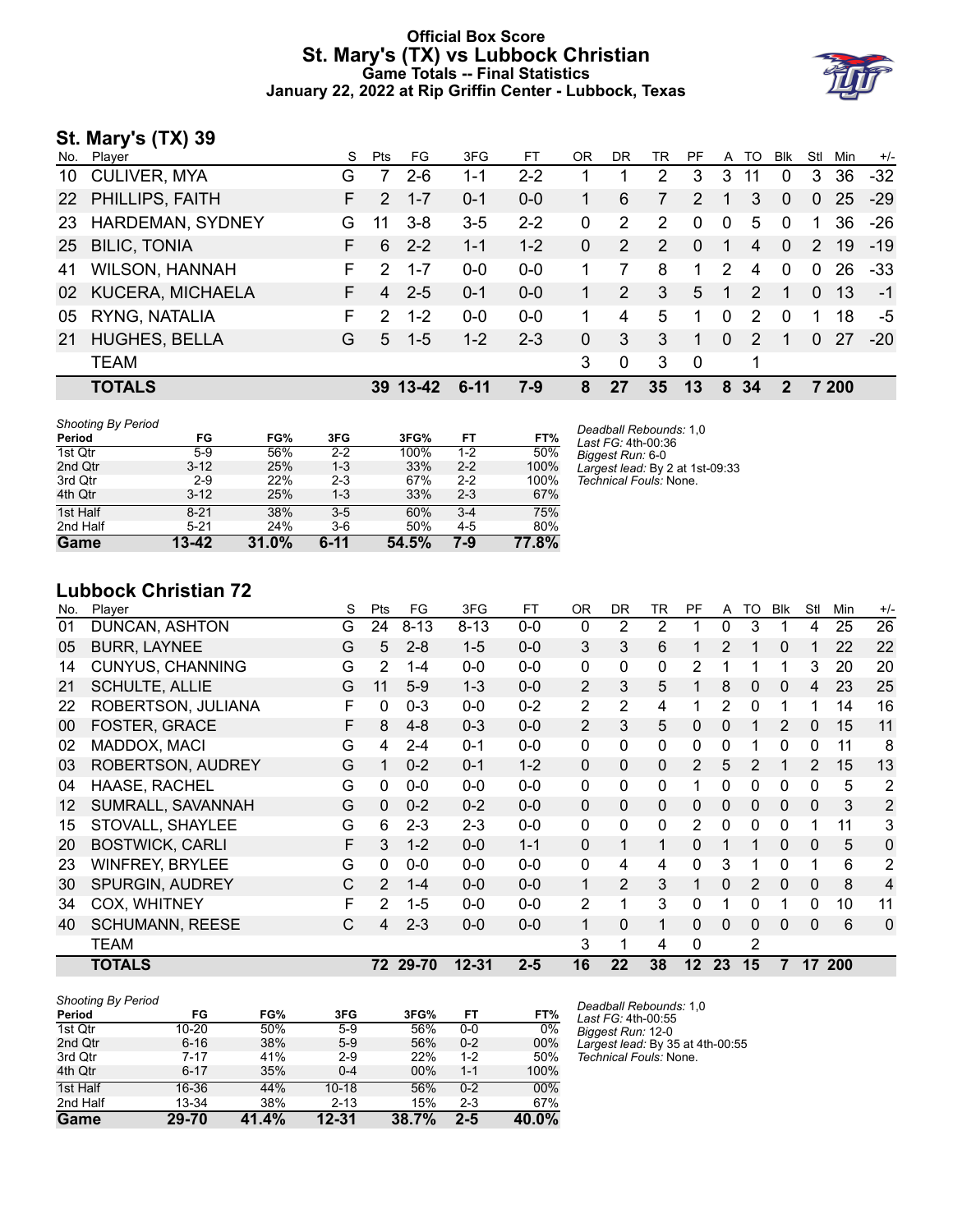| Game Notes:                                           | <b>Score</b>                                    |    | 1st 2nd 3rd 4th |    |    | <b>TOT</b> | <b>Points</b>     |
|-------------------------------------------------------|-------------------------------------------------|----|-----------------|----|----|------------|-------------------|
| Officials: Michael Urdiales, Randall Arbuckle, Kelsey | <b>StM</b>                                      | 13 | 9               |    | 9  | 39         | In the Paint      |
| Curry<br>Attendance: 476                              | LCU                                             | 25 | -17             | 17 | 13 | 72         | Off Turns         |
|                                                       |                                                 |    |                 |    |    |            | 2nd Chance        |
| Start Time: 03:01 PM ET<br>End Time: 04:32 PM ET      | StM led for 0:19. LCU led for 38:56.            |    |                 |    |    |            | <b>Fast Break</b> |
| Game Duration: 1:30<br>$\sim$ $\sim$ $\sim$           | Game was tied for 0:43.<br>Times tied: <b>1</b> |    | Lead Changes: 1 |    |    |            | Bench             |

**StM LCU**<br>12 34 In the Paint 12 34 Off Turns 16 31  $\frac{5}{5}$ 4 5 14 Bench 1 1 30 Per Poss 0.5 4 2 1 6 / 7 2 1.0 1 4 3 0 / 7 1

Game Duration: **1:3**<br>Conference Game; **0**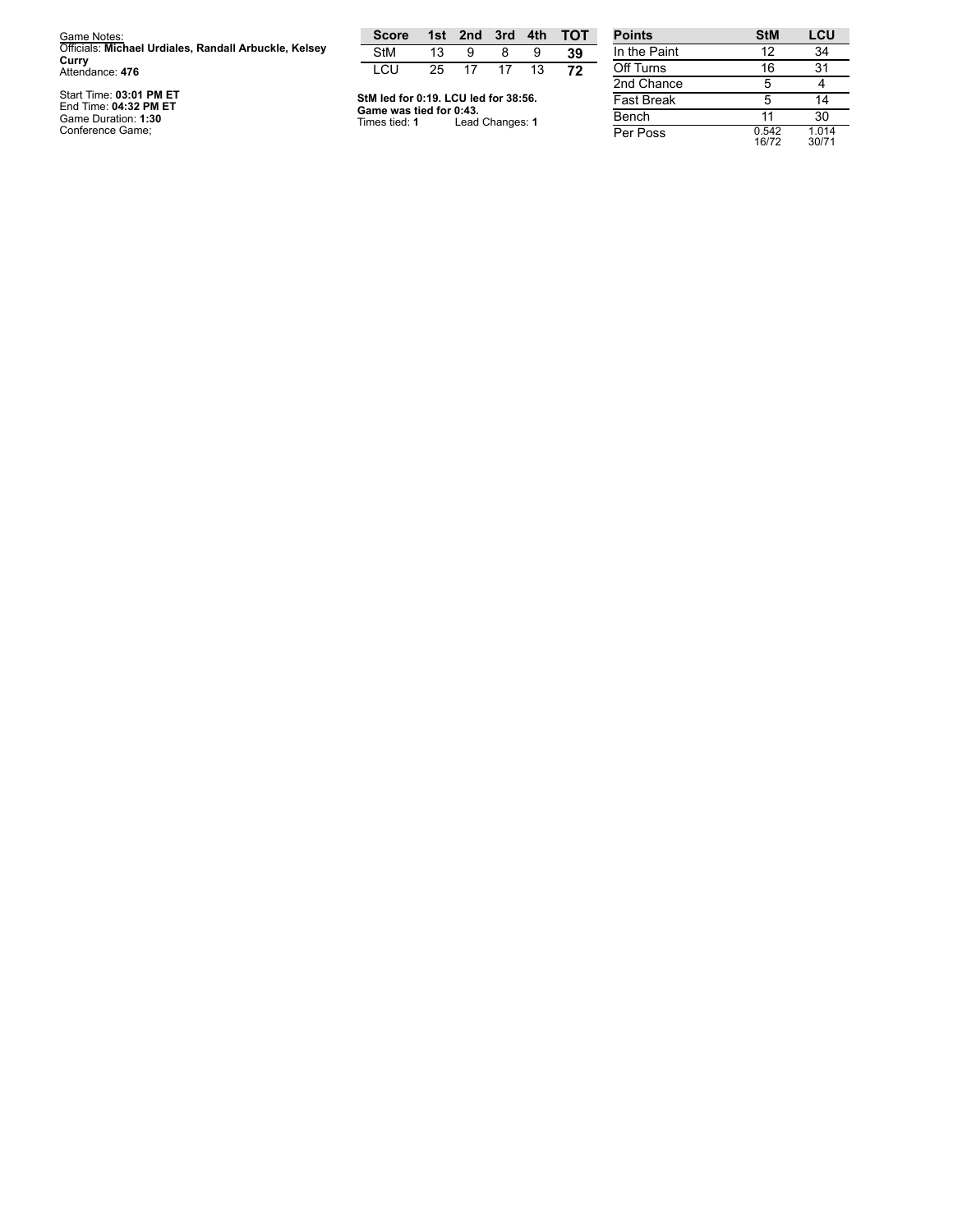# **Official Box Score St. Mary's (TX) vs Lubbock Christian First Half Statistics Only January 22, 2022 at Rip Griffin Center - Lubbock, Texas**



# **St. Mary's (TX) 22**

| No. | Player                  | S. | <b>Pts</b>      | FG.     | 3FG     | <b>FT</b> | <b>OR</b> | DR           | TR | <b>PF</b> | A              | TO       | <b>Blk</b>   | Stl          | <b>Min</b>        | $+/-$       |
|-----|-------------------------|----|-----------------|---------|---------|-----------|-----------|--------------|----|-----------|----------------|----------|--------------|--------------|-------------------|-------------|
|     | 02 KUCERA, MICHAELA     | F  | 4               | $2 - 3$ | $0 - 0$ | $0 - 0$   |           |              | 2  |           | 0              |          |              | 0            | 7                 | $\mathbf 1$ |
|     | 05 RYNG, NATALIA        | F. | 2               | $1 - 2$ | $0 - 0$ | $0 - 0$   | 0         | 2            | 2  |           | $\Omega$       |          | 0            | $\mathbf{0}$ | 8                 | $-2$        |
|     | 10 CULIVER, MYA         | G  | $\mathcal{P}$   | $1 - 3$ | $0 - 0$ | $0 - 0$   | 0         | $\Omega$     | 0  | 1         | 2              | 5        | 0            |              | 17                | $-21$       |
| 21  | <b>HUGHES, BELLA</b>    | G  | 3               | $1 - 4$ | $1 - 2$ | $0 - 0$   | 0         |              | 1  | 0         | $\overline{0}$ | $\Omega$ | $\mathbf{0}$ | $\mathbf{0}$ | 13                | $-7$        |
|     | 22 PHILLIPS, FAITH      | F  | $\Omega$        | $0 - 4$ | $0 - 1$ | $0 - 0$   |           | 2            | 3  | $\Omega$  | $\mathbf{0}$   | $\Omega$ | $\Omega$     | $\Omega$     | $12 \overline{ }$ | -18         |
| 23  | <b>HARDEMAN, SYDNEY</b> | G  | 5               | $1 - 2$ | $1 - 1$ | $2 - 2$   | 0         |              | 1  | 0         | $\mathbf{0}$   | 2        | $\Omega$     |              | 19                | $-19$       |
| 25  | <b>BILIC, TONIA</b>     | F  | 4               | $1 - 1$ | 1-1     | $1 - 2$   | 0         | 2            | 2  | $\Omega$  | 1              | 4        | $\Omega$     |              | 11                | $-13$       |
| 41  | <b>WILSON, HANNAH</b>   | F. | $\mathcal{P}$   | $1 - 2$ | $0 - 0$ | $0 - 0$   | 0         | 4            | 4  | 0         |                | 3        | $\Omega$     | $\Omega$     | 13                | $-21$       |
|     | <b>TEAM</b>             |    | 0               | $0 - 0$ | $0 - 0$ | $0 - 0$   |           | $\mathbf{0}$ | 1  | $\Omega$  | $\Omega$       | 1        | $\Omega$     | $\Omega$     | 0                 |             |
|     | <b>TOTALS</b>           |    | 22 <sub>2</sub> | 8-21    | $3 - 5$ | $3 - 4$   | 3         | 13           | 16 | 3         | 4              | 16       |              |              | 3 100             |             |

| <b>Shooting By Period</b><br>Period | FG       | FG%   | 3FG     | 3FG%  | FT      | FT%   | Deadball Rebounds: 1,0<br>Last FG Half: StM 2nd-03:32 |
|-------------------------------------|----------|-------|---------|-------|---------|-------|-------------------------------------------------------|
| 1st Qtr                             | $5-9$    | 56%   | $2 - 2$ | 100%  | 1-2     | 50%   |                                                       |
| 2nd Qtr                             | $3 - 12$ | 25%   | $1 - 3$ | 33%   | $2 - 2$ | 100%  |                                                       |
| 1st Half                            | $8 - 21$ | 38%   | $3-5$   | 60%   | $3 - 4$ | 75%   |                                                       |
| Game                                | 13-42    | 31.0% | ჩ-11    | 54.5% | 7-9     | 77.8% |                                                       |

# **Lubbock Christian 42**

| No. | Player                  | S | Pts | <b>FG</b> | 3FG       | <b>FT</b> | <b>OR</b>      | <b>DR</b>      | <b>TR</b>      | <b>PF</b> | A        | TO | <b>Blk</b>   | Stl      | Min          | $+/-$        |
|-----|-------------------------|---|-----|-----------|-----------|-----------|----------------|----------------|----------------|-----------|----------|----|--------------|----------|--------------|--------------|
| 00  | FOSTER, GRACE           | F | 4   | $2 - 2$   | $0 - 0$   | $0 - 0$   | 1              |                | 2              | 0         | 0        |    | 0            | 0        | 6            | 4            |
| 01  | DUNCAN, ASHTON          | G | 18  | $6-9$     | $6-9$     | $0 - 0$   | 0              | 2              | 2              |           | 0        | 3  |              | 4        | 17           | 20           |
| 02  | MADDOX, MACI            | G | 0   | $0 - 1$   | $0 - 1$   | $0 - 0$   | 0              | 0              | 0              | 0         | 0        |    | 0            | 0        | 5            | 1            |
| 03  | ROBERTSON, AUDREY       | G | 0   | $0 - 1$   | $0 - 0$   | $0 - 0$   | $\mathbf{0}$   | $\Omega$       | $\mathbf{0}$   |           | 4        | 0  | 0            | 0        | 6            | 4            |
| 04  | HAASE, RACHEL           | G | 0   | $0 - 0$   | $0 - 0$   | $0 - 0$   | 0              | 0              | 0              | 0         | 0        | 0  | 0            | 0        | 0            | 0            |
| 05  | <b>BURR, LAYNEE</b>     | G | 5   | $2 - 5$   | $1 - 3$   | $0 - 0$   | $\overline{2}$ | 3              | 5              | $\Omega$  |          |    | $\mathbf{0}$ | $\Omega$ | 14           | 16           |
| 12  | SUMRALL, SAVANNAH       | G | 0   | $0 - 0$   | $0-0$     | $0-0$     | $\Omega$       | 0              | $\mathbf{0}$   | 0         | 0        | 0  | $\Omega$     | $\Omega$ | 0            | 0            |
| 14  | <b>CUNYUS, CHANNING</b> | G | 2   | $1 - 4$   | $0 - 0$   | $0 - 0$   | $\mathbf{0}$   | $\Omega$       | $\mathbf{0}$   | 0         | 1        | 0  |              |          | 14           | 16           |
| 15  | STOVALL, SHAYLEE        | G | 6   | $2 - 2$   | $2 - 2$   | $0 - 0$   | $\Omega$       | 0              | $\mathbf{0}$   |           | 0        | 0  | $\mathbf{0}$ | $\Omega$ | 4            | 0            |
| 20  | <b>BOSTWICK, CARLI</b>  | F | 0   | $0-0$     | $0 - 0$   | $0 - 0$   | $\mathbf{0}$   | $\Omega$       | $\mathbf{0}$   | 0         | $\Omega$ | 0  | 0            | 0        | $\mathbf 0$  | $\mathbf 0$  |
| 21  | <b>SCHULTE, ALLIE</b>   | G |     | $3-6$     | $1 - 3$   | $0 - 0$   | 1              | 2              | 3              | 0         | 6        | 0  | $\mathbf{0}$ | 2        | 15           | 19           |
| 22  | ROBERTSON, JULIANA      | F | 0   | $0 - 3$   | $0 - 0$   | $0 - 2$   | $\overline{2}$ | $\overline{2}$ | 4              |           | 2        | 0  |              |          | 14           | 16           |
| 23  | <b>WINFREY, BRYLEE</b>  | G | 0   | $0 - 0$   | $0 - 0$   | $0 - 0$   | 0              | 0              | $\mathbf{0}$   | 0         | 0        | 0  | 0            | 0        | 0            | $\mathbf 0$  |
| 30  | SPURGIN, AUDREY         | С | 0   | $0 - 0$   | $0 - 0$   | $0 - 0$   | $\mathbf{0}$   | 0              | $\Omega$       | 0         | $\Omega$ | 0  | 0            | 0        | $\mathbf 0$  | $\mathbf 0$  |
| 34  | COX, WHITNEY            | F | 0   | $0 - 3$   | $0 - 0$   | $0 - 0$   | $\overline{2}$ | 0              | $\overline{2}$ | 0         | 1        | 0  |              | 0        | 5            | 4            |
| 40  | <b>SCHUMANN, REESE</b>  | C | 0   | $0 - 0$   | $0 - 0$   | $0 - 0$   | $\Omega$       | $\Omega$       | $\mathbf{0}$   | $\Omega$  | $\Omega$ | 0  | $\Omega$     | 0        | $\mathbf{0}$ | $\mathbf{0}$ |
|     | <b>TEAM</b>             |   | 0   | $0 - 0$   | $0 - 0$   | $0 - 0$   | 0              | 0              | $\Omega$       | 0         | 0        | 1  | 0            | $\Omega$ | 0            |              |
|     | <b>TOTALS</b>           |   | 42  | 16-36     | $10 - 18$ | $0 - 2$   | 8              | 10             | 18             | 4         | 15       | 7  | 4            | 8        | 100          |              |

| Shooting By Period |           |       |           |       |         | D     |
|--------------------|-----------|-------|-----------|-------|---------|-------|
| Period             | FG        | FG%   | 3FG       | 3FG%  | FТ      | FT%   |
| 1st Otr            | $10 - 20$ | 50%   | 5-9       | 56%   | 0-0     | 0%    |
| 2nd Qtr            | $6 - 16$  | 38%   | $5-9$     | 56%   | $0 - 2$ | 00%   |
| 1st Half           | 16-36     | 44%   | $10 - 18$ | 56%   | $0 - 2$ | 00%   |
| Game               | 29-70     | 41.4% | 12-31     | 38.7% | 2-5     | 40.0% |

*Deadball Rebounds:* 1,0 *Last FG Half:* LCU 2nd-00:12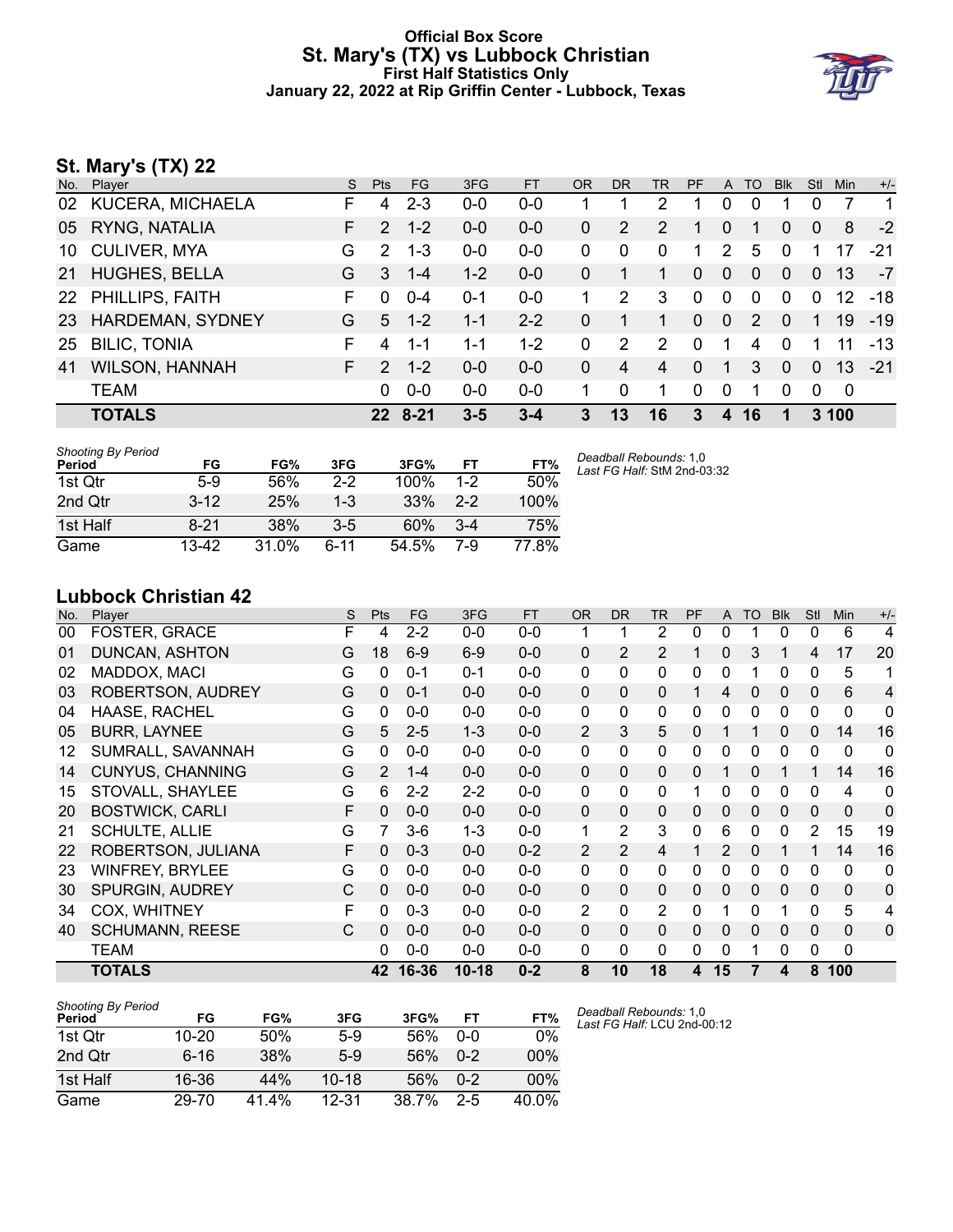| Game Notes:                                                    | <b>Score</b> | 1st | 2nd | 3rd 4th |    | <b>TOT</b> | <b>Points fron</b> |
|----------------------------------------------------------------|--------------|-----|-----|---------|----|------------|--------------------|
| Officials: Michael Urdiales, Randall Arbuckle, Kelsey<br>Currv | StM          | 13  | я   |         |    | 39         | In the Paint       |
| Attendance: 476                                                | LCU.         | 25. |     |         | 13 | 72         | Off Turns          |
|                                                                |              |     |     |         |    |            | 2nd Chance         |
| Start Time: 03:01 PM ET                                        |              |     |     |         |    |            | Faat Desale        |

**Points from (This Period) StM LCU**  $\overline{12}$ 1 1 20 2nd Chance  $\frac{2}{5}$  $\overline{0}$ Fast Break  $\begin{array}{|c|c|c|}\n\hline\n5 & 10 \\
\hline\n9 & 10\n\end{array}$ Bench  $10$ 

Start Time: 03:01 PM ET<br>End Time: 04:32 PM ET<br>Game Duration: 1:30<br>Conference Game;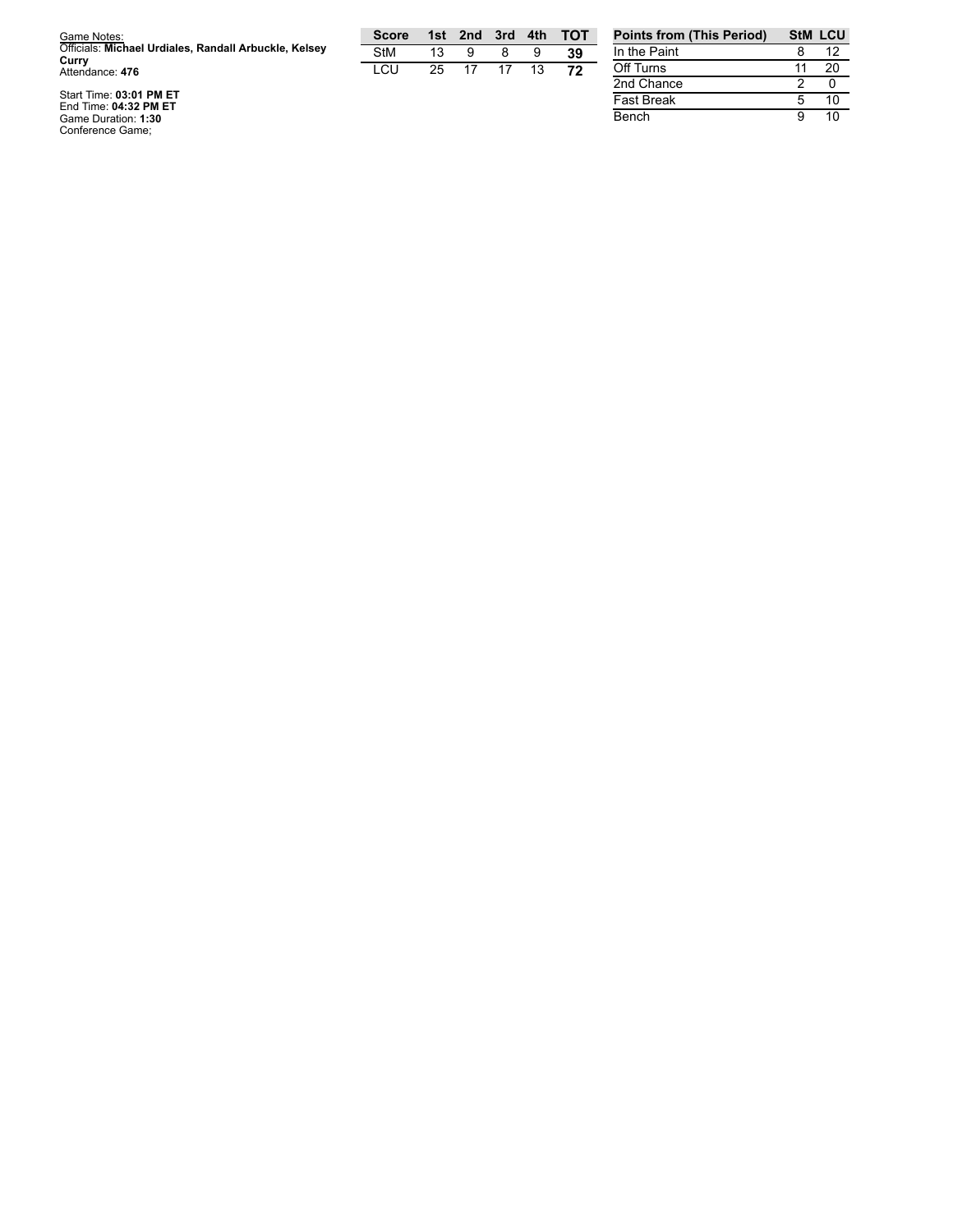# **Official Box Score St. Mary's (TX) vs Lubbock Christian First Quarter Statistics Only January 22, 2022 at Rip Griffin Center - Lubbock, Texas**



# **St. Mary's (TX) 13**

| No.             | Player                | S. | <b>Pts</b>     | FG.     | 3FG     | <b>FT</b> | <b>OR</b> | D <sub>R</sub> | TR             | <b>PF</b> | A            | TO             | <b>Blk</b>     | Stl         | Min | $+/-$ |
|-----------------|-----------------------|----|----------------|---------|---------|-----------|-----------|----------------|----------------|-----------|--------------|----------------|----------------|-------------|-----|-------|
| 10              | <b>CULIVER, MYA</b>   | G  | 2              | $1 - 3$ | $0 - 0$ | $0 - 0$   | 0         | $\Omega$       | 0              | 0         |              | 5              | 0              | $\Omega$    | 9   | $-13$ |
|                 | 22 PHILLIPS, FAITH    | F. | $\Omega$       | $0 - 2$ | $0-0$   | $0-0$     |           |                | $\overline{2}$ | 0         | $\Omega$     | 0              | $\Omega$       | $\Omega$    |     | $-10$ |
| 23              | HARDEMAN, SYDNEY      | G  | 3              | $1 - 1$ | 1-1     | 0-0       | 0         | $\Omega$       | 0              | 0         | $\mathbf 0$  | 0              | $\Omega$       | $\Omega$    | 9   | $-11$ |
| 25 <sub>2</sub> | <b>BILIC, TONIA</b>   | F. | $\overline{4}$ | $1 - 1$ | $1 - 1$ | $1 - 2$   | $\Omega$  |                | 1              | $\Omega$  | $\mathbf 1$  | 3              | $\overline{0}$ | $\mathbf 1$ | 8   | $-11$ |
| 41              | <b>WILSON, HANNAH</b> | F. | 2              | $1 - 1$ | $0-0$   | $0-0$     | $\Omega$  | $\overline{2}$ | $\overline{2}$ | $\Omega$  | $\mathbf 0$  | 1              | $\Omega$       | $\Omega$    |     | $-10$ |
|                 | 02 KUCERA, MICHAELA   | F. | $\Omega$       | $0 - 0$ | $0 - 0$ | $0 - 0$   | 0         | $\Omega$       | $\mathbf{0}$   | $\Omega$  | $\Omega$     | $\Omega$       | $\Omega$       | $\Omega$    | 3   | $-2$  |
| 05              | RYNG, NATALIA         | F. | $\mathcal{P}$  | $1 - 1$ | $0-0$   | $0 - 0$   | $\Omega$  |                | 1              | 0         | $\mathbf 0$  | 1              | $\Omega$       | $\Omega$    | 3   | $-2$  |
| 21              | <b>HUGHES, BELLA</b>  | G  | $\Omega$       | $0 - 0$ | $0 - 0$ | $0-0$     | $\Omega$  |                | 1.             | $\Omega$  | $\mathbf{0}$ | $\overline{0}$ | $\Omega$       | $\Omega$    | 4   | $-1$  |
|                 | <b>TEAM</b>           |    |                |         |         |           | 0         | $\mathbf 0$    | 0              | 0         |              | 0              |                |             |     |       |
|                 | <b>TOTALS</b>         |    | 13             | $5-9$   | $2 - 2$ | $1 - 2$   | 1         | 6              | 7              | 0         | $2^{\circ}$  | 10             | O              |             | 50  |       |
|                 |                       |    |                |         |         |           |           |                |                |           |              |                |                |             |     |       |

| <b>Shooting By Period</b><br>Period | FG        | FG%   | 3FG     | 3FG%  | FT      | FT%   | Deadball Rebounds: 1,0 |
|-------------------------------------|-----------|-------|---------|-------|---------|-------|------------------------|
| 1st Qtr                             | $5-9$     | 56%   | $2 - 2$ | 100%  | $1 - 2$ | 50%   |                        |
| 2nd Qtr                             | $3 - 12$  | 25%   | 1-3     | 33%   | $2 - 2$ | 100%  |                        |
| 1st Half                            | $5-9$     | 56%   | $2 - 2$ | 100%  | $1 - 2$ | 50%   |                        |
| 1st Half                            | $8 - 21$  | 38%   | $3-5$   | 60%   | $3 - 4$ | 75%   |                        |
| Game                                | $13 - 42$ | 31.0% | 6-11    | 54.5% | 7-9     | 77.8% |                        |

# **Lubbock Christian 25**

| No. | Player                   | S | Pts          | <b>FG</b> | 3FG     | <b>FT</b> | <b>OR</b>    | <b>DR</b>    | <b>TR</b>            | PF             | A              | <b>TO</b>      | <b>Blk</b>   | Stl            | Min          | $+/-$          |
|-----|--------------------------|---|--------------|-----------|---------|-----------|--------------|--------------|----------------------|----------------|----------------|----------------|--------------|----------------|--------------|----------------|
| 01  | <b>DUNCAN, ASHTON</b>    | G | 12           | $4 - 5$   | $4 - 5$ | $0 - 0$   | 0            | 0            | 0                    |                | 0              |                | 0            | 2              | 9            | 9              |
| 05  | <b>BURR, LAYNEE</b>      | G | 3            | $1 - 3$   | $1 - 2$ | $0-0$     | 2            | 1            | 3                    | $\mathbf{0}$   | $\Omega$       |                | $\mathbf{0}$ | $\mathbf{0}$   | 8            | 11             |
| 14  | <b>CUNYUS, CHANNING</b>  | G | 2            | $1 - 3$   | $0-0$   | $0-0$     | $\Omega$     | 0            | $\mathbf{0}$         | 0              | 0              | 0              | $\Omega$     | 1              | 7            | 8              |
| 21  | <b>SCHULTE, ALLIE</b>    | G | 4            | $2 - 4$   | $0 - 2$ | $0 - 0$   | 1            | $\mathbf{0}$ | $\blacktriangleleft$ | 0              | 4              | 0              | $\mathbf{0}$ | $\overline{2}$ | 7            | 8              |
| 22  | ROBERTSON, JULIANA       | F | 0            | $0 - 1$   | $0 - 0$ | $0 - 0$   | 1            | 1            | $\overline{2}$       | 0              | 2              | 0              | $\Omega$     | 1              | 7            | 8              |
| 00  | FOSTER, GRACE            | F | 4            | $2 - 2$   | $0 - 0$ | $0 - 0$   | 0            | 1            | 1                    | 0              | 0              | 0              | $\mathbf{0}$ | 0              | 3            | 4              |
| 02  | MADDOX, MACI             | G | 0            | $0 - 0$   | $0 - 0$ | $0 - 0$   | 0            | 0            | $\mathbf{0}$         | 0              | 0              | 0              | $\Omega$     | 0              | 3            | 4              |
| 03  | <b>ROBERTSON, AUDREY</b> | G | 0            | $0 - 1$   | $0 - 0$ | $0 - 0$   | $\mathbf{0}$ | $\Omega$     | $\Omega$             |                | $\overline{2}$ | 0              | 0            | 0              | 3            | $\overline{4}$ |
| 04  | <b>HAASE, RACHEL</b>     | G | 0            | $0 - 0$   | $0-0$   | $0-0$     | 0            | 0            | $\mathbf{0}$         | 0              | 0              | 0              | $\Omega$     | 0              | $\mathbf{0}$ | 0              |
| 12  | SUMRALL, SAVANNAH        | G | 0            | $0 - 0$   | $0 - 0$ | $0 - 0$   | $\mathbf{0}$ | $\mathbf{0}$ | $\mathbf{0}$         | 0              | 0              | 0              | $\mathbf{0}$ | $\mathbf{0}$   | 0            | $\mathbf 0$    |
| 15  | STOVALL, SHAYLEE         | G | 0            | $0 - 0$   | $0-0$   | $0 - 0$   | 0            | 0            | $\mathbf{0}$         | $\Omega$       | 0              | 0              | $\Omega$     | $\mathbf{0}$   | 0            | 0              |
| 20  | <b>BOSTWICK, CARLI</b>   | F | $\Omega$     | $0 - 0$   | $0 - 0$ | $0 - 0$   | $\Omega$     | $\mathbf{0}$ | $\Omega$             | $\Omega$       | $\Omega$       | 0              | $\Omega$     | $\mathbf{0}$   | $\mathbf{0}$ | $\mathbf{0}$   |
| 23  | <b>WINFREY, BRYLEE</b>   | G | $\Omega$     | $0 - 0$   | $0-0$   | $0-0$     | $\mathbf{0}$ | 0            | $\mathbf{0}$         | $\Omega$       | 0              | 0              | $\Omega$     | $\mathbf{0}$   | $\mathbf{0}$ | 0              |
| 30  | <b>SPURGIN, AUDREY</b>   | C | 0            | $0 - 0$   | $0 - 0$ | $0 - 0$   | 0            | $\mathbf{0}$ | $\Omega$             | $\mathbf{0}$   | 0              | 0              | $\mathbf{0}$ | $\mathbf{0}$   | 0            | $\mathbf 0$    |
| 34  | COX, WHITNEY             | F | $\Omega$     | $0 - 1$   | $0 - 0$ | $0 - 0$   | 0            | $\mathbf{0}$ | $\mathbf{0}$         | 0              | 1              | 0              |              | $\mathbf{0}$   | 3            | 4              |
| 40  | <b>SCHUMANN, REESE</b>   | C | $\mathbf{0}$ | $0 - 0$   | $0 - 0$ | $0 - 0$   | 0            | $\mathbf{0}$ | $\Omega$             | $\Omega$       | 0              | 0              | $\Omega$     | $\mathbf{0}$   | 0            | $\mathbf{0}$   |
|     | TEAM                     |   |              |           |         |           | 0            | 0            | 0                    | 0              |                | 0              |              |                |              |                |
|     | <b>TOTALS</b>            |   |              | 25 10-20  | $5-9$   | $0 - 0$   | 4            | 3            | 7                    | $\overline{2}$ | 9              | $\overline{2}$ |              | 6              | 50           |                |

| <b>Shooting By Period</b><br>Period | FG        | FG%   | 3FG       | 3FG%  | FT      | FT%   | Deadball Rebounds: 1,0 |
|-------------------------------------|-----------|-------|-----------|-------|---------|-------|------------------------|
| 1st Qtr                             | $10 - 20$ | 50%   | $5-9$     | 56%   | $0 - 0$ | 0%    |                        |
| 2nd Qtr                             | $6 - 16$  | 38%   | $5-9$     | 56%   | $0 - 2$ | 00%   |                        |
| 1st Half                            | $10 - 20$ | 50%   | $5-9$     | 56%   | $0 - 0$ | 0%    |                        |
| 1st Half                            | 16-36     | 44%   | $10 - 18$ | 56%   | $0 - 2$ | 00%   |                        |
| Game                                | 29-70     | 41.4% | $12 - 31$ | 38.7% | $2 - 5$ | 40.0% |                        |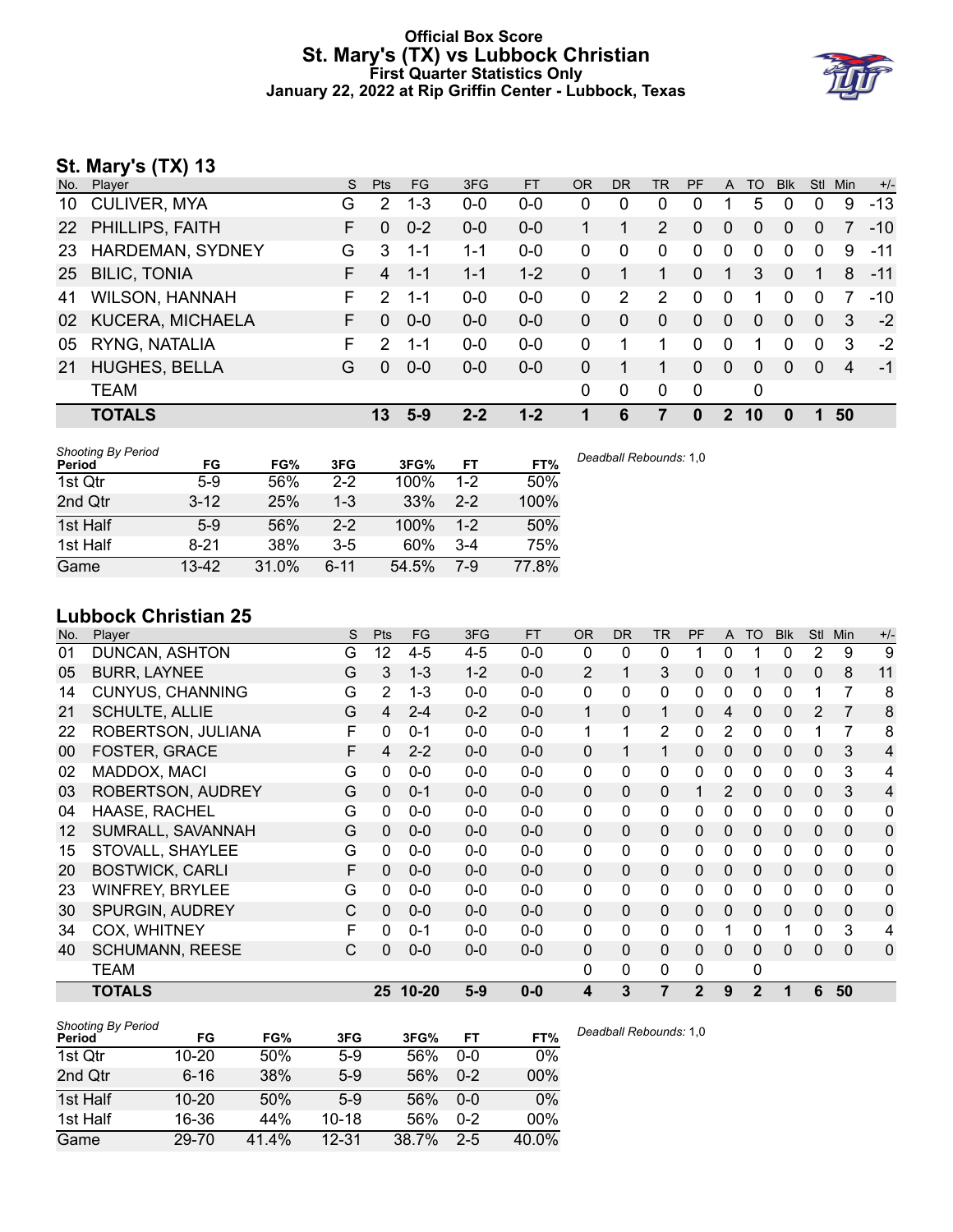| Game Notes:                                           | <b>Score</b> |    | 1st 2nd 3rd |    | 4th | <b>- тот</b> | <b>Points (This Period)</b> |
|-------------------------------------------------------|--------------|----|-------------|----|-----|--------------|-----------------------------|
| Officials: Michael Urdiales, Randall Arbuckle, Kelsey | <b>StM</b>   | 13 | 9           | 8  | 9   | 39           | In the Paint                |
| Curry<br>Attendance: 476                              | LCU          | 25 |             | 17 | 13  | 72           | Off Turns                   |
|                                                       |              |    |             |    |     |              | 2nd Chance                  |
| Start Time: 03:01 PM ET<br>End Time: 04:32 PM ET      |              |    |             |    |     |              | <b>Fast Break</b>           |
| Game Duration: 1:30                                   |              |    |             |    |     |              | Bench                       |
| Conference Game:                                      |              |    |             |    |     |              | Per Poss                    |

| <b>Points (This Period)</b> | StM           | LCU            |
|-----------------------------|---------------|----------------|
| In the Paint                | հ             | 10             |
| Off Turns                   |               | 14             |
| 2nd Chance                  | n             |                |
| <b>Fast Break</b>           | 3             |                |
| Bench                       | 2             |                |
| Per Poss                    | 0.684<br>6/19 | 1.389<br>10/18 |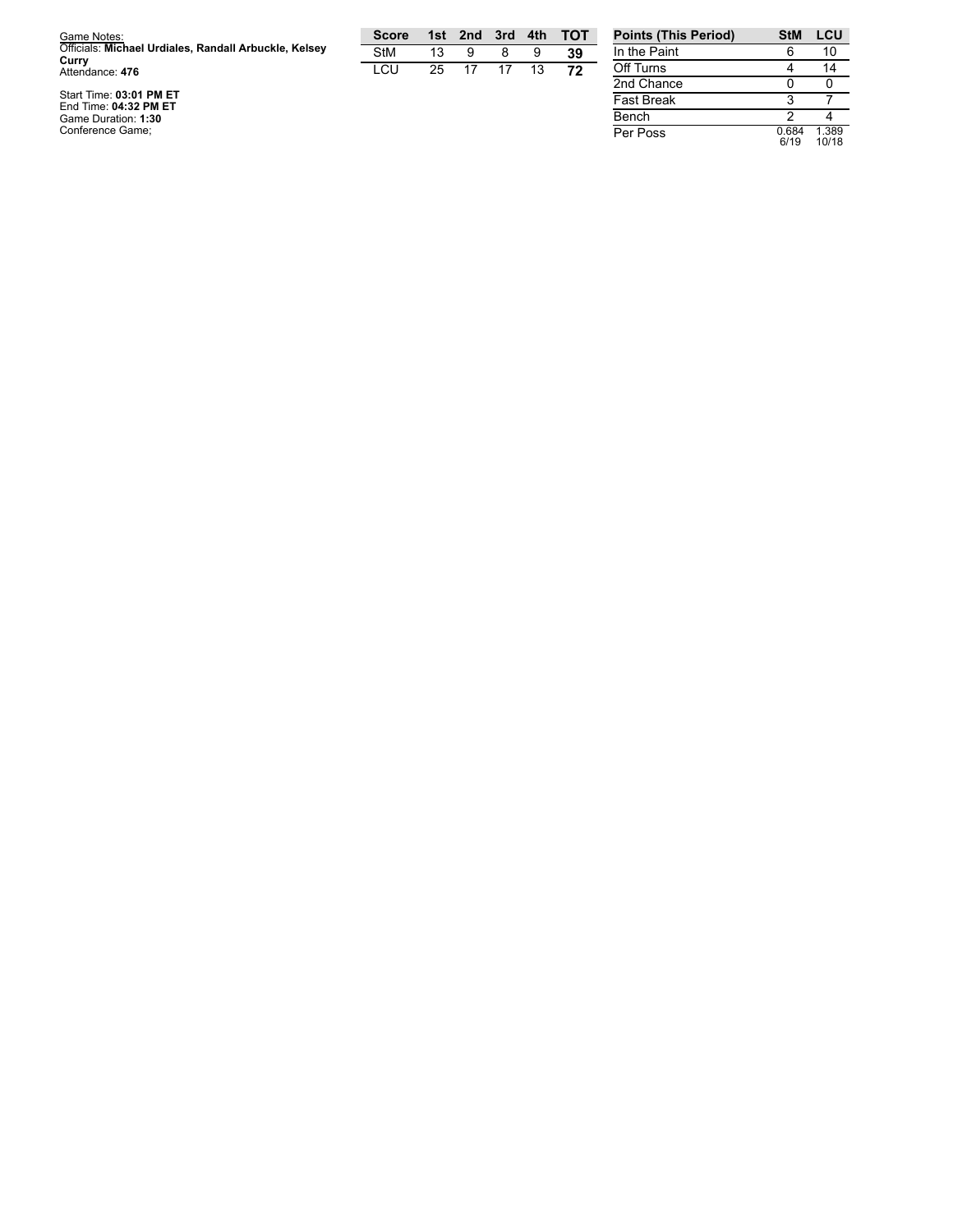# **Official Play-By-Play St. Mary's (TX) vs Lubbock Christian First Quarter January 22, 2022 at Rip Griffin Center - Lubbock, Texas**



## **Period 1**

#### **Starters:**

**St. Mary's (TX)**: 10 CULIVER,MYA (G); 22 PHILLIPS,FAITH (F); 23 HARDEMAN,SYDNEY (G); 25 BILIC,TONIA (F); 41 WILSON,HANNAH (F);<br>**Lubbock Christian**: 1 DUNCAN,ASHTON (G); 5 BURR,LAYNEE (G); 14 CUNYUS,CHANNING (G); 21 SCHULT

| Time  | VISITORS: St. Mary's (TX)             | <b>Score</b> | <b>Margin</b>  | <b>HOME: Lubbock Christian</b>         |
|-------|---------------------------------------|--------------|----------------|----------------------------------------|
| 09:33 | GOOD! LAYUP by WILSON, HANNAH [PNT]   | $0 - 2$      | V <sub>2</sub> |                                        |
| 09:14 |                                       | $2 - 2$      | $\top$         | GOOD! JUMPER by CUNYUS, CHANNING [PNT] |
| 09:14 |                                       |              |                | ASSIST by ROBERTSON, JULIANA           |
| 09:03 | TURNOVER (BADPASS) by CULIVER, MYA    |              |                |                                        |
| 09:03 |                                       |              |                | STEAL by SCHULTE, ALLIE                |
| 08:58 |                                       | $4 - 2$      | H <sub>2</sub> | GOOD! LAYUP by SCHULTE, ALLIE [FB]     |
| 08:35 | TURNOVER (TRAVEL) by BILIC, TONIA     |              |                |                                        |
| 08:19 |                                       | $7 - 2$      | H <sub>5</sub> | GOOD! 3PTR by DUNCAN, ASHTON           |
| 08:19 |                                       |              |                | ASSIST by SCHULTE, ALLIE               |
| 08:07 | TURNOVER (BADPASS) by CULIVER, MYA    |              |                |                                        |
| 08:07 |                                       |              |                | STEAL by ROBERTSON, JULIANA            |
| 08:03 |                                       | $9 - 2$      | H 7            | GOOD! LAYUP by SCHULTE, ALLIE [FB]     |
| 08:03 |                                       |              |                | ASSIST by ROBERTSON, JULIANA           |
| 07:58 | TIMEOUT 30SEC                         |              |                |                                        |
| 07:48 | GOOD! JUMPER by CULIVER, MYA [PNT]    | $9 - 4$      | H <sub>5</sub> |                                        |
| 07:36 |                                       |              |                | MISSED 3PTR by SCHULTE, ALLIE          |
| 07:32 |                                       |              |                | REBOUND (OFF) by BURR, LAYNEE          |
| 07:23 |                                       |              |                | MISSED JUMPER by CUNYUS, CHANNING      |
| 07:20 | REBOUND (DEF) by PHILLIPS, FAITH      |              |                |                                        |
| 07:05 | MISSED JUMPER by PHILLIPS, FAITH      |              |                |                                        |
| 07:02 |                                       |              |                | REBOUND (DEF) by BURR, LAYNEE          |
| 06:56 |                                       |              |                | MISSED 3PTR by DUNCAN, ASHTON          |
|       |                                       |              |                |                                        |
| 06:52 |                                       |              |                | REBOUND (OFF) by SCHULTE, ALLIE        |
| 06:42 | REBOUND (DEF) by WILSON, HANNAH       |              |                | MISSED 3PTR by BURR, LAYNEE            |
| 06:38 |                                       |              |                |                                        |
| 06:26 | TURNOVER (LOSTBALL) by WILSON, HANNAH |              |                |                                        |
| 06:26 |                                       |              |                | STEAL by CUNYUS, CHANNING              |
| 06:12 |                                       |              |                | MISSED JUMPER by CUNYUS, CHANNING      |
| 06:07 |                                       |              |                | REBOUND (OFF) by ROBERTSON, JULIANA    |
| 06:00 |                                       |              |                | MISSED 3PTR by SCHULTE, ALLIE          |
| 05:57 | REBOUND (DEF) by BILIC, TONIA         |              |                |                                        |
| 05:42 | GOOD! 3PTR by BILIC, TONIA            | $9 - 7$      | H <sub>2</sub> |                                        |
| 05:42 | ASSIST by CULIVER, MYA                |              |                |                                        |
| 05:24 |                                       | $12 - 7$     | H <sub>5</sub> | GOOD! 3PTR by DUNCAN, ASHTON           |
| 05:24 |                                       |              |                | ASSIST by SCHULTE, ALLIE               |
| 05:05 | TURNOVER (BADPASS) by CULIVER, MYA    |              |                |                                        |
| 05:05 |                                       |              |                | STEAL by DUNCAN, ASHTON                |
| 04:52 |                                       |              |                | MISSED JUMPER by ROBERTSON, JULIANA    |
| 04:48 | REBOUND (DEF) by WILSON, HANNAH       |              |                |                                        |
| 04:44 | MISSED LAYUP by CULIVER, MYA          |              |                |                                        |
| 04:40 | REBOUND (OFF) by PHILLIPS, FAITH      |              |                |                                        |
| 04:38 | MISSED JUMPER by PHILLIPS, FAITH      |              |                |                                        |
| 04:35 |                                       |              |                | REBOUND (DEF) by ROBERTSON, JULIANA    |
| 04:22 |                                       | $15 - 7$     | H 8            | GOOD! 3PTR by BURR, LAYNEE             |
| 04:22 |                                       |              |                | ASSIST by SCHULTE, ALLIE               |
| 04:09 | TURNOVER (LOSTBALL) by CULIVER, MYA   |              |                |                                        |
| 04:09 |                                       |              |                | STEAL by SCHULTE, ALLIE                |
| 03:53 |                                       | $18 - 7$     | H 11           | GOOD! 3PTR by DUNCAN, ASHTON           |
| 03:53 |                                       |              |                | ASSIST by SCHULTE, ALLIE               |
| 03:49 |                                       |              |                | SUB OUT: BURR, LAYNEE                  |
| 03:49 |                                       |              |                | SUB OUT: CUNYUS, CHANNING              |
| 03:49 |                                       |              |                | SUB OUT: SCHULTE, ALLIE                |
| 03:49 |                                       |              |                | SUB OUT: ROBERTSON, JULIANA            |
| 03:49 |                                       |              |                | SUB IN: FOSTER, GRACE                  |
| 03:49 |                                       |              |                | SUB IN: MADDOX, MACI                   |
| 03:49 |                                       |              |                | SUB IN: ROBERTSON, AUDREY              |
| 03:49 |                                       |              |                | SUB IN: COX, WHITNEY                   |
| 03:49 | SUB OUT: PHILLIPS, FAITH              |              |                |                                        |
| 03:49 | SUB OUT: BILIC, TONIA                 |              |                |                                        |
| 03:49 |                                       |              |                |                                        |
|       | SUB OUT: WILSON, HANNAH               |              |                |                                        |
| 03:49 | SUB IN: KUCERA, MICHAELA              |              |                |                                        |
| 03:49 | SUB IN: RYNG, NATALIA                 |              |                |                                        |
| 03:49 | SUB IN: HUGHES, BELLA                 |              |                |                                        |
| 03:19 | MISSED LAYUP by CULIVER, MYA          |              |                |                                        |
| 03:19 |                                       |              |                | BLOCK by COX, WHITNEY                  |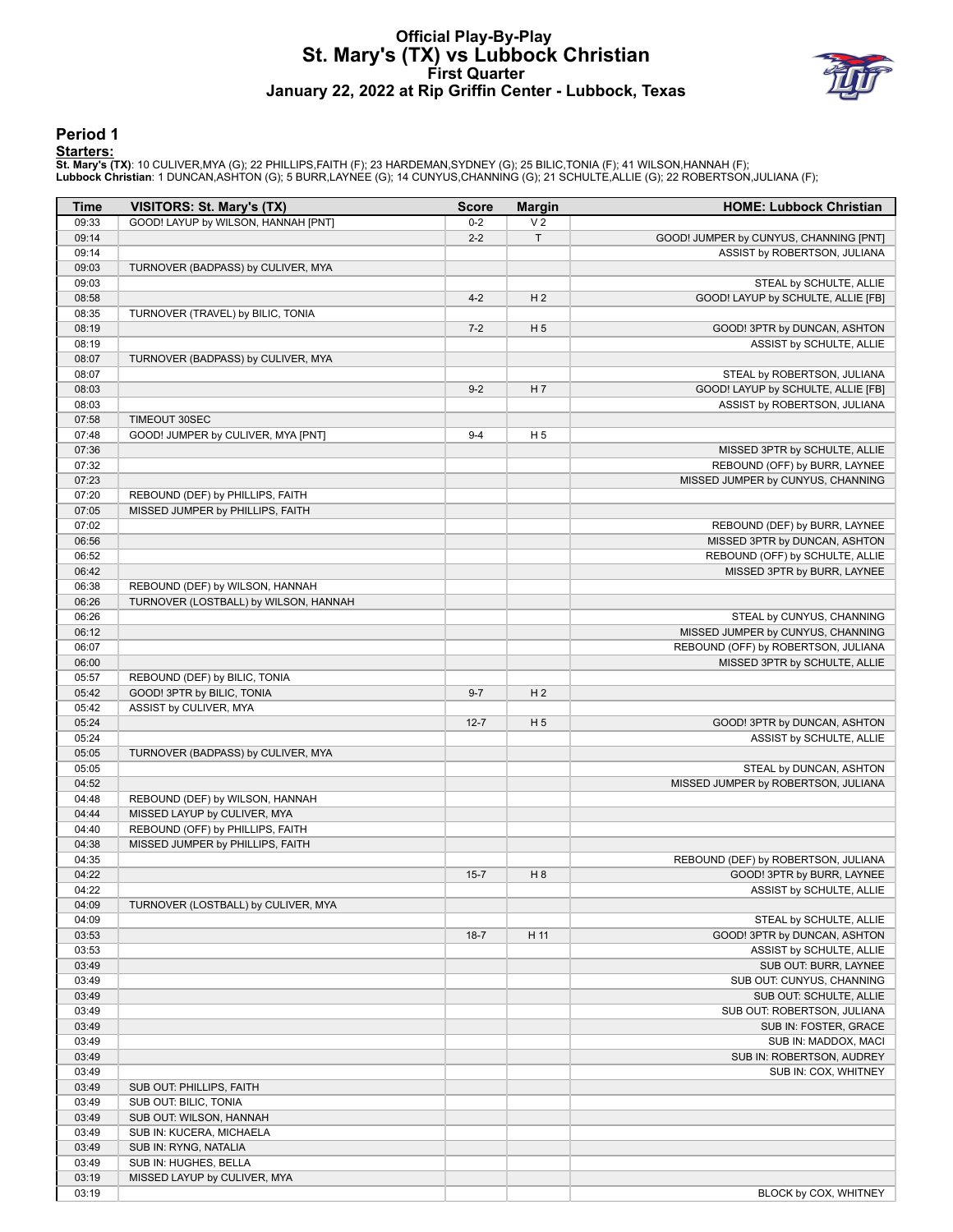| <b>Time</b> | VISITORS: St. Mary's (TX)               | <b>Score</b> | <b>Margin</b> | <b>HOME: Lubbock Christian</b>         |
|-------------|-----------------------------------------|--------------|---------------|----------------------------------------|
| 03:15       |                                         |              |               | REBOUND (DEF) by FOSTER, GRACE         |
| 03:11       |                                         | $21 - 7$     | H 14          | GOOD! 3PTR by DUNCAN, ASHTON [FB]      |
| 03:11       |                                         |              |               | ASSIST by ROBERTSON, AUDREY            |
| 02:55       | GOOD! JUMPER by RYNG, NATALIA [PNT]     | $21-9$       | H 12          |                                        |
| 02:41       |                                         |              |               | MISSED LAYUP by COX, WHITNEY           |
| 02:38       | REBOUND (DEF) by RYNG, NATALIA          |              |               |                                        |
| 02:16       | TURNOVER (BADPASS) by CULIVER, MYA      |              |               |                                        |
| 02:16       |                                         |              |               | STEAL by DUNCAN, ASHTON                |
| 02:12       |                                         |              |               | FOUL (OFF) by DUNCAN, ASHTON           |
| 02:12       |                                         |              |               | TURNOVER (OFFENSIVE) by DUNCAN, ASHTON |
| 02:12       |                                         |              |               | SUB OUT: DUNCAN, ASHTON                |
| 02:12       |                                         |              |               | SUB IN: BURR, LAYNEE                   |
| 02:12       | SUB OUT: HARDEMAN, SYDNEY               |              |               |                                        |
| 02:12       | SUB IN: BILIC, TONIA                    |              |               |                                        |
| 02:02       |                                         |              |               | FOUL (PERSONAL) by ROBERTSON, AUDREY   |
| 02:02       | MISSED FT by BILIC, TONIA               |              |               |                                        |
| 02:02       | REBOUND (OFF) by TEAM                   |              |               |                                        |
| 02:02       | GOOD! FT by BILIC, TONIA                | $21 - 10$    | H 11          |                                        |
| 01:49       |                                         |              |               | MISSED DUNK by ROBERTSON, AUDREY       |
| 01:45       | REBOUND (DEF) by HUGHES, BELLA          |              |               |                                        |
| 01:38       | TURNOVER (OUTOFBOUNDS) by RYNG, NATALIA |              |               |                                        |
| 01:25       |                                         | $23 - 10$    | H 13          | GOOD! LAYUP by FOSTER, GRACE           |
| 01:25       |                                         |              |               | ASSIST by COX, WHITNEY                 |
| 01:10       | TURNOVER (BADPASS) by BILIC, TONIA      |              |               |                                        |
| 01:10       | SUB OUT: KUCERA, MICHAELA               |              |               |                                        |
| 01:10       | SUB OUT: RYNG, NATALIA                  |              |               |                                        |
| 01:10       | SUB OUT: CULIVER, MYA                   |              |               |                                        |
| 01:10       | SUB IN: PHILLIPS, FAITH                 |              |               |                                        |
| 01:10       | SUB IN: HARDEMAN, SYDNEY                |              |               |                                        |
| 01:10       | SUB IN: WILSON, HANNAH                  |              |               |                                        |
| 00:57       |                                         | $25-10$      | H 15          | GOOD! LAYUP by FOSTER, GRACE           |
| 00:57       |                                         |              |               | ASSIST by ROBERTSON, AUDREY            |
| 00:48       | TURNOVER (LOSTBALL) by BILIC, TONIA     |              |               |                                        |
| 00:48       |                                         |              |               | SUB OUT: FOSTER, GRACE                 |
| 00:48       |                                         |              |               | SUB OUT: MADDOX, MACI                  |
| 00:48       |                                         |              |               | SUB OUT: ROBERTSON, AUDREY             |
| 00:48       |                                         |              |               | SUB OUT: COX, WHITNEY                  |
| 00:48       |                                         |              |               | SUB IN: DUNCAN, ASHTON                 |
| 00:48       |                                         |              |               | SUB IN: CUNYUS, CHANNING               |
| 00:48       |                                         |              |               | SUB IN: SCHULTE, ALLIE                 |
| 00:48       |                                         |              |               | SUB IN: ROBERTSON, JULIANA             |
| 00:36       |                                         |              |               | TURNOVER (BADPASS) by BURR, LAYNEE     |
| 00:36       | STEAL by BILIC, TONIA                   |              |               |                                        |
| 00:30       | GOOD! 3PTR by HARDEMAN, SYDNEY [FB]     | $25-13$      | H 12          |                                        |
| 00:30       | ASSIST by BILIC, TONIA                  |              |               |                                        |
| 00:04       |                                         |              |               | MISSED JUMPER by BURR, LAYNEE          |
| 00:00       |                                         |              |               | REBOUND (OFF) by BURR, LAYNEE          |

# **St. Mary's (TX) 13, Lubbock Christian 25**

| <b>Points (This Period)</b> | <b>StM</b>    | LCU            |
|-----------------------------|---------------|----------------|
| In the Paint                |               | 10             |
| Off Turns                   |               | 14             |
| 2nd Chance                  |               |                |
| <b>Fast Break</b>           |               |                |
| Bench                       |               |                |
| Per Poss                    | 0.684<br>6/19 | 1.389<br>10/18 |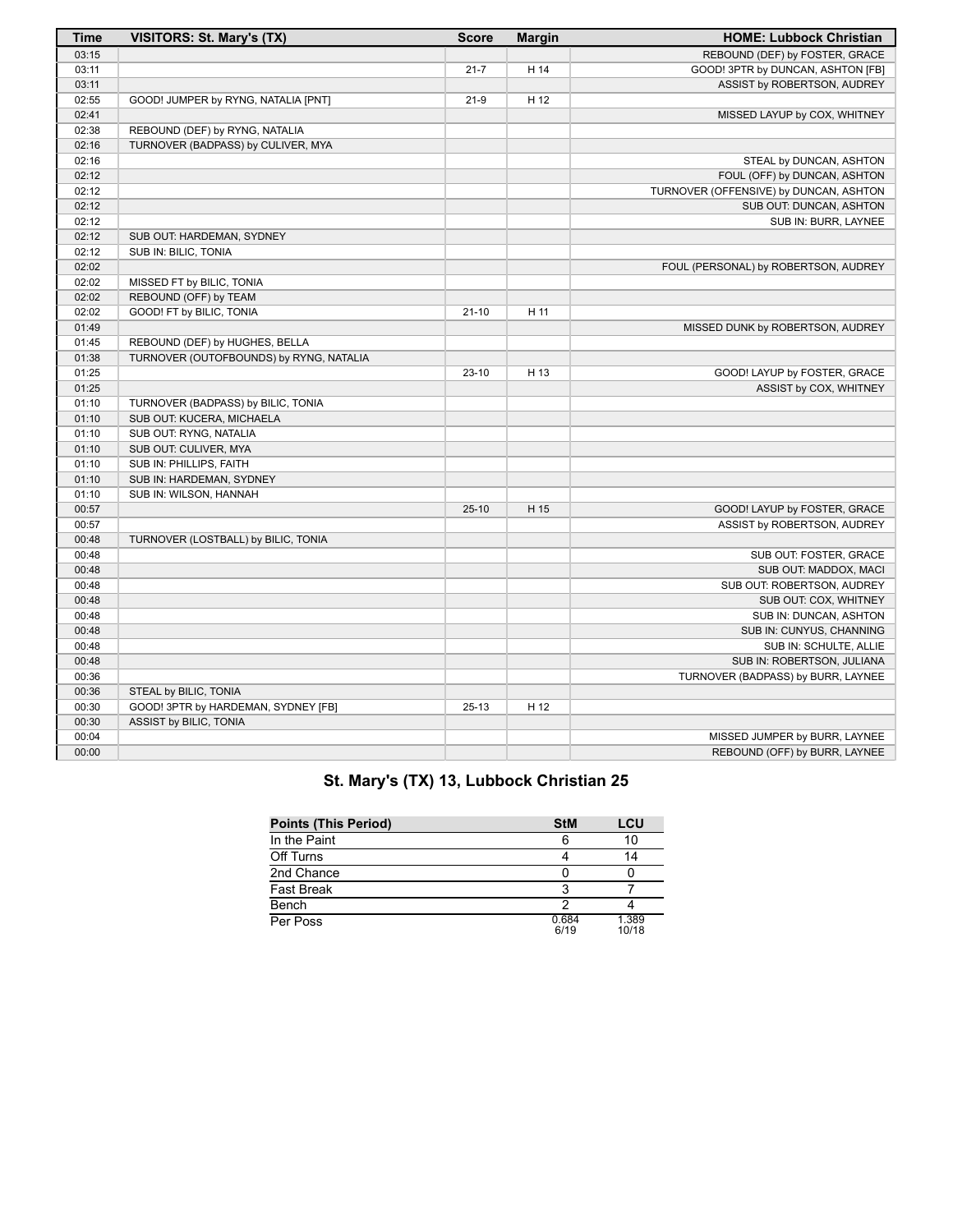# **Official Box Score St. Mary's (TX) vs Lubbock Christian Second Quarter Statistics Only January 22, 2022 at Rip Griffin Center - Lubbock, Texas**



# **St. Mary's (TX) 9**

| No.             | Player                | S. | <b>Pts</b>     | FG.            | 3FG     | <b>FT</b> | <b>OR</b> | D <sub>R</sub> | TR             | <b>PF</b> | A              | TO           | <b>Blk</b> | Stl      | <b>Min</b>     | $+/-$       |
|-----------------|-----------------------|----|----------------|----------------|---------|-----------|-----------|----------------|----------------|-----------|----------------|--------------|------------|----------|----------------|-------------|
| 10              | <b>CULIVER, MYA</b>   | G  | $\Omega$       | $0 - 0$        | 0-0     | $0-0$     | 0         | $\Omega$       | 0              |           |                | 0            | 0          |          | 8              | -8          |
|                 | 22 PHILLIPS, FAITH    | F. | $\Omega$       | $0 - 2$        | $0 - 1$ | $0-0$     | 0         |                | 1              | 0         | $\overline{0}$ | 0            | $\Omega$   | $\Omega$ | 5              | -8          |
| 23              | HARDEMAN, SYDNEY      | G  | 2              | $0 - 1$        | $0-0$   | $2 - 2$   | 0         |                | 1              | 0         | $\mathbf{0}$   | 2            | $\Omega$   |          | 10             | -8          |
| 25 <sub>2</sub> | <b>BILIC, TONIA</b>   | F. | $\Omega$       | $0 - 0$        | $0-0$   | $0 - 0$   | $\Omega$  |                | 1              | 0         | $\mathbf{0}$   | 1            | $\Omega$   | $\Omega$ | 3              | $-2$        |
| 41              | <b>WILSON, HANNAH</b> | F. | $\Omega$       | $0 - 1$        | $0-0$   | $0-0$     | $\Omega$  | 2              | $\overline{2}$ | $\Omega$  |                | 2            | $\Omega$   | $\Omega$ | 6              | $-11$       |
|                 | 02 KUCERA, MICHAELA   | F. | $\overline{4}$ | $2 - 3$        | $0-0$   | $0 - 0$   |           |                | 2              | 1         | $\Omega$       | $\Omega$     | 1          | $\Omega$ | $\overline{4}$ | - 3         |
| 05              | RYNG, NATALIA         | F. | $\Omega$       | $0 - 1$        | $0-0$   | $0 - 0$   | $\Omega$  |                | 1              | 1         | $\Omega$       | 0            | 0          | $\Omega$ | 5              | $\mathbf 0$ |
| 21              | <b>HUGHES, BELLA</b>  | G  | 3              | $1 - 4$        | $1 - 2$ | $0 - 0$   | $\Omega$  | $\mathbf{0}$   | $\mathbf{0}$   | 0         | $\mathbf{0}$   | $\mathbf{0}$ | $\Omega$   | $\Omega$ | 9              | $-6$        |
|                 | <b>TEAM</b>           |    |                |                |         |           | 1         | $\mathbf 0$    | 1              | 0         |                | 1            |            |          |                |             |
|                 | <b>TOTALS</b>         |    |                | $9 \quad 3-12$ | $1 - 3$ | $2 - 2$   | 2         | 7              | 9              | 3         | $\mathbf{2}$   | 6            | 1          | 2        | 50             |             |
|                 |                       |    |                |                |         |           |           |                |                |           |                |              |            |          |                |             |

| <b>Shooting By Period</b><br>Period | FG       | FG%   | 3FG      | 3FG%  | FT      | FT%   | Deadball Rebounds: 1,0 |
|-------------------------------------|----------|-------|----------|-------|---------|-------|------------------------|
| 3rd Qtr                             | $2-9$    | 22%   | $2 - 3$  | 67%   | $2 - 2$ | 100%  |                        |
| 4th Qtr                             | $3 - 12$ | 25%   | $1 - 3$  | 33%   | $2 - 3$ | 67%   |                        |
| 2nd Half                            | $3 - 12$ | 25%   | $1 - 3$  | 33%   | $2 - 2$ | 100%  |                        |
| 2nd Half                            | $5 - 21$ | 24%   | $3-6$    | 50%   | $4 - 5$ | 80%   |                        |
| Game                                | 13-42    | 31.0% | $6 - 11$ | 54.5% | 7-9     | 77.8% |                        |

# **Lubbock Christian 17**

| No. | Player                  | S | Pts      | <b>FG</b> | 3FG     | <b>FT</b> | <b>OR</b>      | <b>DR</b>    | <b>TR</b>      | PF             | A            | <b>TO</b> | <b>Blk</b>   | <b>Stl</b>     | Min            | $+/-$        |
|-----|-------------------------|---|----------|-----------|---------|-----------|----------------|--------------|----------------|----------------|--------------|-----------|--------------|----------------|----------------|--------------|
| 01  | <b>DUNCAN, ASHTON</b>   | G | 6        | $2 - 4$   | $2 - 4$ | $0 - 0$   | 0              | 2            | 2              | 0              | 0            | 2         |              | 2              | 8              | 11           |
| 05  | <b>BURR, LAYNEE</b>     | G | 2        | $1 - 2$   | $0 - 1$ | $0-0$     | 0              | 2            | $\overline{2}$ | $\mathbf{0}$   | 1            | 0         | 0            | 0              | 6              | 5            |
| 14  | <b>CUNYUS, CHANNING</b> | G | 0        | $0 - 1$   | $0 - 0$ | $0 - 0$   | $\mathbf{0}$   | 0            | $\mathbf{0}$   | 0              | 1            | 0         |              | $\Omega$       | 7              | 8            |
| 21  | <b>SCHULTE, ALLIE</b>   | G | 3        | $1 - 2$   | $1 - 1$ | $0-0$     | 0              | 2            | 2              | $\mathbf{0}$   | 2            | 0         | $\mathbf{0}$ | $\mathbf{0}$   | 8              | 11           |
| 22  | ROBERTSON, JULIANA      | F | 0        | $0 - 2$   | $0-0$   | $0 - 2$   | 1              | 1            | $\overline{2}$ | 1              | 0            | 0         |              | $\Omega$       | 7              | 8            |
| 00  | <b>FOSTER, GRACE</b>    | F | 0        | $0 - 0$   | $0 - 0$ | $0 - 0$   | 1              | $\Omega$     | 1              | 0              | 0            |           | 0            | $\mathbf{0}$   | 3              | 0            |
| 02  | MADDOX, MACI            | G | 0        | 0-1       | $0 - 1$ | $0 - 0$   | 0              | 0            | $\mathbf{0}$   | 0              | 0            |           | $\mathbf{0}$ | 0              | $\overline{2}$ | $-3$         |
| 03  | ROBERTSON, AUDREY       | G | 0        | $0 - 0$   | $0 - 0$ | $0 - 0$   | $\mathbf{0}$   | $\Omega$     | $\Omega$       | $\Omega$       | 2            | 0         | $\mathbf{0}$ | 0              | 3              | $\Omega$     |
| 04  | HAASE, RACHEL           | G | 0        | $0 - 0$   | $0 - 0$ | $0 - 0$   | 0              | 0            | $\mathbf{0}$   | 0              | 0            | 0         | $\Omega$     | 0              | $\mathbf{0}$   | 0            |
| 12  | SUMRALL, SAVANNAH       | G | 0        | $0 - 0$   | $0-0$   | $0-0$     | $\mathbf{0}$   | 0            | $\Omega$       | 0              | 0            | 0         | $\Omega$     | 0              | 0              | 0            |
| 15  | STOVALL, SHAYLEE        | G | 6        | $2 - 2$   | $2 - 2$ | $0 - 0$   | 0              | 0            | $\mathbf{0}$   |                | 0            | 0         | $\Omega$     | 0              | 4              | $\mathbf{0}$ |
| 20  | <b>BOSTWICK, CARLI</b>  | F | $\Omega$ | $0 - 0$   | $0 - 0$ | $0 - 0$   | $\mathbf{0}$   | $\mathbf{0}$ | $\mathbf{0}$   | $\Omega$       | 0            | 0         | $\mathbf{0}$ | $\mathbf{0}$   | 0              | $\mathbf 0$  |
| 23  | <b>WINFREY, BRYLEE</b>  | G | 0        | $0 - 0$   | $0 - 0$ | $0 - 0$   | 0              | $\mathbf{0}$ | $\mathbf{0}$   | $\Omega$       | 0            | 0         | $\Omega$     | $\mathbf{0}$   | $\mathbf 0$    | $\mathbf 0$  |
| 30  | <b>SPURGIN, AUDREY</b>  | C | 0        | $0 - 0$   | $0 - 0$ | $0 - 0$   | 0              | $\mathbf{0}$ | $\mathbf{0}$   | $\Omega$       | $\mathbf{0}$ | 0         | $\mathbf{0}$ | $\mathbf{0}$   | $\mathbf{0}$   | $\mathbf 0$  |
| 34  | COX, WHITNEY            | F | $\Omega$ | $0 - 2$   | $0-0$   | $0 - 0$   | $\overline{2}$ | 0            | $\overline{2}$ | 0              | 0            | 0         | $\mathbf{0}$ | $\mathbf{0}$   | 2              | $\mathbf 0$  |
| 40  | <b>SCHUMANN, REESE</b>  | C | $\Omega$ | $0 - 0$   | $0 - 0$ | $0 - 0$   | 0              | $\mathbf{0}$ | $\Omega$       | $\Omega$       | 0            | 0         | $\Omega$     | 0              | 0              | $\mathbf{0}$ |
|     | TEAM                    |   |          |           |         |           | 0              | 0            | 0              | 0              |              | 1         |              |                |                |              |
|     | <b>TOTALS</b>           |   | 17       | $6 - 16$  | $5-9$   | $0 - 2$   | 4              | 7            | 11             | $\overline{2}$ | 6            | 5         | 3            | $\overline{2}$ | 50             |              |

| <b>Shooting By Period</b><br>Period | FG       | FG%   | 3FG       | 3FG%  | FT      | FT%   | Deadball Rebounds: 1,0 |
|-------------------------------------|----------|-------|-----------|-------|---------|-------|------------------------|
| 3rd Qtr                             | 7-17     | 41%   | $2-9$     | 22%   | $1-2$   | 50%   |                        |
| 4th Qtr                             | $6 - 17$ | 35%   | $0 - 4$   | 00%   | 1-1     | 100%  |                        |
| 2nd Half                            | $6 - 16$ | 38%   | $5-9$     | 56%   | $0 - 2$ | 00%   |                        |
| 2nd Half                            | 13-34    | 38%   | $2 - 13$  | 15%   | $2 - 3$ | 67%   |                        |
| Game                                | 29-70    | 41.4% | $12 - 31$ | 38.7% | $2-5$   | 40.0% |                        |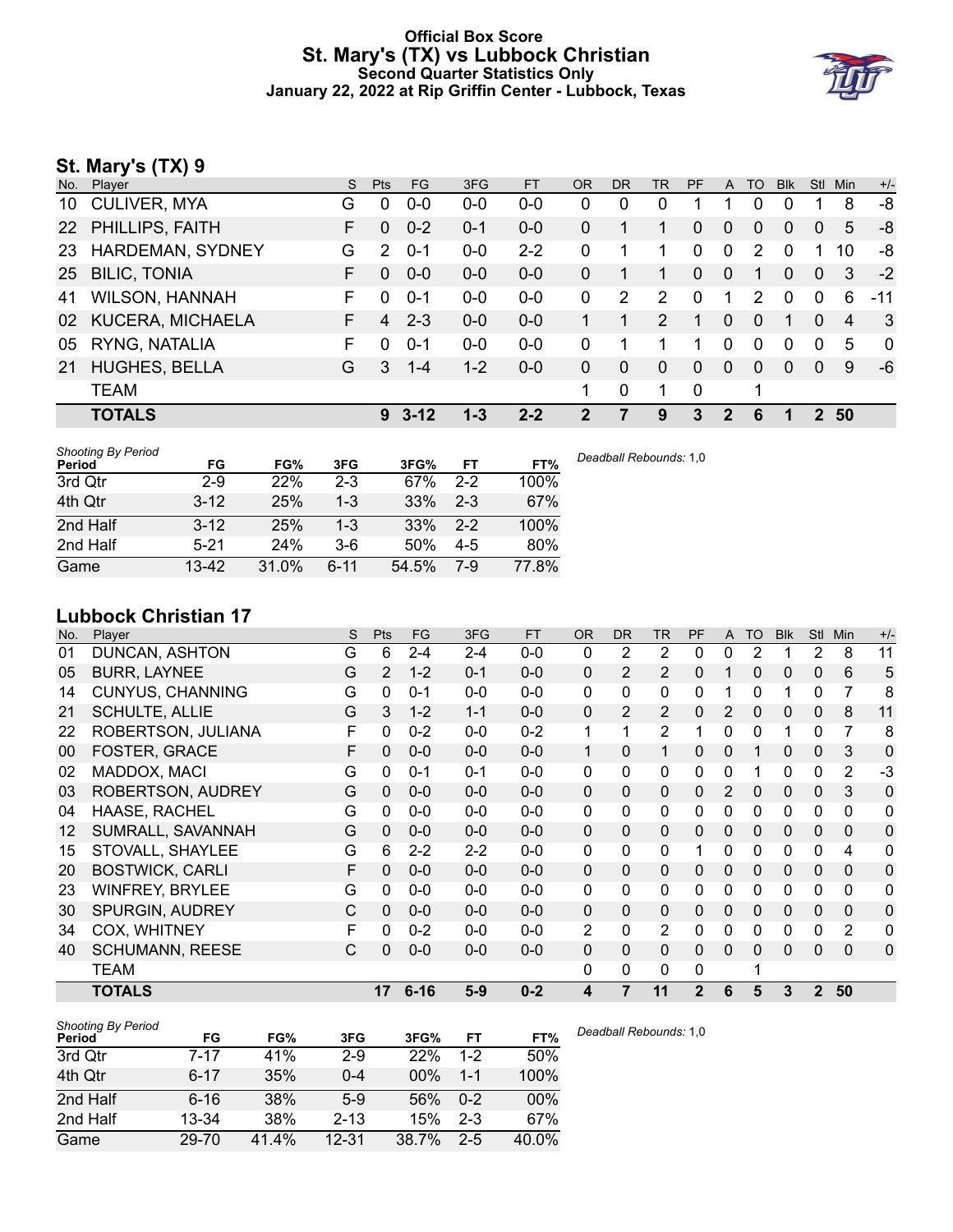| Game Notes:                                                    | <b>Score</b> |    | 1st 2nd 3rd | 4th | <b>TOT</b> | <b>Points (This Period)</b> |
|----------------------------------------------------------------|--------------|----|-------------|-----|------------|-----------------------------|
| Officials: Michael Urdiales, Randall Arbuckle, Kelsey<br>Curry | <b>StM</b>   | 13 | 9           |     | 39         | In the Paint                |
| Attendance: 476                                                | LCU          | 25 | 17          |     | 72         | Off Turns                   |
|                                                                |              |    |             |     |            | 2nd Chance                  |
| Start Time: 03:01 PM ET<br>End Time: 04:32 PM ET               |              |    |             |     |            | <b>Fast Break</b>           |
| Game Duration: 1:30                                            |              |    |             |     |            | Bench                       |
| Conference Game:                                               |              |    |             |     |            | Per Poss                    |

2 0 2 3 7 6 Per Poss 0.5 2 9 4 / 1 7 0.9 4 4 6 / 1 8

**Points (This Period) StM LCU**

2

6

2

7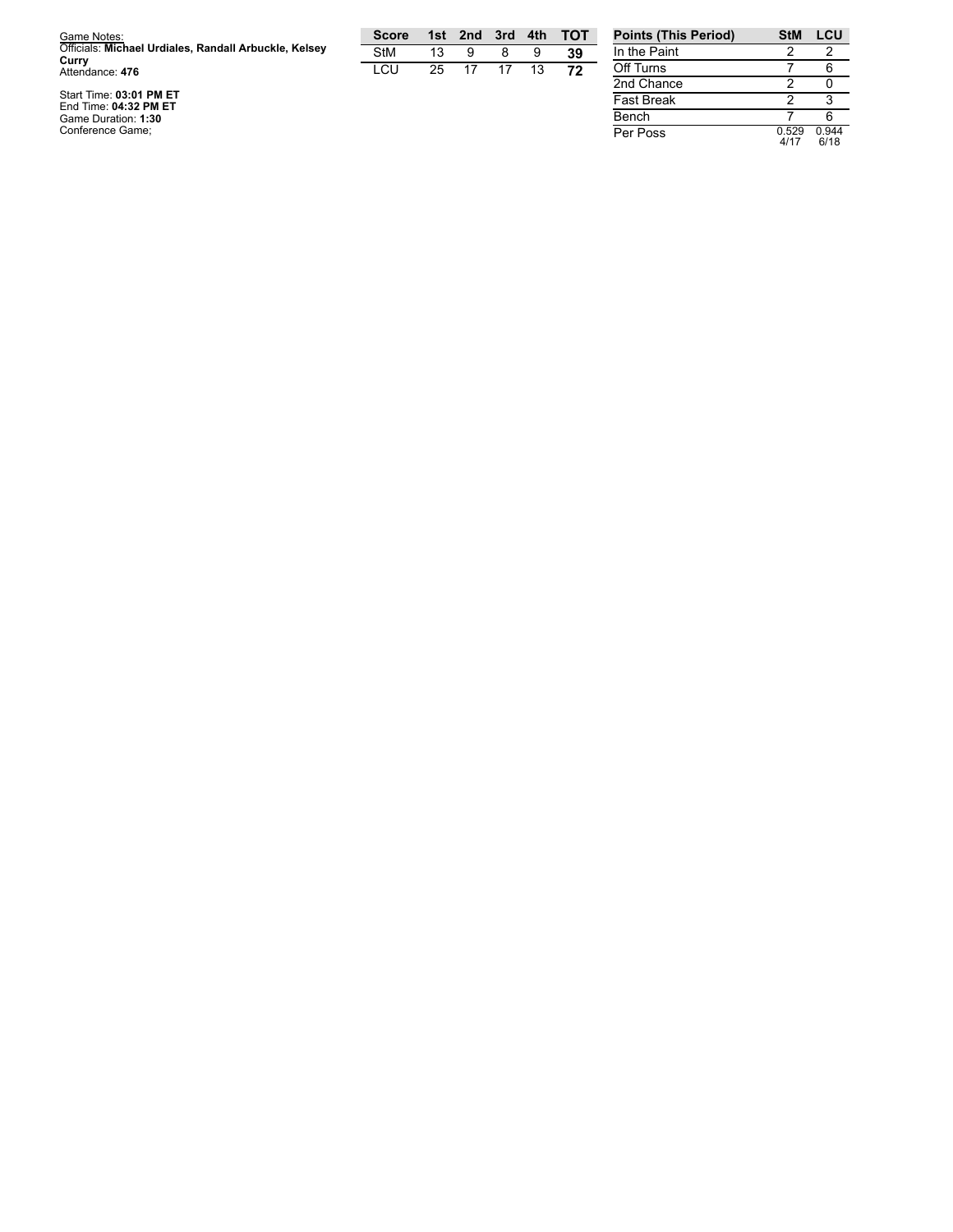# **Official Play-By-Play St. Mary's (TX) vs Lubbock Christian Second Quarter January 22, 2022 at Rip Griffin Center - Lubbock, Texas**



## **Period 2**

#### **Starters:**

**St. Mary's (TX)**: 10 CULIVER,MYA (G); 22 PHILLIPS,FAITH (F); 23 HARDEMAN,SYDNEY (G); 25 BILIC,TONIA (F); 41 WILSON,HANNAH (F);<br>**Lubbock Christian**: 1 DUNCAN,ASHTON (G); 5 BURR,LAYNEE (G); 14 CUNYUS,CHANNING (G); 21 SCHULT

| Time           | VISITORS: St. Mary's (TX)                                   | <b>Score</b> | <b>Margin</b> | <b>HOME: Lubbock Christian</b>                                 |
|----------------|-------------------------------------------------------------|--------------|---------------|----------------------------------------------------------------|
| 10:00          | SUB OUT: HUGHES, BELLA                                      |              |               |                                                                |
| 10:00          | SUB IN: CULIVER, MYA                                        |              |               |                                                                |
| 09:44          |                                                             | $27-13$      | H 14          | GOOD! LAYUP by BURR, LAYNEE                                    |
| 09:44          |                                                             |              |               | ASSIST by SCHULTE, ALLIE                                       |
| 09:31          | TURNOVER (LOSTBALL) by WILSON, HANNAH                       |              |               |                                                                |
| 09:13          |                                                             |              |               | MISSED 3PTR by BURR, LAYNEE                                    |
| 09:09          | REBOUND (DEF) by PHILLIPS, FAITH                            |              |               |                                                                |
| 09:01          | MISSED 3PTR by PHILLIPS, FAITH                              |              |               |                                                                |
| 08:56          |                                                             |              |               | REBOUND (DEF) by DUNCAN, ASHTON                                |
| 08:53          |                                                             |              |               | TURNOVER (BADPASS) by DUNCAN, ASHTON                           |
| 08:53          | SUB OUT: BILIC, TONIA                                       |              |               |                                                                |
| 08:53<br>08:36 | SUB IN: HUGHES, BELLA                                       | $27-16$      | H 11          |                                                                |
| 08:36          | GOOD! 3PTR by HUGHES, BELLA<br>ASSIST by WILSON, HANNAH     |              |               |                                                                |
| 08:12          |                                                             |              |               | MISSED LAYUP by CUNYUS, CHANNING                               |
| 08:09          | REBOUND (DEF) by WILSON, HANNAH                             |              |               |                                                                |
| 07:56          | TURNOVER (BADPASS) by HARDEMAN, SYDNEY                      |              |               |                                                                |
| 07:56          |                                                             |              |               | STEAL by DUNCAN, ASHTON                                        |
| 07:40          |                                                             | $30 - 16$    | H 14          | GOOD! 3PTR by DUNCAN, ASHTON                                   |
| 07:40          |                                                             |              |               | ASSIST by SCHULTE, ALLIE                                       |
| 07:25          | MISSED LAYUP by WILSON, HANNAH                              |              |               |                                                                |
| 07:25          |                                                             |              |               | BLOCK by DUNCAN, ASHTON                                        |
| 07:21          |                                                             |              |               | REBOUND (DEF) by BURR, LAYNEE                                  |
| 07:17          |                                                             | $33-16$      | H 17          | GOOD! 3PTR by SCHULTE, ALLIE                                   |
| 07:17          |                                                             |              |               | ASSIST by BURR, LAYNEE                                         |
| 07:04          |                                                             |              |               | FOUL (PERSONAL) by ROBERTSON, JULIANA                          |
| 07:04          |                                                             |              |               | SUB OUT: BURR, LAYNEE                                          |
| 07:04          |                                                             |              |               | SUB IN: STOVALL, SHAYLEE                                       |
| 06:50          | MISSED LAYUP by PHILLIPS, FAITH                             |              |               |                                                                |
| 06:50          |                                                             |              |               | BLOCK by CUNYUS, CHANNING                                      |
| 06:50          | REBOUND (OFF) by TEAM                                       |              |               |                                                                |
| 06:42          | TURNOVER (SHOTCLOCK) by TEAM                                |              |               |                                                                |
| 06:25<br>06:25 | FOUL (PERSONAL) by CULIVER, MYA<br>SUB OUT: PHILLIPS, FAITH |              |               |                                                                |
| 06:25          | SUB IN: RYNG, NATALIA                                       |              |               |                                                                |
| 06:20          |                                                             |              |               | MISSED LAYUP by ROBERTSON, JULIANA                             |
| 06:19          | REBOUND (DEF) by WILSON, HANNAH                             |              |               |                                                                |
| 06:05          | MISSED LAYUP by RYNG, NATALIA                               |              |               |                                                                |
| 06:03          |                                                             |              |               | REBOUND (DEF) by SCHULTE, ALLIE                                |
| 05:58          |                                                             |              |               | TURNOVER (LOSTBALL) by DUNCAN, ASHTON                          |
| 05:58          |                                                             |              |               | SUB OUT: ROBERTSON, JULIANA                                    |
| 05:58          |                                                             |              |               | SUB IN: FOSTER, GRACE                                          |
| 05:58          |                                                             |              |               | SUB OUT: CUNYUS, CHANNING                                      |
| 05:58          |                                                             |              |               | SUB IN: ROBERTSON, AUDREY                                      |
| 05:35          | TURNOVER (LOSTBALL) by WILSON, HANNAH                       |              |               |                                                                |
| 05:35          |                                                             |              |               | STEAL by DUNCAN, ASHTON                                        |
| 05:28          |                                                             |              |               | MISSED 3PTR by DUNCAN, ASHTON                                  |
| 05:25          | REBOUND (DEF) by HARDEMAN, SYDNEY                           |              |               |                                                                |
| 05:15          | MISSED LAYUP by HUGHES, BELLA                               |              |               |                                                                |
| 05:10          |                                                             |              |               | REBOUND (DEF) by DUNCAN, ASHTON                                |
| 05:04          |                                                             | $36-16$      | H 20          | GOOD! 3PTR by STOVALL, SHAYLEE                                 |
| 05:04          |                                                             |              |               | ASSIST by ROBERTSON, AUDREY                                    |
| 04:52          |                                                             |              |               | FOUL (PERSONAL) by STOVALL, SHAYLEE<br>SUB OUT: DUNCAN, ASHTON |
| 04:52<br>04:52 |                                                             |              |               | SUB OUT: SCHULTE, ALLIE                                        |
| 04:52          |                                                             |              |               | SUB IN: MADDOX, MACI                                           |
| 04:52          |                                                             |              |               | SUB IN: BURR, LAYNEE                                           |
| 04:52          | SUB OUT: WILSON, HANNAH                                     |              |               |                                                                |
| 04:52          | SUB IN: KUCERA, MICHAELA                                    |              |               |                                                                |
| 04:52          | GOOD! FT by HARDEMAN, SYDNEY                                | $36-17$      | H 19          |                                                                |
| 04:52          | GOOD! FT by HARDEMAN, SYDNEY                                | $36-18$      | H 18          |                                                                |
| 04:30          |                                                             |              |               | TURNOVER (BADPASS) by MADDOX, MACI                             |
| 04:30          | STEAL by CULIVER, MYA                                       |              |               |                                                                |
| 04:22          | MISSED LAYUP by KUCERA, MICHAELA                            |              |               |                                                                |
| 04:20          | REBOUND (OFF) by KUCERA, MICHAELA                           |              |               |                                                                |
|                |                                                             |              |               |                                                                |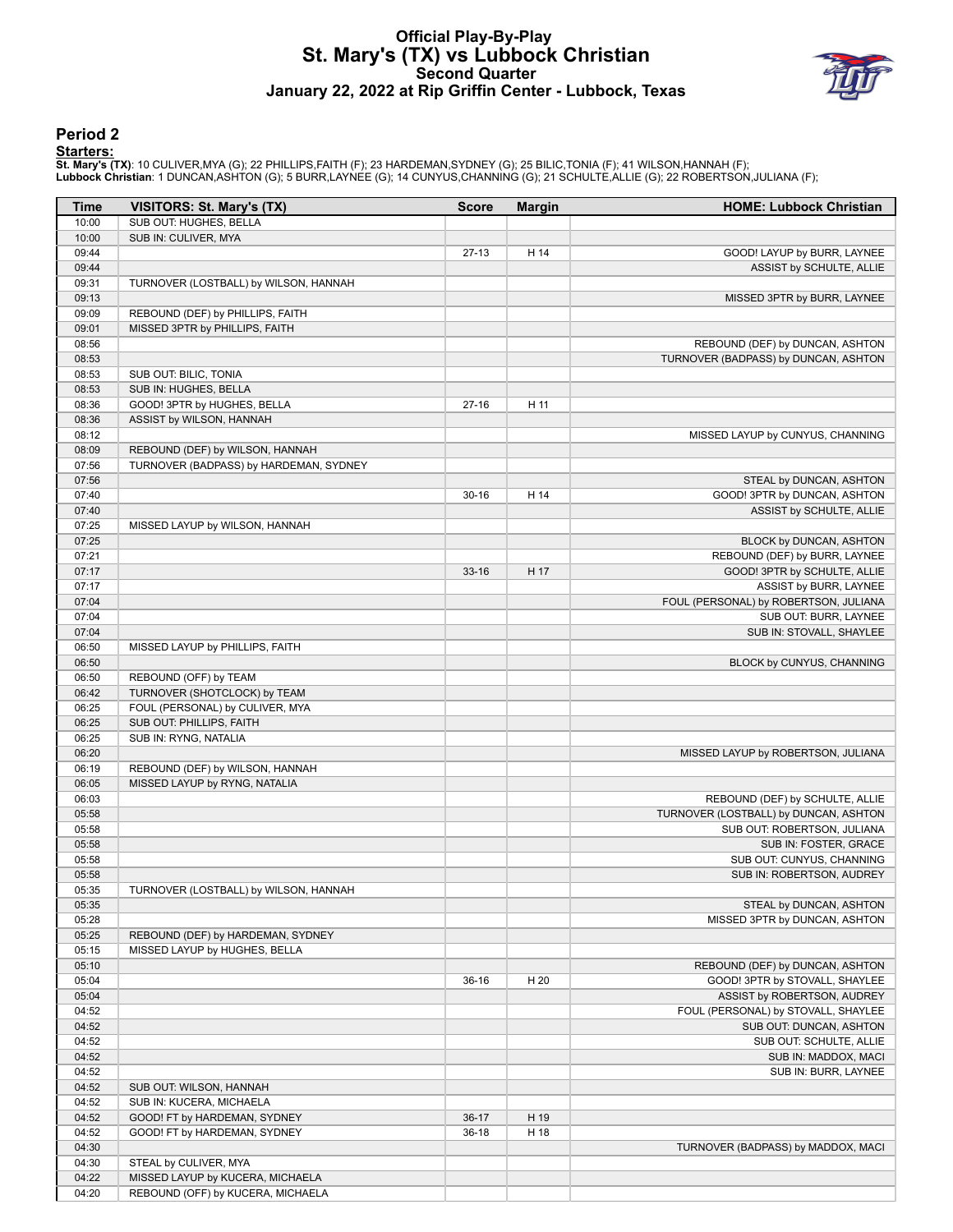| <b>Time</b> | <b>VISITORS: St. Mary's (TX)</b>           | <b>Score</b> | <b>Margin</b> | <b>HOME: Lubbock Christian</b>      |
|-------------|--------------------------------------------|--------------|---------------|-------------------------------------|
| 04:19       | GOOD! JUMPER by KUCERA, MICHAELA           | 36-20        | H 16          |                                     |
| 04:00       |                                            |              |               | MISSED 3PTR by MADDOX, MACI         |
| 03:57       |                                            |              |               | REBOUND (OFF) by FOSTER, GRACE      |
| 03:40       |                                            |              |               | TURNOVER (BADPASS) by FOSTER, GRACE |
| 03:40       | STEAL by HARDEMAN, SYDNEY                  |              |               |                                     |
| 03:32       | GOOD! LAYUP by KUCERA, MICHAELA [FB/PNT]   | 36-22        | H 14          |                                     |
| 03:32       | ASSIST by CULIVER, MYA                     |              |               |                                     |
| 03:03       |                                            | 39-22        | H 17          | GOOD! 3PTR by STOVALL, SHAYLEE      |
| 03:03       |                                            |              |               | ASSIST by ROBERTSON, AUDREY         |
| 02:51       | MISSED 3PTR by HUGHES, BELLA               |              |               |                                     |
| 02:48       |                                            |              |               | REBOUND (DEF) by BURR, LAYNEE       |
| 02:48       | FOUL (PERSONAL) by RYNG, NATALIA           |              |               |                                     |
| 02:48       |                                            |              |               | TIMEOUT 30SEC                       |
| 02:48       |                                            |              |               | SUB OUT: FOSTER, GRACE              |
| 02:48       |                                            |              |               | SUB OUT: MADDOX, MACI               |
| 02:48       |                                            |              |               | SUB OUT: ROBERTSON, AUDREY          |
| 02:48       |                                            |              |               | SUB OUT: BURR, LAYNEE               |
| 02:48       |                                            |              |               | SUB OUT: STOVALL, SHAYLEE           |
| 02:48       |                                            |              |               | SUB IN: DUNCAN, ASHTON              |
| 02:48       |                                            |              |               | SUB IN: CUNYUS, CHANNING            |
| 02:48       |                                            |              |               | SUB IN: SCHULTE, ALLIE              |
| 02:48       |                                            |              |               | SUB IN: ROBERTSON, JULIANA          |
| 02:48       |                                            |              |               | SUB IN: COX, WHITNEY                |
| 02:48       | SUB OUT: CULIVER, MYA                      |              |               |                                     |
| 02:48       | SUB IN: BILIC, TONIA                       |              |               |                                     |
| 02:24       | FOUL (PERSONAL) by KUCERA, MICHAELA        |              |               |                                     |
| 02:24       |                                            |              |               | MISSED FT by ROBERTSON, JULIANA     |
| 02:24       |                                            |              |               | REBOUND (OFF) by TEAM               |
| 02:24       |                                            |              |               | MISSED FT by ROBERTSON, JULIANA     |
| 02:23       | REBOUND (DEF) by RYNG, NATALIA             |              |               |                                     |
| 02:11       | MISSED LAYUP by HUGHES, BELLA              |              |               |                                     |
| 02:09       |                                            |              |               | REBOUND (DEF) by ROBERTSON, JULIANA |
| 01:55       |                                            |              |               | MISSED LAYUP by COX, WHITNEY        |
| 01:55       | BLOCK by KUCERA, MICHAELA                  |              |               |                                     |
| 01:51       |                                            |              |               | REBOUND (OFF) by COX, WHITNEY       |
| 01:45       |                                            |              |               | MISSED LAYUP by ROBERTSON, JULIANA  |
| 01:40       |                                            |              |               | REBOUND (OFF) by COX, WHITNEY       |
| 01:40       |                                            |              |               | MISSED LAYUP by COX, WHITNEY        |
| 01:37       | REBOUND (DEF) by KUCERA, MICHAELA          |              |               |                                     |
| 01:23       | MISSED LAYUP by HARDEMAN, SYDNEY           |              |               |                                     |
| 01:23       |                                            |              |               | BLOCK by ROBERTSON, JULIANA         |
| 01:19       |                                            |              |               | REBOUND (DEF) by SCHULTE, ALLIE     |
| 01:14       | SUB OUT: KUCERA, MICHAELA                  |              |               |                                     |
| 01:14       | SUB OUT: RYNG, NATALIA                     |              |               |                                     |
| 01:14       | SUB OUT: HUGHES, BELLA                     |              |               |                                     |
| 01:14       | SUB IN: CULIVER, MYA                       |              |               |                                     |
| 01:14       | SUB IN: PHILLIPS, FAITH                    |              |               |                                     |
| 01:14       | SUB IN: WILSON, HANNAH                     |              |               |                                     |
| 01:12       |                                            |              |               | MISSED 3PTR by DUNCAN, ASHTON       |
| 01:09       | REBOUND (DEF) by BILIC, TONIA              |              |               |                                     |
| 01:04       | TURNOVER (BADPASS) by BILIC, TONIA         |              |               |                                     |
| 01:04       |                                            |              |               | SUB OUT: COX, WHITNEY               |
| 01:04       |                                            |              |               | SUB IN: BURR, LAYNEE                |
| 01:04       | SUB OUT: BILIC, TONIA                      |              |               |                                     |
| 01:04       | SUB IN: KUCERA, MICHAELA                   |              |               |                                     |
| 01:01       | SUB OUT: KUCERA, MICHAELA                  |              |               |                                     |
| 01:01       | SUB IN: HUGHES, BELLA                      |              |               |                                     |
| 00:36       |                                            |              |               | TURNOVER (SHOTCLOCK) by TEAM        |
| 00:36       |                                            |              |               | MISSED LAYUP by SCHULTE, ALLIE      |
| 00:36       |                                            |              |               | REBOUND (OFF) by ROBERTSON, JULIANA |
| 00:16       | TURNOVER (OUTOFBOUNDS) by HARDEMAN, SYDNEY |              |               |                                     |
| 00:12       |                                            | 42-22        | H 20          | GOOD! 3PTR by DUNCAN, ASHTON [FB]   |
| 00:12       |                                            |              |               | ASSIST by CUNYUS, CHANNING          |

# **St. Mary's (TX) 22, Lubbock Christian 42**

| <b>Points (This Period)</b> | <b>StM</b>    | LCU           |
|-----------------------------|---------------|---------------|
| In the Paint                |               |               |
| Off Turns                   |               |               |
| 2nd Chance                  |               |               |
| <b>Fast Break</b>           |               |               |
| Bench                       |               |               |
| Per Poss                    | 0.529<br>4/17 | 0.944<br>6/18 |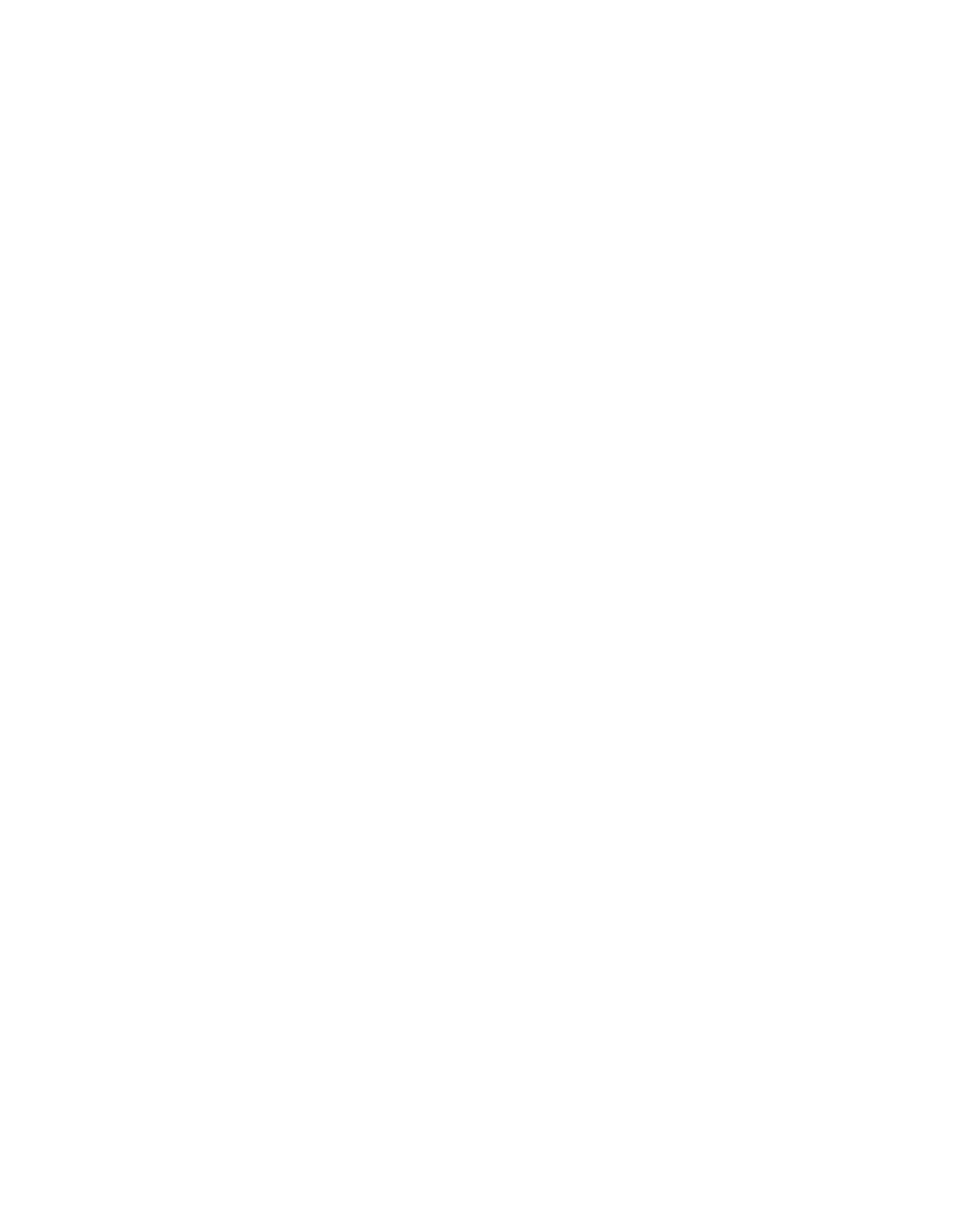# **Official Box Score St. Mary's (TX) vs Lubbock Christian Second Half Statistics Only January 22, 2022 at Rip Griffin Center - Lubbock, Texas**



# **St. Mary's (TX) 17**

| No. | Player                  | S. | <b>Pts</b>    | FG.      | 3FG     | <b>FT</b> | <b>OR</b> | <b>DR</b> | <b>TR</b>      | <b>PF</b> | A              | TO       | <b>Blk</b>   | Stl          | Min             | $+/-$ |
|-----|-------------------------|----|---------------|----------|---------|-----------|-----------|-----------|----------------|-----------|----------------|----------|--------------|--------------|-----------------|-------|
| 02  | KUCERA, MICHAELA        | F  | 0             | $0 - 2$  | $0 - 1$ | $0 - 0$   | 0         |           |                | 4         |                | 2        | 0            | 0            | 7               | $-2$  |
| 05  | RYNG, NATALIA           | F. | $\Omega$      | $0 - 0$  | $0-0$   | $0 - 0$   |           | 2         | 3              | $\Omega$  | $\overline{0}$ |          | 0            |              | 11              | -3    |
| 10  | <b>CULIVER, MYA</b>     | G  | 5             | $1 - 3$  | 1-1     | $2 - 2$   |           | 1         | 2              | 2         | -1             | 6        | $\mathbf 0$  | 2            | 18              | $-11$ |
| 21  | <b>HUGHES, BELLA</b>    | G  | $\mathcal{P}$ | $0 - 1$  | $0 - 0$ | $2 - 3$   | 0         | 2         | $\overline{2}$ | 1         | $\mathbf{0}$   | 2        | 1            | $\Omega$     | 14              | $-13$ |
|     | 22 PHILLIPS, FAITH      | F. | $\mathcal{P}$ | $1 - 3$  | $0 - 0$ | $0 - 0$   | 0         | 4         | 4              | 2         | 1              | 3        | $\mathbf{0}$ | $\mathbf{0}$ | 13              | $-11$ |
| 23  | <b>HARDEMAN, SYDNEY</b> | G  | 6             | $2 - 6$  | $2 - 4$ | $0 - 0$   | 0         |           | 1              | $\Omega$  | $\mathbf{0}$   | 3        | $\Omega$     | $\Omega$     | 17              | $-7$  |
| 25  | <b>BILIC, TONIA</b>     | F. | $\mathcal{P}$ | $1 - 1$  | $0-0$   | $0 - 0$   | 0         | $\Omega$  | 0              | $\Omega$  | $\mathbf{0}$   | $\Omega$ | $\Omega$     |              | 7               | -6    |
| 41  | WILSON, HANNAH          | F. | $\Omega$      | $0 - 5$  | $0 - 0$ | $0 - 0$   |           | 3         | 4              |           |                |          | 0            | $\Omega$     | 12 <sup>1</sup> | $-12$ |
|     | <b>TEAM</b>             |    | 0             | $0 - 0$  | $0-0$   | $0 - 0$   | 2         | $\Omega$  | 2              | $\Omega$  | 0              | $\Omega$ | $\Omega$     | $\Omega$     | 0               |       |
|     | <b>TOTALS</b>           |    |               | $5 - 21$ | $3 - 6$ | $4 - 5$   | 5         | 14        | 19             | 10        | 4              | 18       | 1            |              | 4 100           |       |

| <b>Shooting By Period</b><br>Period | FG       | FG%   | 3FG     | 3FG%  | FT      | FT%   | Deadball Rebounds: 1,0<br>Last FG Half: StM 4th-00:36 |
|-------------------------------------|----------|-------|---------|-------|---------|-------|-------------------------------------------------------|
| 3rd Qtr                             | $2-9$    | 22%   | $2-3$   | 67%   | $2-2$   | 100%  |                                                       |
| 4th Qtr                             | $3 - 12$ | 25%   | $1 - 3$ | 33%   | $2 - 3$ | 67%   |                                                       |
| 2nd Half                            | $5 - 21$ | 24%   | $3-6$   | 50%   | $4-5$   | 80%   |                                                       |
| Game                                | 13-42    | 31.0% | 6-11    | 54.5% | 7-9     | 77.8% |                                                       |

# **Lubbock Christian 30**

| No. | Player                   | S | <b>Pts</b>     | <b>FG</b> | 3FG      | <b>FT</b> | <b>OR</b>    | <b>DR</b>      | <b>TR</b>      | PF       | A        | <b>TO</b> | <b>Blk</b>   | Stl            | Min          | $+/-$          |
|-----|--------------------------|---|----------------|-----------|----------|-----------|--------------|----------------|----------------|----------|----------|-----------|--------------|----------------|--------------|----------------|
| 00  | FOSTER, GRACE            | F | 4              | $2-6$     | $0 - 3$  | $0-0$     |              | 2              | 3              | 0        | 0        | 0         | 2            | 0              | 9            | $\overline{7}$ |
| 01  | DUNCAN, ASHTON           | G | 6              | $2 - 4$   | $2 - 4$  | $0 - 0$   | $\Omega$     | 0              | 0              | 0        | 0        | 0         | 0            | 0              | 9            | 6              |
| 02  | MADDOX, MACI             | G | 4              | $2 - 3$   | $0 - 0$  | $0-0$     | 0            | 0              | 0              | 0        | 0        | 0         | 0            | 0              | 6            | 7              |
| 03  | <b>ROBERTSON, AUDREY</b> | G |                | $0 - 1$   | $0 - 1$  | $1 - 2$   | $\mathbf{0}$ | $\mathbf 0$    | 0              |          |          | 2         |              | 2              | 9            | 9              |
| 04  | HAASE, RACHEL            | G | 0              | $0-0$     | $0 - 0$  | $0-0$     | 0            | 0              | $\mathbf{0}$   |          | 0        | 0         | 0            | 0              | 5            | 2              |
| 05  | <b>BURR, LAYNEE</b>      | G | 0              | $0 - 3$   | $0 - 2$  | $0-0$     | $\mathbf 1$  | 0              | 1              |          | 1        | 0         | $\mathbf{0}$ |                | 8            | 6              |
| 12  | SUMRALL, SAVANNAH        | G | 0              | $0 - 2$   | $0 - 2$  | $0-0$     | 0            | 0              | $\mathbf{0}$   | 0        | 0        | 0         | 0            | 0              | 3            | $\overline{2}$ |
| 14  | <b>CUNYUS, CHANNING</b>  | G | 0              | $0 - 0$   | $0 - 0$  | $0-0$     | $\Omega$     | $\mathbf{0}$   | $\mathbf{0}$   | 2        | $\Omega$ |           | $\mathbf{0}$ | 2              | 6            | 4              |
| 15  | STOVALL, SHAYLEE         | G | 0              | $0 - 1$   | $0 - 1$  | $0-0$     | 0            | 0              | $\mathbf{0}$   |          | $\Omega$ | 0         | $\Omega$     |                | 7            | 3              |
| 20  | <b>BOSTWICK, CARLI</b>   | F | 3              | $1 - 2$   | $0 - 0$  | $1 - 1$   | $\Omega$     | $\mathbf{1}$   | $\mathbf{1}$   | 0        | 1        |           | 0            | $\Omega$       | 5            | 0              |
| 21  | <b>SCHULTE, ALLIE</b>    | G | 4              | $2 - 3$   | $0 - 0$  | $0-0$     | 1            | 1              | $\overline{2}$ |          | 2        | 0         | 0            | $\overline{2}$ | 8            | 6              |
| 22  | ROBERTSON, JULIANA       | F | 0              | $0 - 0$   | $0 - 0$  | $0-0$     | $\Omega$     | 0              | $\mathbf{0}$   | $\Omega$ | $\Omega$ | 0         | 0            | $\Omega$       | $\mathbf{0}$ | 0              |
| 23  | <b>WINFREY, BRYLEE</b>   | G | 0              | $0 - 0$   | $0 - 0$  | $0 - 0$   | $\Omega$     | 4              | 4              | 0        | 3        | 1         | 0            |                | 6            | $\overline{2}$ |
| 30  | SPURGIN, AUDREY          | С | 2              | $1 - 4$   | $0 - 0$  | $0 - 0$   | 1            | $\overline{2}$ | 3              |          | $\Omega$ | 2         | 0            | $\Omega$       | 8            | 4              |
| 34  | <b>COX, WHITNEY</b>      | F | $\overline{2}$ | $1 - 2$   | $0 - 0$  | $0 - 0$   | $\Omega$     | 1              | 1              | 0        | 0        | 0         | 0            | $\Omega$       | 5            | $\overline{7}$ |
| 40  | <b>SCHUMANN, REESE</b>   | C | 4              | $2 - 3$   | $0 - 0$  | $0 - 0$   | 1            | 0              | 1              | 0        | $\Omega$ | 0         | 0            | $\Omega$       | 6            | $\mathbf 0$    |
|     | TEAM                     |   | 0              | $0 - 0$   | $0 - 0$  | $0 - 0$   | 3            | 1              | 4              | 0        | 0        |           | 0            | 0              | $\mathbf{0}$ |                |
|     | TOTALS                   |   | 30             | $13 - 34$ | $2 - 13$ | $2 - 3$   | 8            | 12             | 20             | 8        | 8        | 8         | 3            | 9              | 100          |                |

| Shooting By Period<br>Period | FG        | FG%   | 3FG       | 3FG%   | FT      | FT%   |
|------------------------------|-----------|-------|-----------|--------|---------|-------|
| 3rd Otr                      | $7-17$    | 41%   | 2-9       | 22%    | $1-2$   | 50%   |
| 4th Qtr                      | $6 - 17$  | 35%   | $0 - 4$   | $00\%$ | $1 - 1$ | 100%  |
| 2nd Half                     | $13 - 34$ | 38%   | $2 - 13$  | 15%    | $2-3$   | 67%   |
| Game                         | 29-70     | 41.4% | $12 - 31$ | 38.7%  | $2 - 5$ | 40.0% |

*Deadball Rebounds:* 1,0 *Last FG Half:* LCU 4th-00:55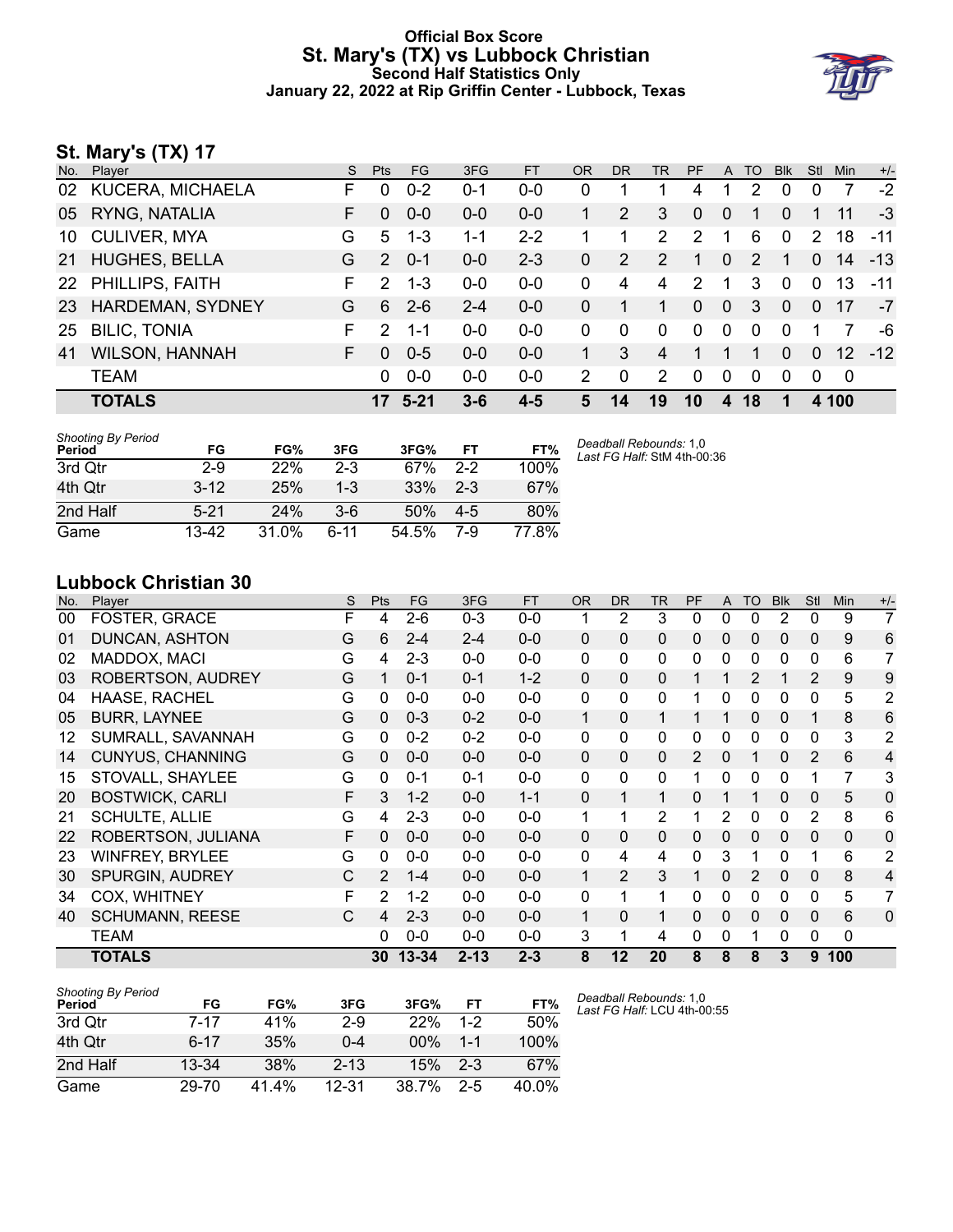| Game Notes:                                                    | <b>Score</b> | 1st | 2nd |    |    | 3rd 4th TOT | <b>Points fron</b> |
|----------------------------------------------------------------|--------------|-----|-----|----|----|-------------|--------------------|
| Officials: Michael Urdiales, Randall Arbuckle, Kelsey<br>Currv | <b>StM</b>   |     |     |    |    | 39          | In the Paint       |
| Attendance: 476                                                | LCU          | 25  |     | 17 | 13 | 72          | Off Turns          |
|                                                                |              |     |     |    |    |             | 2nd Chance         |
| Start Time: 03:01 PM ET                                        |              |     |     |    |    |             | East Desale        |

**Points from (This Period) StM LCU** 4 22 5 1 1 2nd Chance 3  $\overline{4}$ Fast Break  $\frac{0}{2}$ 4 Bench  $20$ 

Start Time: 03:01 PM ET<br>End Time: 04:32 PM ET<br>Game Duration: 1:30<br>Conference Game;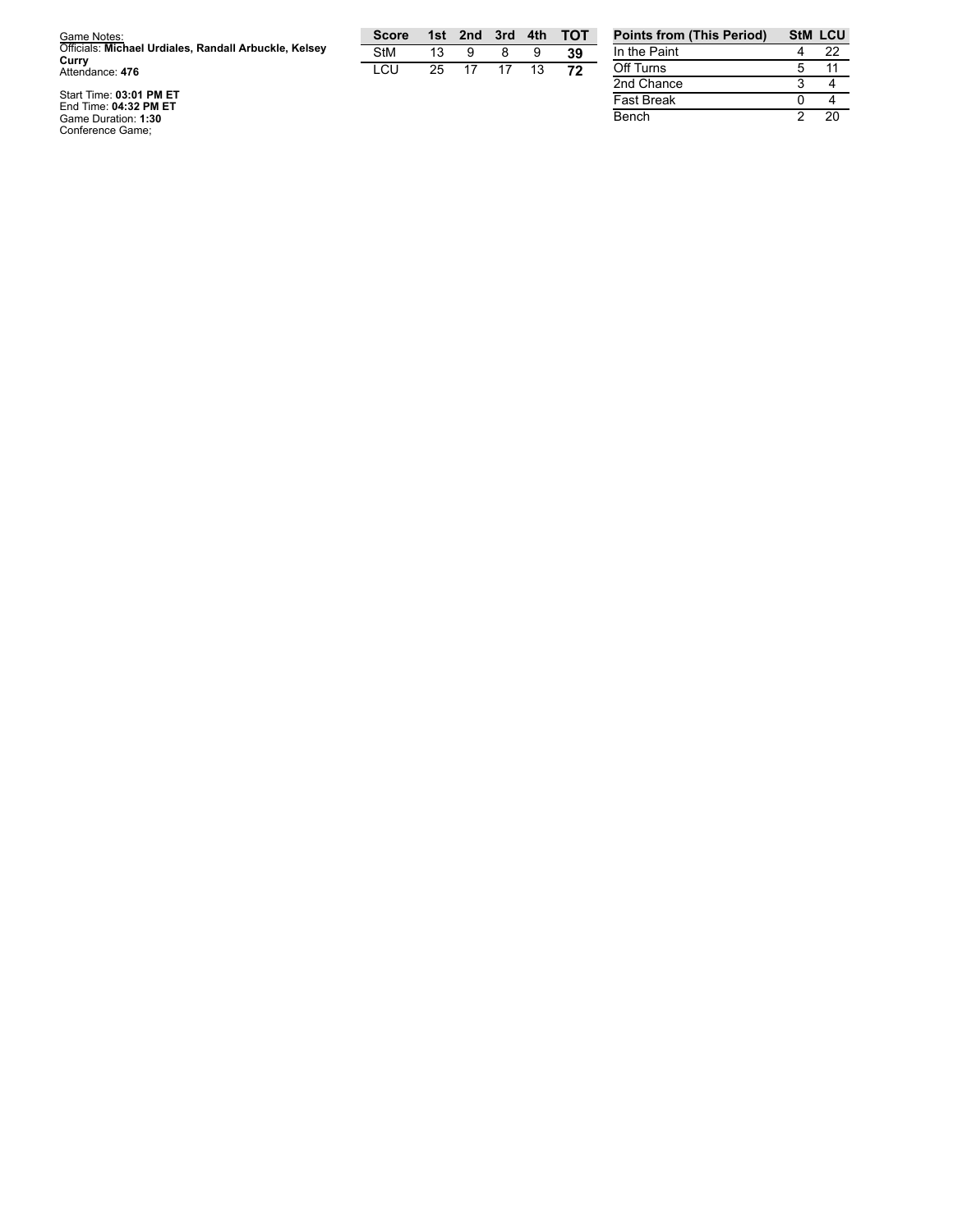# **Official Box Score St. Mary's (TX) vs Lubbock Christian Third Quarter Statistics Only January 22, 2022 at Rip Griffin Center - Lubbock, Texas**



# **St. Mary's (TX) 17**

| No. | Player                | S. | <b>Pts</b> | FG.     | 3FG     | <b>FT</b> | <b>OR</b> | <b>DR</b>    | <b>TR</b>    | <b>PF</b>   | A              | TO | <b>Blk</b> | <b>Stl</b>   | Min | $+/-$        |
|-----|-----------------------|----|------------|---------|---------|-----------|-----------|--------------|--------------|-------------|----------------|----|------------|--------------|-----|--------------|
| 10  | <b>CULIVER, MYA</b>   | G  | 5          | $1 - 2$ | $1 - 1$ | $2 - 2$   |           | 0            |              |             |                | 5  | 0          | $\Omega$     | 9   | $-7$         |
|     | 22 PHILLIPS, FAITH    | F  | $\Omega$   | $0 - 1$ | $0-0$   | $0-0$     | 0         | 3            | 3            |             |                | 3  | 0          | $\Omega$     | 9   | $-9$         |
| 23  | HARDEMAN, SYDNEY      | G  | 3          | $1 - 2$ | $1 - 2$ | $0-0$     | 0         |              | 1            | 0           | $\mathbf{0}$   |    | 0          | $\mathbf{0}$ | 9   | -7           |
| 25  | <b>BILIC, TONIA</b>   | F. | $\Omega$   | $0 - 0$ | $0 - 0$ | $0 - 0$   | 0         | $\Omega$     | $\Omega$     | $\Omega$    | $\overline{0}$ | 0  | 0          | $\Omega$     | 4   | $-3$         |
| 41  | <b>WILSON, HANNAH</b> | F. | $\Omega$   | $0 - 3$ | $0-0$   | $0 - 0$   | 0         | 3            | 3            | 1           | $\mathbf 0$    | 0  | 0          | $\Omega$     | 7   | $-10$        |
|     | 02 KUCERA, MICHAELA   | F. | $\Omega$   | $0 - 0$ | $0-0$   | $0-0$     | 0         | $\mathbf{0}$ | $\mathbf{0}$ | 3           | $\overline{0}$ | 1  | 0          | $\mathbf{0}$ | 1   | $\mathbf{0}$ |
| 05  | RYNG, NATALIA         | F  | $\Omega$   | $0 - 0$ | $0-0$   | $0-0$     |           | $\Omega$     | 1            | 0           | $\Omega$       | 1  | 0          | $\Omega$     | 4   | -1           |
| 21  | <b>HUGHES, BELLA</b>  | G  | $\Omega$   | $0 - 1$ | $0-0$   | $0 - 0$   | 0         |              | 1            | 0           | $\mathbf{0}$   | 0  | $\Omega$   | $\Omega$     | 7   | -8           |
|     | <b>TEAM</b>           |    |            |         |         |           | 1         | 0            | 1            | $\mathbf 0$ |                | 0  |            |              |     |              |
|     | <b>TOTALS</b>         |    | 8          | $2 - 9$ | $2 - 3$ | $2 - 2$   | 3         | 8            | 11           | 6           | $2^{\circ}$    | 11 | 0          | $\bf{0}$     | 50  |              |
|     |                       |    |            |         |         |           |           |              |              |             |                |    |            |              |     |              |

| <b>Shooting By Period</b><br>Period | FG    | FG%   | 3FG      | 3FG%  | FT.     | FT%   | Deadball Rebounds: 1,0 |
|-------------------------------------|-------|-------|----------|-------|---------|-------|------------------------|
| 2nd Half                            | 0-0   | 0%    | 0-0      | 0%    | $0 - 0$ | 0%    |                        |
| Game                                | 13-42 | 31.0% | $6 - 11$ | 54.5% | 7-9     | 77.8% |                        |

# **Lubbock Christian 30**

| No. | Player                   | S | Pts      | FG       | 3FG     | <b>FT</b> | <b>OR</b> | <b>DR</b>    | <b>TR</b>    | PF             | A | T <sub>O</sub> | <b>Blk</b> | Stl | Min            | $+/-$          |
|-----|--------------------------|---|----------|----------|---------|-----------|-----------|--------------|--------------|----------------|---|----------------|------------|-----|----------------|----------------|
| 01  | DUNCAN, ASHTON           | G | 6        | $2 - 4$  | $2 - 4$ | $0-0$     | 0         | $\mathbf{0}$ | 0            | 0              | 0 | 0              | 0          | 0   | 7              | 6              |
| 05  | <b>BURR, LAYNEE</b>      | G | $\Omega$ | $0 - 3$  | $0 - 2$ | $0-0$     | 1         | $\mathbf{0}$ | $\mathbf{1}$ | 1              |   | 0              | 0          | 1   | 6              | 6              |
| 14  | <b>CUNYUS, CHANNING</b>  | G | 0        | $0 - 0$  | $0 - 0$ | $0-0$     | 0         | 0            | 0            | $\overline{2}$ | 0 |                | 0          | 2   | 6              | 4              |
| 21  | <b>SCHULTE, ALLIE</b>    | G | 4        | $2 - 2$  | $0 - 0$ | $0-0$     | 1         | 1            | 2            |                | 2 | 0              | 0          |     | 6              | 6              |
| 22  | ROBERTSON, JULIANA       | F | 0        | $0 - 0$  | $0 - 0$ | $0-0$     | 0         | $\mathbf{0}$ | 0            | 0              | 0 | 0              | 0          | 0   | 0              | $\mathbf{0}$   |
| 00  | FOSTER, GRACE            | F | 4        | $2 - 4$  | $0 - 1$ | $0-0$     | 1         | 2            | 3            | 0              | 0 | 0              | 0          | 0   | $\overline{7}$ | $\overline{7}$ |
| 02  | MADDOX, MACI             | G | 2        | $1 - 1$  | $0 - 0$ | $0 - 0$   | 0         | $\mathbf{0}$ | $\mathbf{0}$ | 0              | 0 | 0              | 0          | 0   | 4              | 3              |
| 03  | <b>ROBERTSON, AUDREY</b> | G |          | $0 - 1$  | $0 - 1$ | $1 - 2$   | 0         | $\Omega$     | $\Omega$     | 0              | 0 |                |            | 2   | 6              | 5              |
| 04  | HAASE, RACHEL            | G | 0        | $0 - 0$  | $0 - 0$ | $0-0$     | 0         | $\mathbf{0}$ | 0            | 0              | 0 | 0              | 0          | 0   | 0              | $\mathbf{0}$   |
| 12  | SUMRALL, SAVANNAH        | G | 0        | $0 - 0$  | $0 - 0$ | $0 - 0$   | 0         | $\Omega$     | $\Omega$     | 0              | 0 | 0              | 0          | 0   | 0              | $\Omega$       |
| 15  | STOVALL, SHAYLEE         | G | 0        | $0 - 1$  | $0 - 1$ | $0-0$     | 0         | $\mathbf{0}$ | 0            | 0              | 0 | 0              | 0          | 1   | 4              | 3              |
| 20  | <b>BOSTWICK, CARLI</b>   | F | $\Omega$ | $0 - 0$  | $0 - 0$ | $0 - 0$   | 0         | $\Omega$     | $\Omega$     | $\Omega$       | 0 | 0              | 0          | 0   | $\Omega$       | $\Omega$       |
| 23  | <b>WINFREY, BRYLEE</b>   | G | 0        | $0 - 0$  | $0 - 0$ | $0-0$     | 0         | 1            | 1            | 0              | 0 | 0              | 0          | 0   | 1              | 2              |
| 30  | <b>SPURGIN, AUDREY</b>   | C | $\Omega$ | $0 - 0$  | $0 - 0$ | $0 - 0$   | 0         | $\Omega$     | $\Omega$     | 0              | 0 | $\Omega$       | 0          | 0   | 0              | 0              |
| 34  | COX, WHITNEY             | F | 0        | $0 - 1$  | $0 - 0$ | $0-0$     | 0         | 0            | 0            | 0              | 0 | 0              | 0          | 0   | 3              | 3              |
| 40  | <b>SCHUMANN, REESE</b>   | C | $\Omega$ | $0 - 0$  | $0 - 0$ | $0 - 0$   | 0         | $\Omega$     | $\Omega$     | $\Omega$       | 0 | $\Omega$       | 0          | 0   | 0              | $\Omega$       |
|     | TEAM                     |   |          |          |         |           | 0         | $\mathbf{0}$ | 0            | $\Omega$       |   | 0              |            |     |                |                |
|     | <b>TOTALS</b>            |   | 17       | $7 - 17$ | $2 - 9$ | $1 - 2$   | 3         | 4            | 7            | 4              | 3 | $\mathbf{2}$   |            | 7   | 50             |                |

| <b>Shooting By Period</b><br>Period | FG    | FG%   | 3FG   | 3FG%  |         | FT%   |
|-------------------------------------|-------|-------|-------|-------|---------|-------|
| 2nd Half                            | 0-0   | 2%    | ი-ი   | 0%    | $0 - 0$ | 0%    |
| Game                                | 29-70 | 41.4% | 12-31 | 38.7% | $2 - 5$ | 40.0% |

*Deadball Rebounds:* 1,0

| Game Notes:                                           | <b>Score</b> | 1st | 2nd | 3rd | 4th | <b>TOT</b> | <b>Points (This Period)</b> | <b>StM</b>    | LCU           |
|-------------------------------------------------------|--------------|-----|-----|-----|-----|------------|-----------------------------|---------------|---------------|
| Officials: Michael Urdiales, Randall Arbuckle, Kelsey | <b>StM</b>   | 13  |     |     |     | 39         | In the Paint                |               | 10            |
| Curry<br>Attendance: 476                              | LCU          | 25  |     |     |     | 72         | Off Turns                   |               |               |
|                                                       |              |     |     |     |     |            | 2nd Chance                  |               |               |
| Start Time: 03:01 PM ET<br>End Time: 04:32 PM ET      |              |     |     |     |     |            | Fast Break                  |               |               |
| Game Duration: 1:30                                   |              |     |     |     |     |            | Bench                       |               |               |
| Conference Game:                                      |              |     |     |     |     |            | Per Poss                    | 0.444<br>3/18 | 1.000<br>8/17 |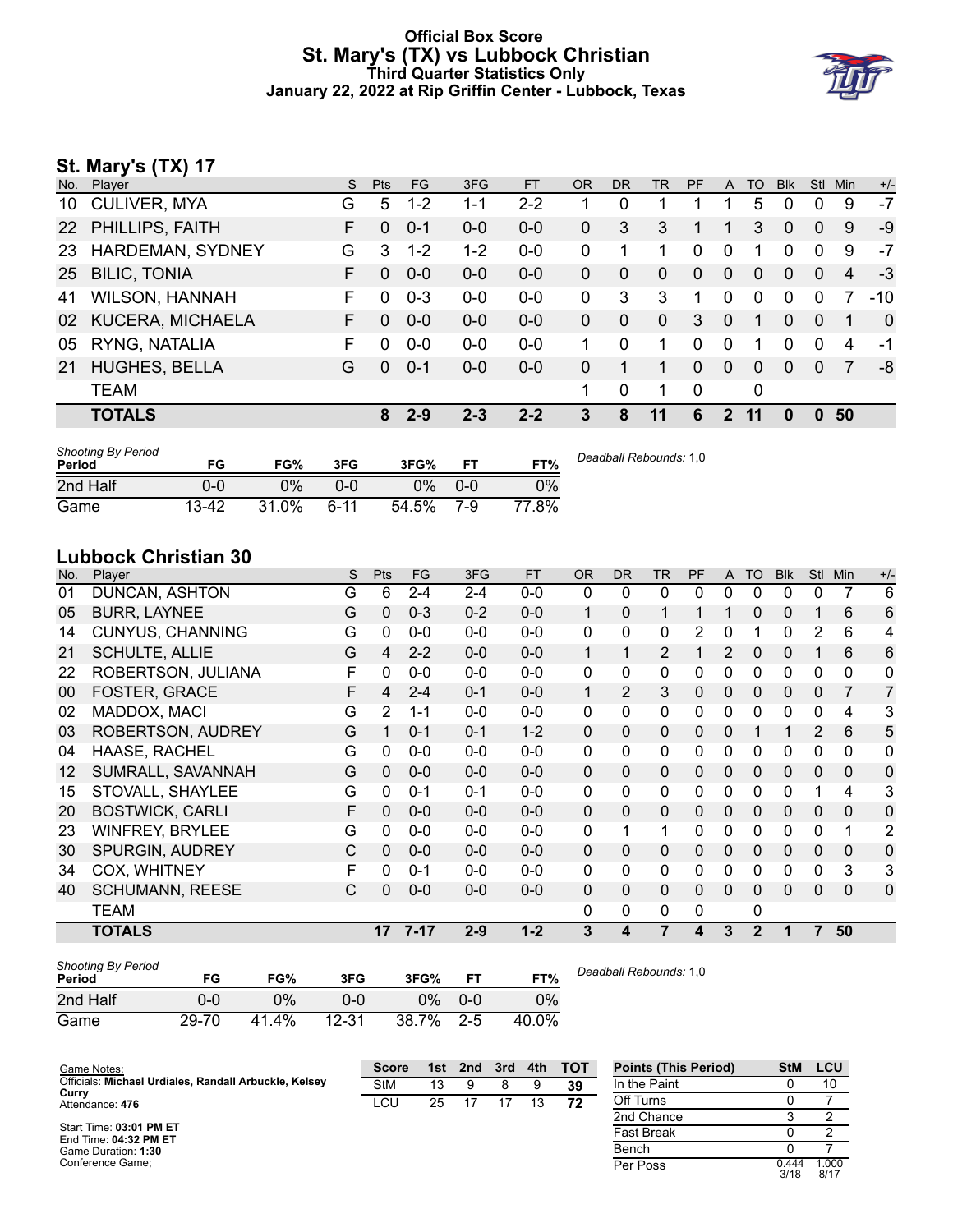# **Official Play-By-Play St. Mary's (TX) vs Lubbock Christian Third Quarter January 22, 2022 at Rip Griffin Center - Lubbock, Texas**



#### **Period 3**

#### **Starters:**

**St. Mary's (TX)**: 10 CULIVER,MYA (G); 22 PHILLIPS,FAITH (F); 23 HARDEMAN,SYDNEY (G); 25 BILIC,TONIA (F); 41 WILSON,HANNAH (F);<br>**Lubbock Christian**: 1 DUNCAN,ASHTON (G); 5 BURR,LAYNEE (G); 14 CUNYUS,CHANNING (G); 21 SCHULT

| Time           | <b>VISITORS: St. Mary's (TX)</b>       | <b>Score</b> | <b>Margin</b> | <b>HOME: Lubbock Christian</b>      |
|----------------|----------------------------------------|--------------|---------------|-------------------------------------|
| 10:00          | SUB OUT: HUGHES, BELLA                 |              |               |                                     |
| 10:00          | SUB IN: BILIC, TONIA                   |              |               |                                     |
| 10:00          | SUB OUT: BILIC, TONIA                  |              |               |                                     |
| 10:00          | SUB IN: HUGHES, BELLA                  |              |               |                                     |
| 10:00          |                                        |              |               | SUB OUT: ROBERTSON, JULIANA         |
| 10:00          |                                        |              |               | SUB IN: FOSTER, GRACE               |
| 09:51          |                                        |              |               | FOUL (PERSONAL) by BURR, LAYNEE     |
| 09:47          |                                        |              |               | FOUL (PERSONAL) by CUNYUS, CHANNING |
| 09:47          | GOOD! FT by CULIVER, MYA               | 42-23        | H 19          |                                     |
| 09:47          | GOOD! FT by CULIVER, MYA               | 42-24        | H 18          |                                     |
| 09:18          |                                        |              |               | MISSED 3PTR by BURR, LAYNEE         |
| 09:14          |                                        |              |               | REBOUND (OFF) by FOSTER, GRACE      |
| 09:05          |                                        |              |               | MISSED 3PTR by DUNCAN, ASHTON       |
| 09:01          |                                        |              |               | REBOUND (OFF) by SCHULTE, ALLIE     |
| 08:59          |                                        | 44-24        | H 20          | GOOD! LAYUP by SCHULTE, ALLIE [PNT] |
| 08:40          | MISSED LAYUP by WILSON, HANNAH         |              |               |                                     |
| 08:38          |                                        |              |               | REBOUND (DEF) by FOSTER, GRACE      |
| 08:33<br>08:21 | MISSED LAYUP by WILSON, HANNAH         | 46-24        | H 22          | GOOD! LAYUP by FOSTER, GRACE [FB]   |
| 08:18          | REBOUND (OFF) by CULIVER, MYA          |              |               |                                     |
| 08:14          | TURNOVER (BADPASS) by HARDEMAN, SYDNEY |              |               |                                     |
| 08:14          |                                        |              |               | STEAL by BURR, LAYNEE               |
| 08:13          | FOUL (PERSONAL) by WILSON, HANNAH      |              |               |                                     |
| 08:01          |                                        | 49-24        | H 25          | GOOD! 3PTR by DUNCAN, ASHTON        |
| 08:01          |                                        |              |               | ASSIST by SCHULTE, ALLIE            |
| 07:56          | TIMEOUT 30SEC                          |              |               |                                     |
| 07:56          |                                        |              |               |                                     |
| 07:56          | SUB OUT: WILSON, HANNAH                |              |               |                                     |
| 07:56          | SUB IN: RYNG, NATALIA                  |              |               |                                     |
| 07:45          | MISSED LAYUP by PHILLIPS, FAITH        |              |               |                                     |
| 07:44          | REBOUND (OFF) by RYNG, NATALIA         |              |               |                                     |
| 07:44          |                                        |              |               | FOUL (PERSONAL) by CUNYUS, CHANNING |
| 07:38          | GOOD! 3PTR by CULIVER, MYA             | 49-27        | H 22          |                                     |
| 07:38          | ASSIST by PHILLIPS, FAITH              |              |               |                                     |
| 07:20          | FOUL (PERSONAL) by CULIVER, MYA        |              |               |                                     |
| 07:18          |                                        |              |               | MISSED LAYUP by BURR, LAYNEE        |
| 07:16          |                                        |              |               | REBOUND (OFF) by BURR, LAYNEE       |
| 07:03          |                                        |              |               | MISSED 3PTR by BURR, LAYNEE         |
| 06:59          | REBOUND (DEF) by PHILLIPS, FAITH       |              |               |                                     |
| 06:53          | TURNOVER (TRAVEL) by CULIVER, MYA      |              |               |                                     |
| 06:53          |                                        |              |               | SUB OUT: CUNYUS, CHANNING           |
| 06:53          |                                        |              |               | SUB IN: ROBERTSON, AUDREY           |
| 06:39          |                                        | 51-27        | H 24          | GOOD! LAYUP by FOSTER, GRACE        |
| 06:39<br>06:23 |                                        |              |               | ASSIST by SCHULTE, ALLIE            |
| 06:23          | MISSED LAYUP by CULIVER, MYA           |              |               | BLOCK by ROBERTSON, AUDREY          |
| 06:20          |                                        |              |               | REBOUND (DEF) by SCHULTE, ALLIE     |
| 06:05          |                                        | 54-27        | H 27          | GOOD! 3PTR by DUNCAN, ASHTON        |
| 06:05          |                                        |              |               | ASSIST by BURR, LAYNEE              |
| 05:43          | GOOD! 3PTR by HARDEMAN, SYDNEY         | 54-30        | H 24          |                                     |
| 05:43          | ASSIST by CULIVER, MYA                 |              |               |                                     |
| 05:26          |                                        |              |               | MISSED 3PTR by ROBERTSON, AUDREY    |
| 05:24          | REBOUND (DEF) by PHILLIPS, FAITH       |              |               |                                     |
| 05:14          | TURNOVER (TRAVEL) by RYNG, NATALIA     |              |               |                                     |
| 05:14          |                                        |              |               | SUB OUT: BURR, LAYNEE               |
| 05:14          |                                        |              |               | SUB OUT: SCHULTE, ALLIE             |
| 05:14          |                                        |              |               | SUB IN: MADDOX, MACI                |
| 05:14          |                                        |              |               | SUB IN: STOVALL, SHAYLEE            |
| 05:14          | SUB OUT: RYNG, NATALIA                 |              |               |                                     |
| 05:14          | SUB OUT: HUGHES, BELLA                 |              |               |                                     |
| 05:14          | SUB OUT: PHILLIPS, FAITH               |              |               |                                     |
| 05:14          | SUB IN: KUCERA, MICHAELA               |              |               |                                     |
| 05:14          | SUB IN: BILIC, TONIA                   |              |               |                                     |
| 05:14          | SUB IN: WILSON, HANNAH                 |              |               |                                     |
| 05:12          |                                        |              |               | MISSED 3PTR by DUNCAN, ASHTON       |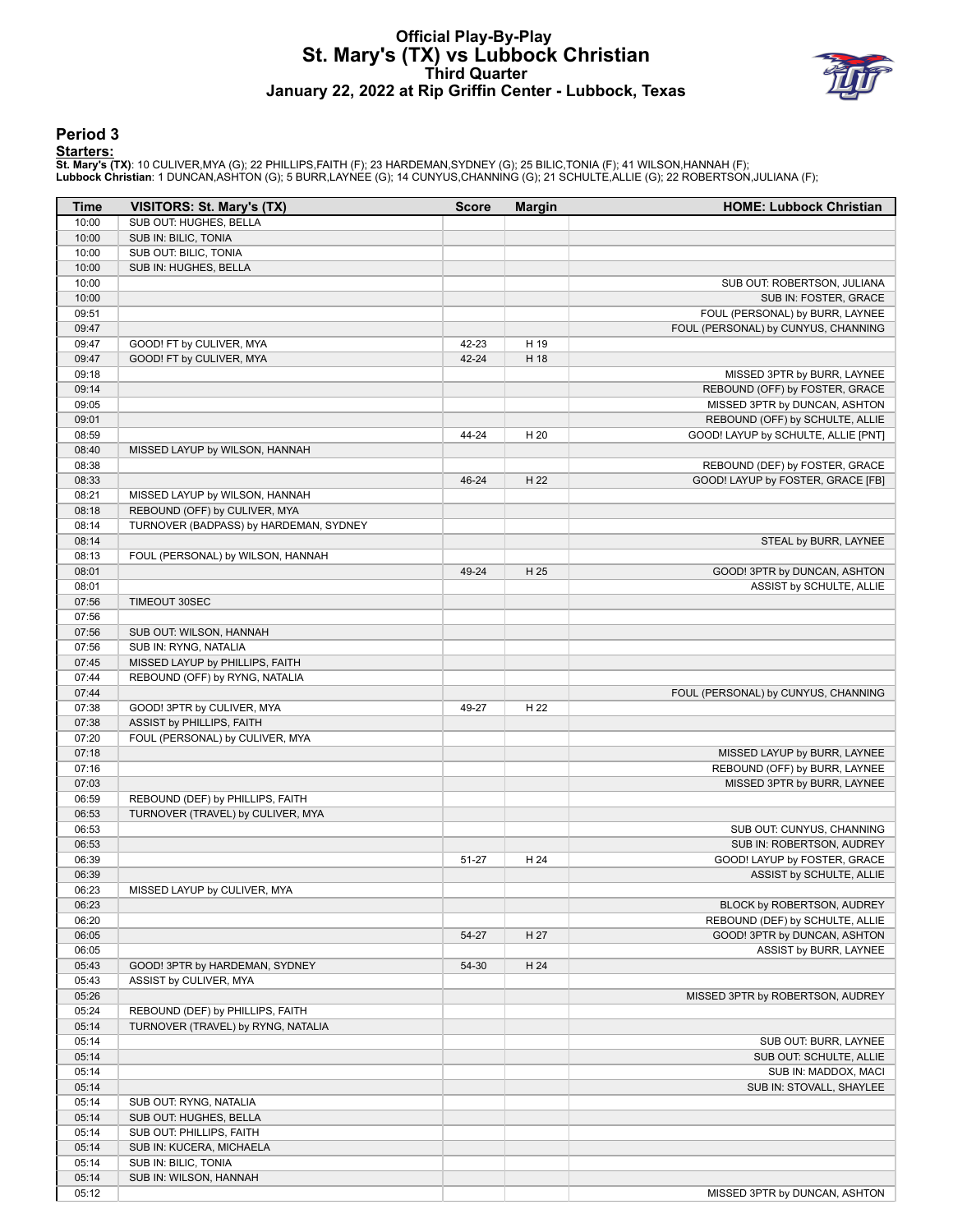| <b>Time</b>    | VISITORS: St. Mary's (TX)                | <b>Score</b> | <b>Margin</b> | <b>HOME: Lubbock Christian</b>          |
|----------------|------------------------------------------|--------------|---------------|-----------------------------------------|
| 05:08          | REBOUND (DEF) by HARDEMAN, SYDNEY        |              |               |                                         |
| 04:57          | FOUL (OFF) by KUCERA, MICHAELA           |              |               |                                         |
| 04:57          | TURNOVER (OFFENSIVE) by KUCERA, MICHAELA |              |               |                                         |
| 04:57          |                                          |              |               |                                         |
| 04:34          |                                          |              |               | MISSED LAYUP by FOSTER, GRACE           |
| 04:30          | REBOUND (DEF) by WILSON, HANNAH          |              |               |                                         |
| 04:17          | MISSED JUMPER by WILSON, HANNAH          |              |               |                                         |
| 04:15          |                                          |              |               | REBOUND (DEF) by FOSTER, GRACE          |
| 04:15          | FOUL (PERSONAL) by KUCERA, MICHAELA      |              |               |                                         |
| 04:04          | FOUL (PERSONAL) by KUCERA, MICHAELA      |              |               |                                         |
| 04:04          |                                          |              |               | SUB OUT: DUNCAN, ASHTON                 |
| 04:04          |                                          |              |               | SUB IN: COX, WHITNEY                    |
| 04:04          | SUB OUT: KUCERA, MICHAELA                |              |               |                                         |
| 04:04          | SUB IN: PHILLIPS, FAITH                  |              |               |                                         |
| 04:04          |                                          | 55-30        | H 25          | GOOD! FT by ROBERTSON, AUDREY           |
| 04:04          |                                          |              |               | MISSED FT by ROBERTSON, AUDREY          |
| 04:02          | REBOUND (DEF) by PHILLIPS, FAITH         |              |               |                                         |
| 03:54          | TURNOVER (LOSTBALL) by CULIVER, MYA      |              |               |                                         |
| 03:54          |                                          |              |               | STEAL by ROBERTSON, AUDREY              |
| 03:47          |                                          |              |               | TURNOVER (BADPASS) by ROBERTSON, AUDREY |
| 03:47          |                                          |              |               | SUB OUT: FOSTER, GRACE                  |
| 03:47          |                                          |              |               | SUB IN: CUNYUS, CHANNING                |
| 03:29          | FOUL (OFF) by PHILLIPS, FAITH            |              |               |                                         |
| 03:29          | TURNOVER (OFFENSIVE) by PHILLIPS, FAITH  |              |               |                                         |
| 03:01          |                                          |              |               | MISSED LAYUP by COX, WHITNEY            |
| 02:58          | REBOUND (DEF) by WILSON, HANNAH          |              |               |                                         |
| 02:44          | TURNOVER (LOSTBALL) by PHILLIPS, FAITH   |              |               |                                         |
| 02:44          |                                          |              |               | STEAL by CUNYUS, CHANNING               |
| 02:22          |                                          |              |               | TURNOVER (3SEC) by CUNYUS, CHANNING     |
| 02:22          | SUB OUT: HARDEMAN, SYDNEY                |              |               |                                         |
| 02:22          | SUB IN: HUGHES, BELLA                    |              |               |                                         |
| 02:05<br>02:05 | TURNOVER (LOSTBALL) by CULIVER, MYA      |              |               |                                         |
| 01:58          |                                          |              |               | STEAL by STOVALL, SHAYLEE               |
| 01:55          | REBOUND (DEF) by WILSON, HANNAH          |              |               | MISSED 3PTR by STOVALL, SHAYLEE         |
| 01:50          | TURNOVER (BADPASS) by CULIVER, MYA       |              |               |                                         |
| 01:50          |                                          |              |               | STEAL by ROBERTSON, AUDREY              |
| 01:36          |                                          | 57-30        | H 27          | GOOD! LAYUP by MADDOX, MACI [PNT]       |
| 01:10          | TURNOVER (LOSTBALL) by CULIVER, MYA      |              |               |                                         |
| 01:10          |                                          |              |               | STEAL by CUNYUS, CHANNING               |
| 01:10          |                                          |              |               | SUB OUT: MADDOX, MACI                   |
| 01:10          |                                          |              |               | SUB OUT: ROBERTSON, AUDREY              |
| 01:10          |                                          |              |               | SUB OUT: CUNYUS, CHANNING               |
| 01:10          |                                          |              |               | SUB OUT: STOVALL, SHAYLEE               |
| 01:10          |                                          |              |               | SUB OUT: COX, WHITNEY                   |
| 01:10          |                                          |              |               | SUB IN: FOSTER, GRACE                   |
| 01:10          |                                          |              |               | SUB IN: DUNCAN, ASHTON                  |
| 01:10          |                                          |              |               | SUB IN: BURR, LAYNEE                    |
| 01:10          |                                          |              |               | SUB IN: SCHULTE, ALLIE                  |
| 01:10          |                                          |              |               | SUB IN: WINFREY, BRYLEE                 |
| 01:10          | SUB OUT: CULIVER, MYA                    |              |               |                                         |
| 01:10          | SUB OUT: BILIC, TONIA                    |              |               |                                         |
| 01:10          | SUB IN: RYNG, NATALIA                    |              |               |                                         |
| 01:10          | SUB IN: HARDEMAN, SYDNEY                 |              |               |                                         |
| 00:58          |                                          |              |               | MISSED 3PTR by FOSTER, GRACE            |
| 00:53          | REBOUND (DEF) by HUGHES, BELLA           |              |               |                                         |
| 00:43          | MISSED LAYUP by HUGHES, BELLA            |              |               |                                         |
| 00:40          |                                          |              |               | REBOUND (DEF) by WINFREY, BRYLEE        |
| 00:20          |                                          | 59-30        | H 29          | GOOD! LAYUP by SCHULTE, ALLIE           |
| 00:11          | MISSED 3PTR by HARDEMAN, SYDNEY          |              |               |                                         |
| 00:05          | REBOUND (OFF) by TEAM                    |              |               |                                         |
| 00:02          |                                          |              |               | FOUL (PERSONAL) by SCHULTE, ALLIE       |
| 00:02          | TURNOVER (BADPASS) by PHILLIPS, FAITH    |              |               |                                         |
| 00:02          |                                          |              |               | STEAL by SCHULTE, ALLIE                 |

# **St. Mary's (TX) 30, Lubbock Christian 59**

| <b>Points (This Period)</b> | <b>StM</b>    | LCU           |
|-----------------------------|---------------|---------------|
| In the Paint                |               | 10            |
| Off Turns                   |               |               |
| 2nd Chance                  |               |               |
| <b>Fast Break</b>           |               |               |
| Bench                       |               |               |
| Per Poss                    | 0.444<br>3/18 | 1.000<br>R/17 |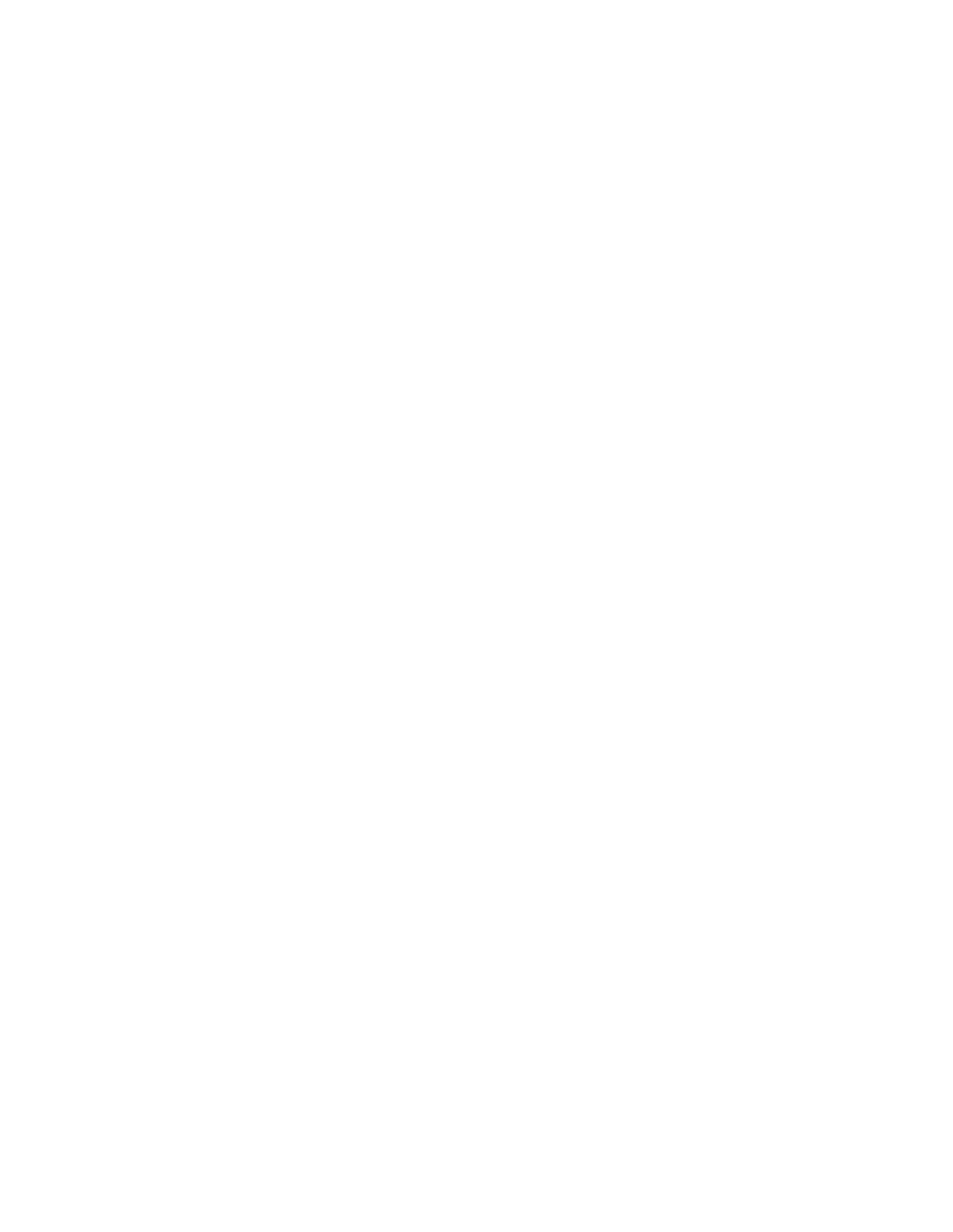# **Official Box Score St. Mary's (TX) vs Lubbock Christian Fourth Quarter Statistics Only January 22, 2022 at Rip Griffin Center - Lubbock, Texas**



# **St. Mary's (TX) 9**

| No.       | Player                  | S  | <b>Pts</b>    | FG.      | 3FG     | <b>FT</b> | <b>OR</b>    | <b>DR</b>              | <b>TR</b> | <b>PF</b> | $\mathsf{A}$ | TO       | <b>Blk</b> | <b>Stl</b>     | Min | $+/-$       |
|-----------|-------------------------|----|---------------|----------|---------|-----------|--------------|------------------------|-----------|-----------|--------------|----------|------------|----------------|-----|-------------|
| 10        | <b>CULIVER, MYA</b>     | G  | $\Omega$      | $0 - 1$  | 0-0     | 0-0       | 0            | 1                      |           |           | 0            |          | 0          | 2              | 9   | $-4$        |
| <b>22</b> | PHILLIPS, FAITH         | F. | 2             | $1 - 2$  | $0 - 0$ | $0-0$     | 0            |                        |           |           | $\Omega$     | 0        | 0          | 0              | 4   | $-2$        |
| 23        | HARDEMAN, SYDNEY        | G  | 3             | $1 - 4$  | $1 - 2$ | $0 - 0$   | 0            | 0                      | 0         | 0         | 0            | 2        | 0          | $\mathbf 0$    | 8   | $\mathbf 0$ |
| 25        | <b>BILIC, TONIA</b>     | F. | $\mathcal{P}$ | $1 - 1$  | $0 - 0$ | $0 - 0$   | 0            | $\Omega$               | $\Omega$  | $\Omega$  | $\mathbf{0}$ | $\Omega$ | 0          |                | 3   | $-3$        |
| 41        | <b>WILSON, HANNAH</b>   | F. | $\Omega$      | $0 - 2$  | $0 - 0$ | $0-0$     |              | $\Omega$               | 1         | 0         | 1            |          | 0          | $\Omega$       | 5   | $-2$        |
| 02        | <b>KUCERA, MICHAELA</b> | F. | $\Omega$      | $0 - 2$  | $0 - 1$ | $0 - 0$   | 0            | 1                      |           |           |              | 1        | 0          | $\Omega$       | 6   | $-2$        |
| 05        | RYNG, NATALIA           | F. | $\Omega$      | $0-0$    | $0-0$   | $0-0$     | 0            | 2                      | 2         | 0         | 0            | 0        | 0          |                | 7   | $-2$        |
| 21        | <b>HUGHES, BELLA</b>    | G  | $\mathcal{P}$ | $0 - 0$  | $0-0$   | $2 - 3$   | 0            | 1                      | 1         | 1         | $\mathbf 0$  | 2        | 1          | 0              | 7   | $-5$        |
|           | <b>TEAM</b>             |    |               |          |         |           | 1            | 0                      | 1         | 0         |              | 0        |            |                |     |             |
|           | <b>TOTALS</b>           |    | 9             | $3 - 12$ | $1 - 3$ | $2 - 3$   | $\mathbf{2}$ | 6                      | 8         | 4         | $\mathbf{2}$ | 7        | 1          | $\overline{4}$ | 50  |             |
|           | Shooting By Period      |    |               |          |         |           |              | Deadhall Rehounds: 1 0 |           |           |              |          |            |                |     |             |

| Period |           | FG%      | 3FG    | 3FG%      | FT%   | Deadball Rebounds: 1,0 |
|--------|-----------|----------|--------|-----------|-------|------------------------|
| Game   | $13 - 42$ | $31.0\%$ | $6-11$ | 54.5% 7-9 | 77.8% |                        |

# **Lubbock Christian 13**

| No. | Player                  | S | Pts           | FG.      | 3FG     | <b>FT</b> | <b>OR</b> | <b>DR</b>      | <b>TR</b>    | PF | A            | <b>TO</b> | <b>Blk</b>  | <b>Stl</b>   | Min          | $+/-$          |
|-----|-------------------------|---|---------------|----------|---------|-----------|-----------|----------------|--------------|----|--------------|-----------|-------------|--------------|--------------|----------------|
| 01  | DUNCAN, ASHTON          | G | 0             | $0 - 0$  | $0 - 0$ | $0-0$     | 0         | 0              | $\mathbf{0}$ | 0  | 0            | 0         | 0           | 0            | 2            | $\mathbf 0$    |
| 05  | <b>BURR, LAYNEE</b>     | G | 0             | $0 - 0$  | $0 - 0$ | $0-0$     | $\Omega$  | 0              | $\mathbf{0}$ | 0  | $\mathbf{0}$ | $\Omega$  | 0           | $\mathbf{0}$ | 2            | $\mathbf 0$    |
| 14  | <b>CUNYUS, CHANNING</b> | G | 0             | $0 - 0$  | $0 - 0$ | $0-0$     | 0         | 0              | $\mathbf{0}$ | 0  | 0            | 0         | 0           | 0            | 0            | 0              |
| 21  | <b>SCHULTE, ALLIE</b>   | G | 0             | $0 - 1$  | $0 - 0$ | $0-0$     | $\Omega$  | 0              | $\Omega$     | 0  | $\mathbf{0}$ | $\Omega$  | 0           |              | 2            | 0              |
| 22  | ROBERTSON, JULIANA      | F | 0             | $0 - 0$  | $0 - 0$ | $0-0$     | 0         | 0              | 0            | 0  | 0            | $\Omega$  | 0           | $\mathbf{0}$ | $\mathbf{0}$ | 0              |
| 00  | FOSTER, GRACE           | F | 0             | $0 - 2$  | $0 - 2$ | $0-0$     | $\Omega$  | 0              | $\Omega$     | 0  | 0            | 0         | 2           | $\mathbf{0}$ | 2            | 0              |
| 02  | MADDOX, MACI            | G | 2             | $1 - 2$  | $0 - 0$ | $0-0$     | 0         | 0              | $\mathbf{0}$ | 0  | 0            | 0         | 0           | $\mathbf{0}$ | 2            | 4              |
| 03  | ROBERTSON, AUDREY       | G | 0             | $0 - 0$  | $0 - 0$ | $0 - 0$   | 0         | 0              | $\mathbf{0}$ |    |              |           | $\Omega$    | 0            | 3            | 4              |
| 04  | HAASE, RACHEL           | G | 0             | $0 - 0$  | $0 - 0$ | $0 - 0$   | 0         | $\mathbf{0}$   | $\mathbf{0}$ |    | 0            | $\Omega$  | 0           | $\mathbf{0}$ | 5            | $\overline{2}$ |
| 12  | SUMRALL, SAVANNAH       | G | 0             | $0 - 2$  | $0 - 2$ | $0 - 0$   | $\Omega$  | 0              | $\Omega$     | 0  | 0            | 0         | $\Omega$    | $\mathbf{0}$ | 3            | $\overline{2}$ |
| 15  | STOVALL, SHAYLEE        | G | 0             | $0 - 0$  | $0 - 0$ | $0-0$     | 0         | 0              | $\mathbf{0}$ |    | 0            | $\Omega$  | 0           | $\Omega$     | 3            | $\mathbf{0}$   |
| 20  | <b>BOSTWICK, CARLI</b>  | F | 3             | $1 - 2$  | $0 - 0$ | $1 - 1$   | 0         | 1              | 1            | 0  |              | 1         | 0           | $\Omega$     | 5            | $\overline{0}$ |
| 23  | <b>WINFREY, BRYLEE</b>  | G | 0             | $0 - 0$  | $0 - 0$ | $0 - 0$   | 0         | 3              | 3            | 0  | 3            | 1         | 0           |              | 5            | 0              |
| 30  | SPURGIN, AUDREY         | C | $\mathcal{P}$ | $1 - 4$  | $0 - 0$ | $0 - 0$   | 1         | $\overline{2}$ | 3            | 1  | 0            | 2         | $\Omega$    | $\Omega$     | 8            | 4              |
| 34  | <b>COX, WHITNEY</b>     | F | 2             | 1-1      | $0 - 0$ | $0 - 0$   | 0         | 1              | 1            | 0  | 0            | $\Omega$  | 0           | $\Omega$     | 2            | 4              |
| 40  | <b>SCHUMANN, REESE</b>  | C | 4             | $2 - 3$  | $0 - 0$ | $0-0$     | 1         | 0              | $\mathbf{1}$ | 0  | $\Omega$     | $\Omega$  | $\Omega$    | $\Omega$     | 6            | $\Omega$       |
|     | TEAM                    |   |               |          |         |           | 3         | 1              | 4            | 0  |              | 1         |             |              |              |                |
|     | <b>TOTALS</b>           |   | 13            | $6 - 17$ | $0 - 4$ | $1 - 1$   | 5         | 8              | 13           | 4  | 5            | 6         | $\mathbf 2$ | $\mathbf{2}$ | 50           |                |

| <b>Shooting By Period</b><br>Period | FG    | FG%   | 3FG       | 3FG%  |         | FT%   |
|-------------------------------------|-------|-------|-----------|-------|---------|-------|
| Game                                | 29-70 | 41.4% | $12 - 31$ | 38.7% | $2 - 5$ | 40.0% |

*Deadball Rebounds:* 1,0

| Game Notes:                                                    | <b>Score</b> |    | 1st 2nd | 3rd | 4th | тот | <b>Points (This Period)</b> | <b>StM</b>    | LCU           |
|----------------------------------------------------------------|--------------|----|---------|-----|-----|-----|-----------------------------|---------------|---------------|
| Officials: Michael Urdiales, Randall Arbuckle, Kelsey<br>Curry | <b>StM</b>   | 13 |         |     |     | 39  | In the Paint                |               | 12            |
| Attendance: 476                                                | LCU          | 25 |         |     | 13  | 72  | Off Turns                   |               |               |
|                                                                |              |    |         |     |     |     | 2nd Chance                  |               |               |
| Start Time: 03:01 PM ET<br>End Time: 04:32 PM ET               |              |    |         |     |     |     | <b>Fast Break</b>           |               |               |
| Game Duration: 1:30                                            |              |    |         |     |     |     | Bench                       |               | 13            |
| Conference Game:                                               |              |    |         |     |     |     | Per Poss                    | 0.500<br>4/18 | 0.722<br>7/18 |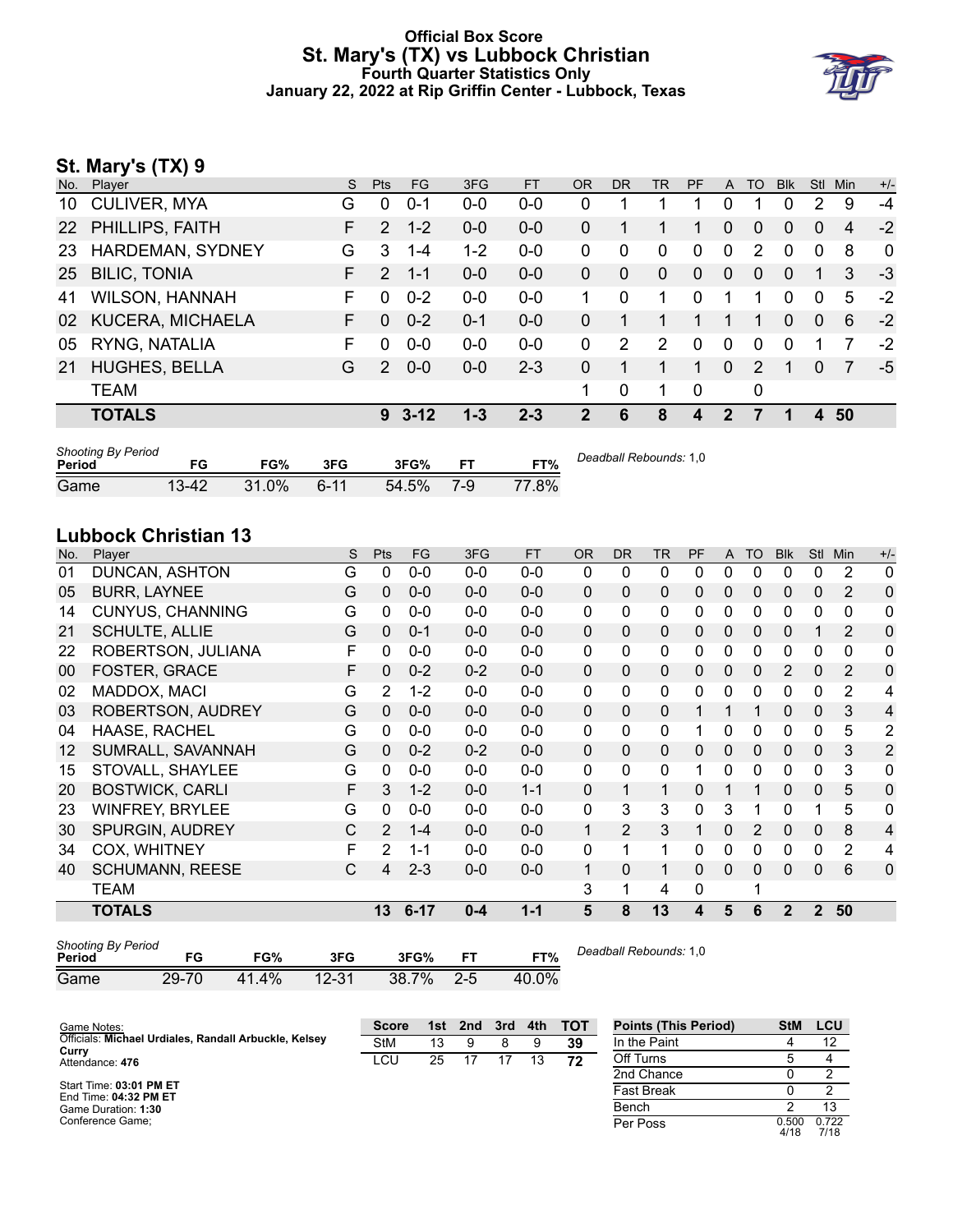# **Official Play-By-Play St. Mary's (TX) vs Lubbock Christian Fourth Quarter January 22, 2022 at Rip Griffin Center - Lubbock, Texas**



#### **Period 4**

#### **Starters:**

**St. Mary's (TX)**: 10 CULIVER,MYA (G); 22 PHILLIPS,FAITH (F); 23 HARDEMAN,SYDNEY (G); 25 BILIC,TONIA (F); 41 WILSON,HANNAH (F);<br>**Lubbock Christian**: 1 DUNCAN,ASHTON (G); 5 BURR,LAYNEE (G); 14 CUNYUS,CHANNING (G); 21 SCHULT

| Time           | VISITORS: St. Mary's (TX)               | <b>Score</b> | <b>Margin</b> | <b>HOME: Lubbock Christian</b>                    |
|----------------|-----------------------------------------|--------------|---------------|---------------------------------------------------|
| 10:00          | SUB OUT: HUGHES, BELLA                  |              |               |                                                   |
| 10:00          | SUB OUT: PHILLIPS, FAITH                |              |               |                                                   |
| 10:00          | SUB IN: KUCERA, MICHAELA                |              |               |                                                   |
| 10:00          | SUB IN: CULIVER, MYA                    |              |               |                                                   |
| 09:54          | TURNOVER (TRAVEL) by HARDEMAN, SYDNEY   |              |               |                                                   |
| 09:40          |                                         |              |               | MISSED 3PTR by FOSTER, GRACE                      |
| 09:36          | REBOUND (DEF) by RYNG, NATALIA          |              |               |                                                   |
| 09:17          | MISSED LAYUP by WILSON, HANNAH          |              |               |                                                   |
| 09:17          |                                         |              |               | BLOCK by FOSTER, GRACE                            |
| 09:16          | REBOUND (OFF) by TEAM                   |              |               |                                                   |
| 09:14          | MISSED LAYUP by WILSON, HANNAH          |              |               |                                                   |
| 09:14          |                                         |              |               | <b>BLOCK by FOSTER, GRACE</b>                     |
| 09:09          |                                         |              |               | REBOUND (DEF) by WINFREY, BRYLEE                  |
| 09:01          |                                         |              |               | MISSED JUMPER by SCHULTE, ALLIE                   |
| 08:56          | REBOUND (DEF) by RYNG, NATALIA          |              |               |                                                   |
| 08:46          | TURNOVER (LOSTBALL) by KUCERA, MICHAELA |              |               |                                                   |
| 08:46          |                                         |              |               | STEAL by SCHULTE, ALLIE                           |
| 08:29          |                                         |              |               | MISSED 3PTR by FOSTER, GRACE                      |
| 08:26          | REBOUND (DEF) by CULIVER, MYA           |              |               |                                                   |
| 08:14          | MISSED JUMPER by CULIVER, MYA           |              |               |                                                   |
| 08:10          | REBOUND (OFF) by WILSON, HANNAH         |              |               |                                                   |
| 08:09          | TURNOVER (TRAVEL) by WILSON, HANNAH     |              |               |                                                   |
| 08:09          |                                         |              |               | SUB OUT: FOSTER, GRACE                            |
| 08:09          |                                         |              |               | SUB OUT: DUNCAN, ASHTON                           |
| 08:09          |                                         |              |               | SUB OUT: BURR, LAYNEE                             |
| 08:09<br>08:09 |                                         |              |               | SUB OUT: SCHULTE, ALLIE                           |
| 08:09          |                                         |              |               | SUB OUT: WINFREY, BRYLEE                          |
| 08:09          |                                         |              |               | SUB IN: MADDOX, MACI<br>SUB IN: ROBERTSON, AUDREY |
| 08:09          |                                         |              |               | SUB IN: SUMRALL, SAVANNAH                         |
| 08:09          |                                         |              |               | SUB IN: SPURGIN, AUDREY                           |
| 08:09          |                                         |              |               | SUB IN: COX, WHITNEY                              |
| 08:09          | SUB OUT: WILSON, HANNAH                 |              |               |                                                   |
| 08:09          | SUB IN: HUGHES, BELLA                   |              |               |                                                   |
| 07:41          |                                         |              |               | MISSED JUMPER by MADDOX, MACI                     |
| 07:37          | REBOUND (DEF) by KUCERA, MICHAELA       |              |               |                                                   |
| 07:33          | TURNOVER (TRAVEL) by HARDEMAN, SYDNEY   |              |               |                                                   |
| 07:09          |                                         | 61-30        | H 31          | GOOD! LAYUP by MADDOX, MACI                       |
| 06:49          |                                         |              |               | FOUL (PERSONAL) by SPURGIN, AUDREY                |
| 06:49          | SUB OUT: KUCERA, MICHAELA               |              |               |                                                   |
| 06:49          | SUB OUT: CULIVER, MYA                   |              |               |                                                   |
| 06:49          | SUB IN: PHILLIPS, FAITH                 |              |               |                                                   |
| 06:49          | SUB IN: BILIC, TONIA                    |              |               |                                                   |
| 06:42          | MISSED 3PTR by HARDEMAN, SYDNEY         |              |               |                                                   |
| 06:38          |                                         |              |               | REBOUND (DEF) by COX, WHITNEY                     |
| 06:21          |                                         |              |               | MISSED LAYUP by SPURGIN, AUDREY                   |
| 06:19          |                                         |              |               | REBOUND (OFF) by TEAM                             |
| 06:18          |                                         |              |               | MISSED 3PTR by SUMRALL, SAVANNAH                  |
| 06:16          |                                         |              |               | REBOUND (OFF) by TEAM                             |
| 06:16          | SUB OUT: RYNG, NATALIA                  |              |               |                                                   |
| 06:16          | SUB OUT: HARDEMAN, SYDNEY               |              |               |                                                   |
| 06:16          | SUB IN: CULIVER, MYA                    |              |               |                                                   |
| 06:16          | SUB IN: WILSON, HANNAH                  |              |               |                                                   |
| 06:15          |                                         | 63-30        | H 33          | GOOD! LAYUP by COX, WHITNEY [PNT]                 |
| 06:15          |                                         |              |               | ASSIST by ROBERTSON, AUDREY                       |
| 06:06          |                                         |              |               | FOUL (PERSONAL) by ROBERTSON, AUDREY              |
| 06:06          |                                         |              |               | SUB OUT: MADDOX, MACI                             |
| 06:06          |                                         |              |               | SUB OUT: COX, WHITNEY                             |
| 06:06          |                                         |              |               | SUB IN: STOVALL, SHAYLEE                          |
| 06:06          |                                         |              |               | SUB IN: SCHUMANN, REESE                           |
| 05:59          | TURNOVER (TRAVEL) by HUGHES, BELLA      |              |               |                                                   |
| 05:44          |                                         |              |               | MISSED 3PTR by SUMRALL, SAVANNAH                  |
| 05:44          | BLOCK by HUGHES, BELLA                  |              |               |                                                   |
| 05:38          |                                         |              |               | REBOUND (OFF) by TEAM                             |
| 05:26          |                                         |              |               | TURNOVER (BADPASS) by ROBERTSON, AUDREY           |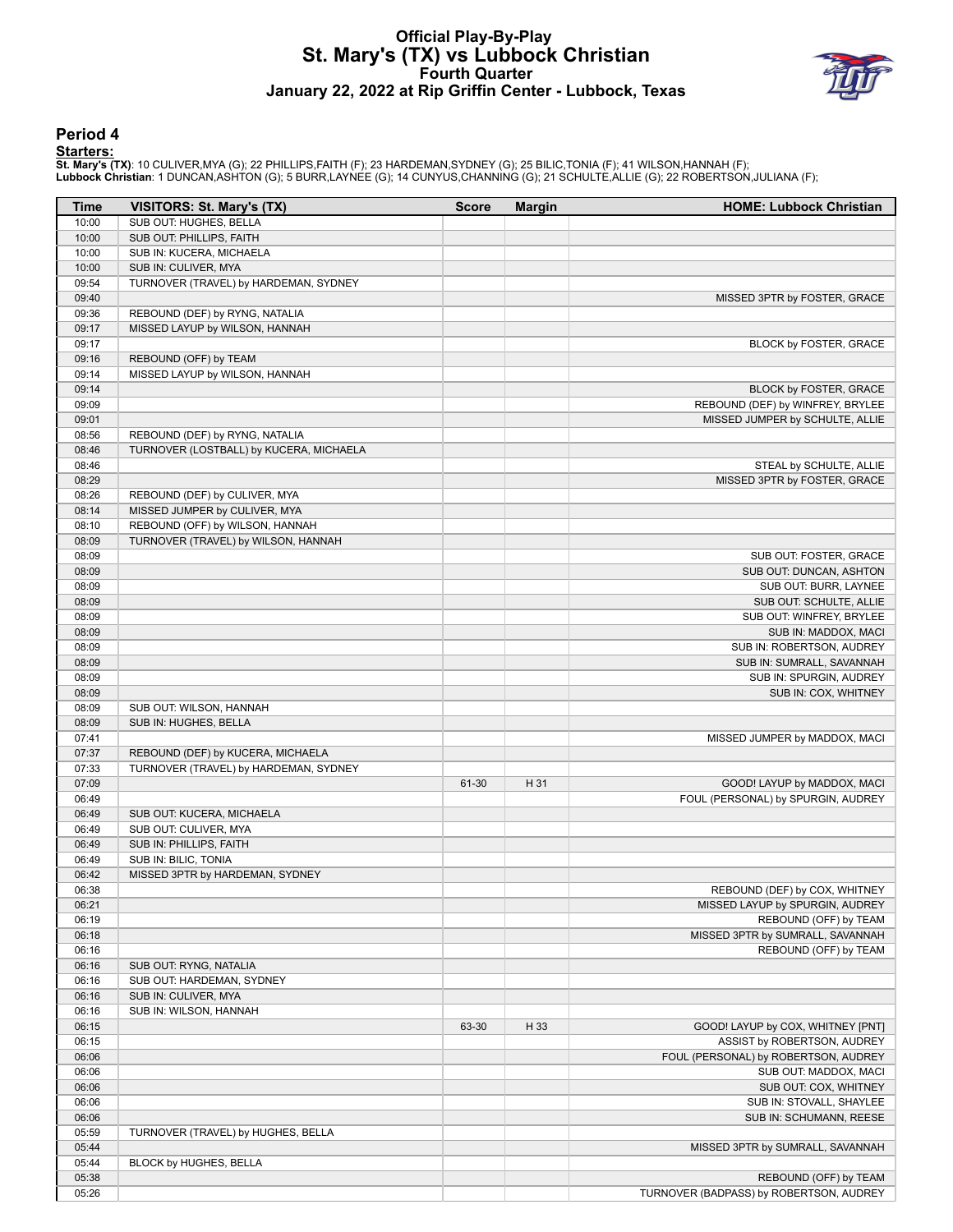| Time  | VISITORS: St. Mary's (TX)             | <b>Score</b> | <b>Margin</b> | <b>HOME: Lubbock Christian</b>        |
|-------|---------------------------------------|--------------|---------------|---------------------------------------|
| 05:26 | STEAL by BILIC, TONIA                 |              |               |                                       |
| 05:22 |                                       |              |               | FOUL (PERSONAL) by STOVALL, SHAYLEE   |
| 05:22 |                                       |              |               | SUB OUT: ROBERTSON, AUDREY            |
| 05:22 |                                       |              |               | SUB IN: BOSTWICK, CARLI               |
| 05:22 | GOOD! JUMPER by PHILLIPS, FAITH [PNT] | 63-32        | H 31          |                                       |
| 05:22 | ASSIST by WILSON, HANNAH              |              |               |                                       |
| 05:21 | FOUL (PERSONAL) by CULIVER, MYA       |              |               |                                       |
| 05:15 |                                       |              |               |                                       |
| 04:46 |                                       |              |               | TURNOVER (3SEC) by SPURGIN, AUDREY    |
| 04:46 |                                       |              |               | SUB OUT: SUMRALL, SAVANNAH            |
| 04:46 |                                       |              |               | SUB IN: HAASE, RACHEL                 |
| 04:46 | SUB OUT: BILIC, TONIA                 |              |               |                                       |
|       |                                       |              |               |                                       |
| 04:46 | SUB IN: HARDEMAN, SYDNEY              |              |               |                                       |
| 04:19 | MISSED JUMPER by HARDEMAN, SYDNEY     |              |               |                                       |
| 04:15 |                                       |              |               | REBOUND (DEF) by SPURGIN, AUDREY      |
| 03:54 |                                       | 65-32        | H 33          | GOOD! LAYUP by SCHUMANN, REESE        |
| 03:54 |                                       |              |               | ASSIST by BOSTWICK, CARLI             |
| 03:33 | MISSED JUMPER by PHILLIPS, FAITH      |              |               |                                       |
| 03:30 |                                       |              |               | REBOUND (DEF) by BOSTWICK, CARLI      |
| 03:20 | FOUL (PERSONAL) by PHILLIPS, FAITH    |              |               |                                       |
| 03:20 |                                       |              |               | SUB OUT: STOVALL, SHAYLEE             |
| 03:20 |                                       |              |               | SUB IN: WINFREY, BRYLEE               |
| 03:19 |                                       |              |               | MISSED LAYUP by SCHUMANN, REESE       |
| 03:17 |                                       |              |               | REBOUND (OFF) by SCHUMANN, REESE      |
| 03:14 |                                       |              |               | MISSED LAYUP by BOSTWICK, CARLI       |
| 03:11 | REBOUND (DEF) by PHILLIPS, FAITH      |              |               |                                       |
| 03:02 |                                       |              |               | FOUL (PERSONAL) by HAASE, RACHEL      |
| 03:02 | SUB OUT: PHILLIPS, FAITH              |              |               |                                       |
| 03:02 | SUB OUT: WILSON, HANNAH               |              |               |                                       |
| 03:02 | SUB IN: KUCERA, MICHAELA              |              |               |                                       |
|       |                                       |              |               |                                       |
| 03:02 | SUB IN: RYNG, NATALIA                 |              |               |                                       |
| 03:02 | GOOD! FT by HUGHES, BELLA             | 65-33        | H 32          |                                       |
| 03:02 | GOOD! FT by HUGHES, BELLA             | 65-34        | H 31          |                                       |
| 03:02 | MISSED FT by HUGHES, BELLA            |              |               |                                       |
| 03:02 |                                       |              |               | REBOUND (DEF) by WINFREY, BRYLEE      |
| 02:55 |                                       |              |               | MISSED LAYUP by SPURGIN, AUDREY       |
| 02:53 |                                       |              |               | REBOUND (OFF) by SPURGIN, AUDREY      |
| 02:51 |                                       |              |               | TURNOVER (BADPASS) by SPURGIN, AUDREY |
| 02:51 | STEAL by CULIVER, MYA                 |              |               |                                       |
| 02:47 | FOUL (OFF) by HUGHES, BELLA           |              |               |                                       |
| 02:47 | TURNOVER (OFFENSIVE) by HUGHES, BELLA |              |               |                                       |
| 02:39 |                                       |              |               | TURNOVER (BADPASS) by BOSTWICK, CARLI |
| 02:39 | STEAL by RYNG, NATALIA                |              |               |                                       |
| 02:31 | GOOD! 3PTR by HARDEMAN, SYDNEY        | 65-37        | H 28          |                                       |
| 02:31 | ASSIST by KUCERA, MICHAELA            |              |               |                                       |
| 02:11 |                                       |              |               | MISSED JUMPER by SPURGIN, AUDREY      |
| 02:07 | REBOUND (DEF) by HUGHES, BELLA        |              |               |                                       |
| 01:48 | MISSED JUMPER by HARDEMAN, SYDNEY     |              |               |                                       |
|       |                                       |              |               |                                       |
| 01:44 |                                       |              |               | REBOUND (DEF) by SPURGIN, AUDREY      |
| 01:37 |                                       | 67-37        | H 30          | GOOD! LAYUP by SCHUMANN, REESE [PNT]  |
| 01:37 |                                       |              |               | ASSIST by WINFREY, BRYLEE             |
| 01:25 | MISSED 3PTR by KUCERA, MICHAELA       |              |               |                                       |
| 01:22 |                                       |              |               | REBOUND (DEF) by TEAM                 |
| 01:22 | SUB OUT: HARDEMAN, SYDNEY             |              |               |                                       |
| 01:22 | SUB IN: BILIC, TONIA                  |              |               |                                       |
| 01:22 |                                       |              |               | TURNOVER (BADPASS) by WINFREY, BRYLEE |
| 01:22 | STEAL by CULIVER, MYA                 |              |               |                                       |
| 01:22 | TURNOVER (BADPASS) by CULIVER, MYA    |              |               |                                       |
| 01:22 |                                       |              |               | STEAL by WINFREY, BRYLEE              |
| 01:22 |                                       | 69-37        | H 32          | GOOD! LAYUP by SPURGIN, AUDREY [FB]   |
| 01:22 |                                       |              |               | ASSIST by WINFREY, BRYLEE             |
| 01:02 | MISSED LAYUP by KUCERA, MICHAELA      |              |               |                                       |
| 00:59 |                                       |              |               | REBOUND (DEF) by WINFREY, BRYLEE      |
| 00:55 |                                       | 71-37        | H 34          | GOOD! LAYUP by BOSTWICK, CARLI [PNT]  |
|       |                                       |              |               |                                       |
| 00:55 |                                       |              |               | ASSIST by WINFREY, BRYLEE             |
| 00:55 | FOUL (PERSONAL) by KUCERA, MICHAELA   |              |               |                                       |
| 00:55 | SUB OUT: HUGHES, BELLA                |              |               |                                       |
| 00:55 | SUB IN: HARDEMAN, SYDNEY              |              |               |                                       |
| 00:55 |                                       | 72-37        | H 35          | GOOD! FT by BOSTWICK, CARLI           |
| 00:36 | GOOD! LAYUP by BILIC, TONIA           | 72-39        | H 33          |                                       |
| 00:26 | SUB OUT: KUCERA, MICHAELA             |              |               |                                       |
| 00:26 | SUB IN: PHILLIPS, FAITH               |              |               |                                       |
| 00:02 |                                       |              |               | TURNOVER (SHOTCLOCK) by TEAM          |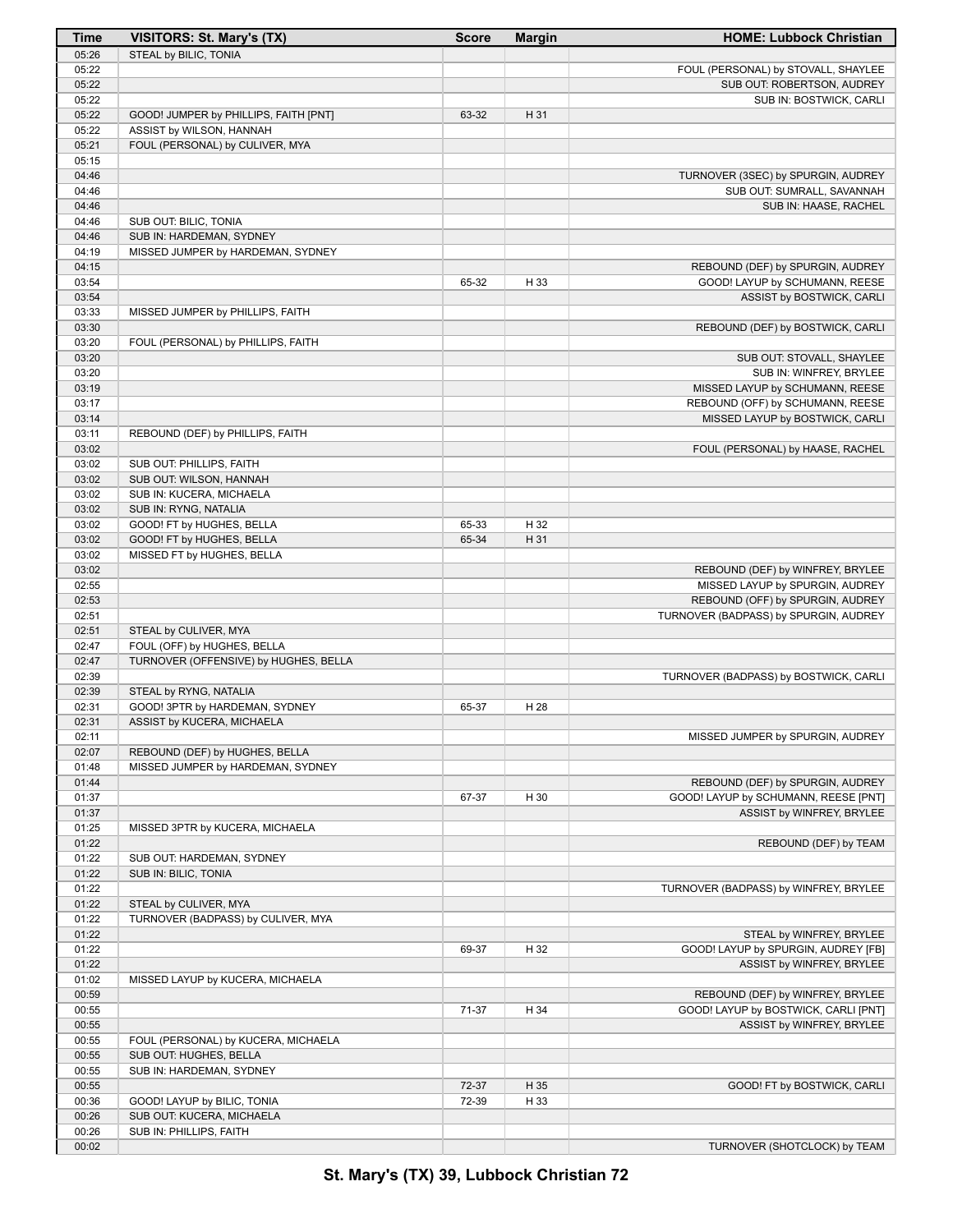| <b>Points (This Period)</b> | <b>StM</b>    | LCU           |
|-----------------------------|---------------|---------------|
| In the Paint                |               | 12            |
| Off Turns                   | 5             |               |
| 2nd Chance                  |               |               |
| <b>Fast Break</b>           |               |               |
| Bench                       |               | 13            |
| Per Poss                    | 0.500<br>4/18 | 0.722<br>7/18 |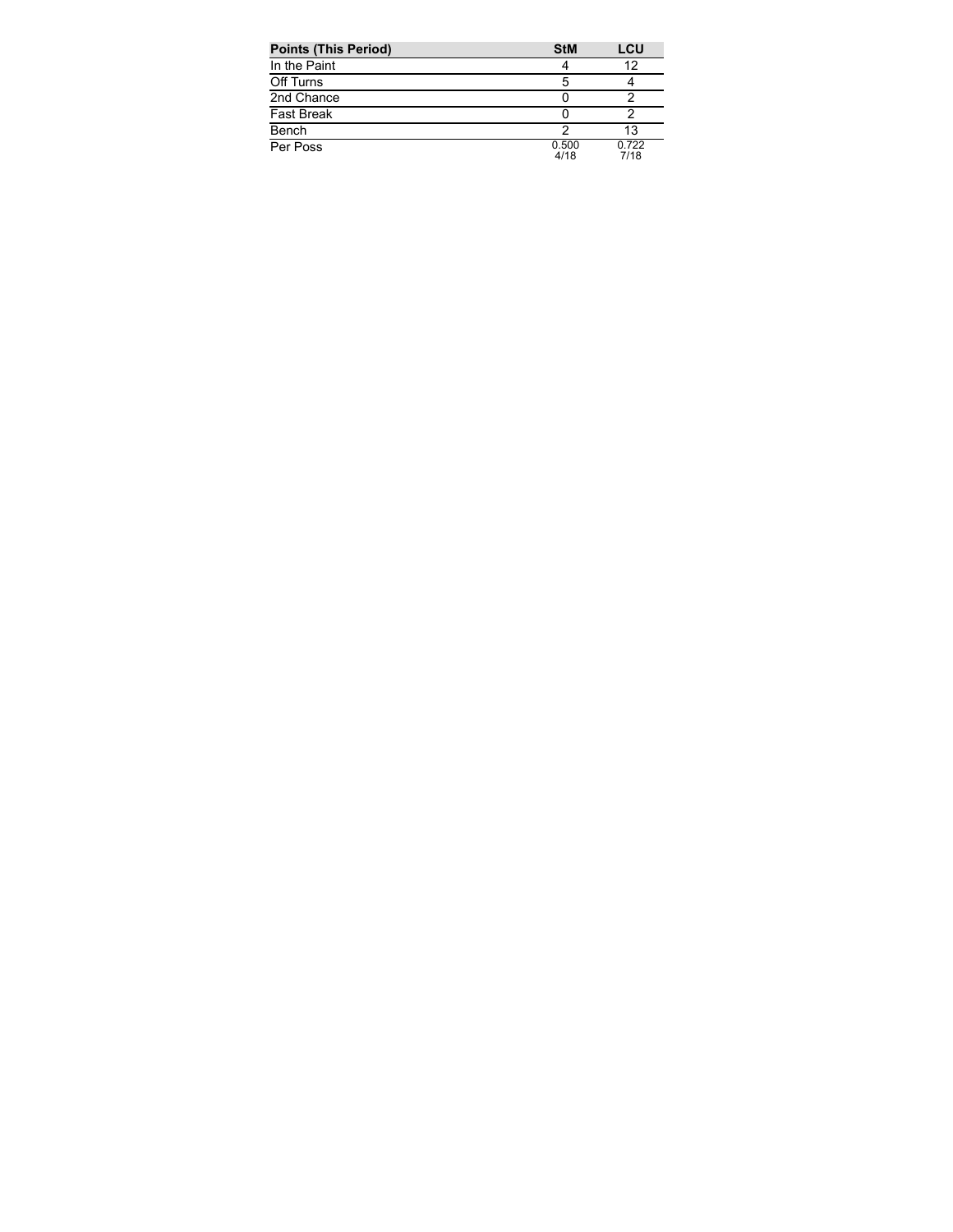## **Official Scoring/Possession Reference Chart St. Mary's (TX) vs Lubbock Christian Period 1 January 22, 2022 at Rip Griffin Center - Lubbock, Texas**



## **Period 1**

#### **Starters:**

**St. Mary's (TX)**: 10 CULIVER,MYA (G); 22 PHILLIPS,FAITH (F); 23 HARDEMAN,SYDNEY (G); 25 BILIC,TONIA (F); 41 WILSON,HANNAH (F);<br>**Lubbock Christian**: 1 DUNCAN,ASHTON (G); 5 BURR,LAYNEE (G); 14 CUNYUS,CHANNING (G); 21 SCHULT

| <b>Time</b> | VISITORS: St. Mary's (TX)           | <b>Score</b> | <b>Margin</b>  | <b>HOME: Lubbock Christian</b>         |
|-------------|-------------------------------------|--------------|----------------|----------------------------------------|
| 09:33       | GOOD! LAYUP by WILSON, HANNAH [PNT] | $0 - 2$      | V <sub>2</sub> |                                        |
| 09:14       |                                     | $2 - 2$      | T              | GOOD! JUMPER by CUNYUS, CHANNING [PNT] |
| 08:58       |                                     | $4 - 2$      | H <sub>2</sub> | GOOD! LAYUP by SCHULTE, ALLIE [FB]     |
| 08:19       |                                     | $7-2$        | H <sub>5</sub> | GOOD! 3PTR by DUNCAN, ASHTON           |
| 08:03       |                                     | $9 - 2$      | H <sub>7</sub> | GOOD! LAYUP by SCHULTE, ALLIE [FB]     |
| 07:48       | GOOD! JUMPER by CULIVER, MYA [PNT]  | $9 - 4$      | H <sub>5</sub> |                                        |
| 05:42       | GOOD! 3PTR by BILIC, TONIA          | $9 - 7$      | H <sub>2</sub> |                                        |
| 05:24       |                                     | $12 - 7$     | H <sub>5</sub> | GOOD! 3PTR by DUNCAN, ASHTON           |
| 04:22       |                                     | $15 - 7$     | H 8            | GOOD! 3PTR by BURR, LAYNEE             |
| 03:53       |                                     | $18 - 7$     | H 11           | GOOD! 3PTR by DUNCAN, ASHTON           |
| 03:11       |                                     | $21 - 7$     | H 14           | GOOD! 3PTR by DUNCAN, ASHTON [FB]      |
| 02:55       | GOOD! JUMPER by RYNG, NATALIA [PNT] | $21-9$       | H 12           |                                        |
| 02:02       | GOOD! FT by BILIC, TONIA            | $21 - 10$    | H 11           |                                        |
| 01:25       |                                     | $23-10$      | H 13           | GOOD! LAYUP by FOSTER, GRACE           |
| 00:57       |                                     | $25-10$      | H 15           | GOOD! LAYUP by FOSTER, GRACE           |
| 00:30       | GOOD! 3PTR by HARDEMAN, SYDNEY [FB] | $25 - 13$    | H 12           |                                        |

**St. Mary's (TX) 13, Lubbock Christian 25**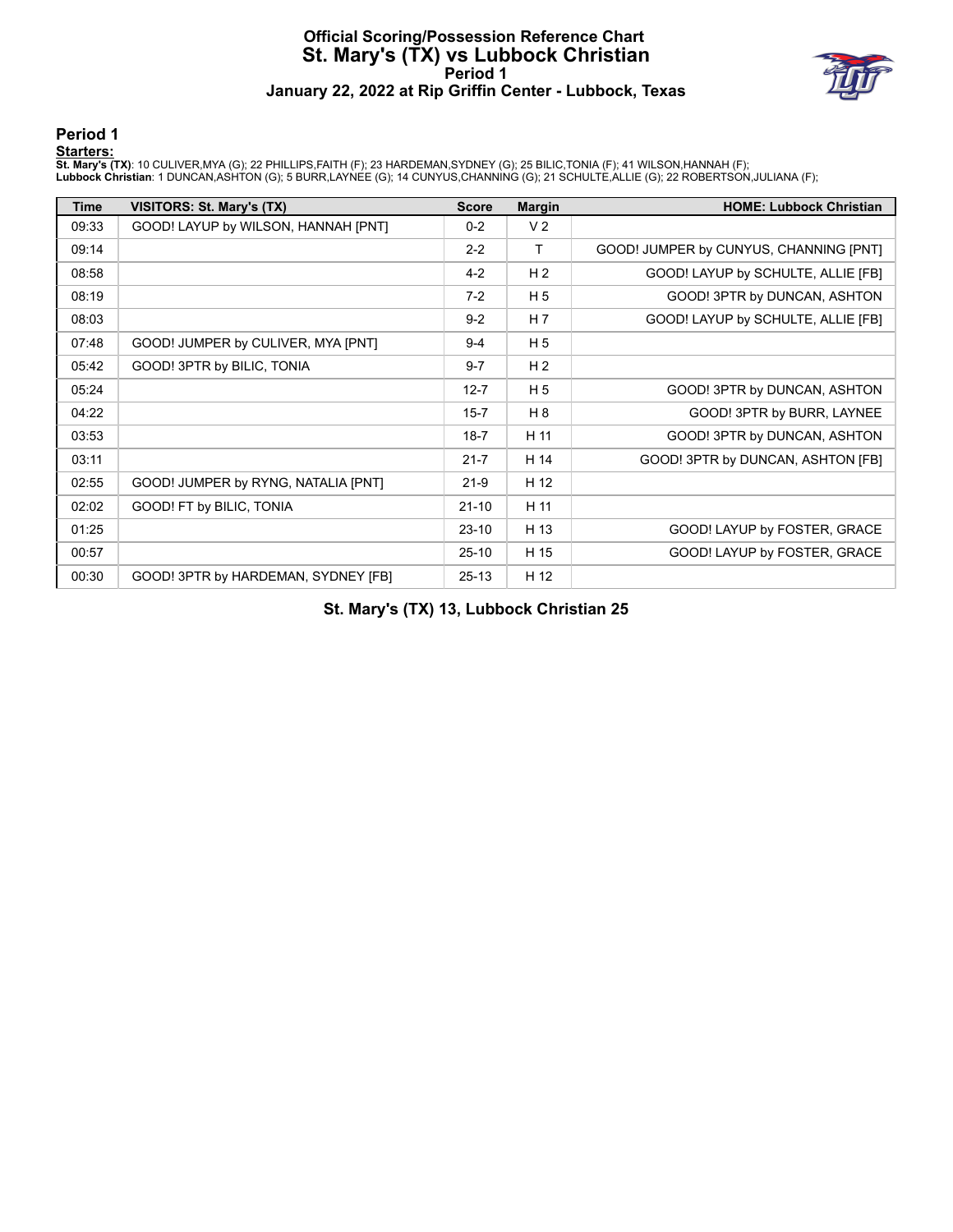## **Official Scoring/Possession Reference Chart St. Mary's (TX) vs Lubbock Christian Period 2 January 22, 2022 at Rip Griffin Center - Lubbock, Texas**



## **Period 2**

#### **Starters:**

**St. Mary's (TX)**: 10 CULIVER,MYA (G); 22 PHILLIPS,FAITH (F); 23 HARDEMAN,SYDNEY (G); 25 BILIC,TONIA (F); 41 WILSON,HANNAH (F);<br>**Lubbock Christian**: 1 DUNCAN,ASHTON (G); 5 BURR,LAYNEE (G); 14 CUNYUS,CHANNING (G); 21 SCHULT

| <b>Time</b> | VISITORS: St. Mary's (TX)                | <b>Score</b> | <b>Margin</b> | <b>HOME: Lubbock Christian</b>    |
|-------------|------------------------------------------|--------------|---------------|-----------------------------------|
| 09:44       |                                          | $27-13$      | H 14          | GOOD! LAYUP by BURR, LAYNEE       |
| 08:36       | GOOD! 3PTR by HUGHES, BELLA              | $27-16$      | H 11          |                                   |
| 07:40       |                                          | $30 - 16$    | H 14          | GOOD! 3PTR by DUNCAN, ASHTON      |
| 07:17       |                                          | $33 - 16$    | H 17          | GOOD! 3PTR by SCHULTE, ALLIE      |
| 05:04       |                                          | $36-16$      | H 20          | GOOD! 3PTR by STOVALL, SHAYLEE    |
| 04:52       | GOOD! FT by HARDEMAN, SYDNEY             | $36 - 17$    | H 19          |                                   |
| 04:52       | GOOD! FT by HARDEMAN, SYDNEY             | $36-18$      | H 18          |                                   |
| 04:19       | GOOD! JUMPER by KUCERA, MICHAELA         | $36 - 20$    | H 16          |                                   |
| 03:32       | GOOD! LAYUP by KUCERA, MICHAELA [FB/PNT] | $36-22$      | H 14          |                                   |
| 03:03       |                                          | 39-22        | H 17          | GOOD! 3PTR by STOVALL, SHAYLEE    |
| 00:12       |                                          | 42-22        | H 20          | GOOD! 3PTR by DUNCAN, ASHTON IFBI |

**St. Mary's (TX) 22, Lubbock Christian 42**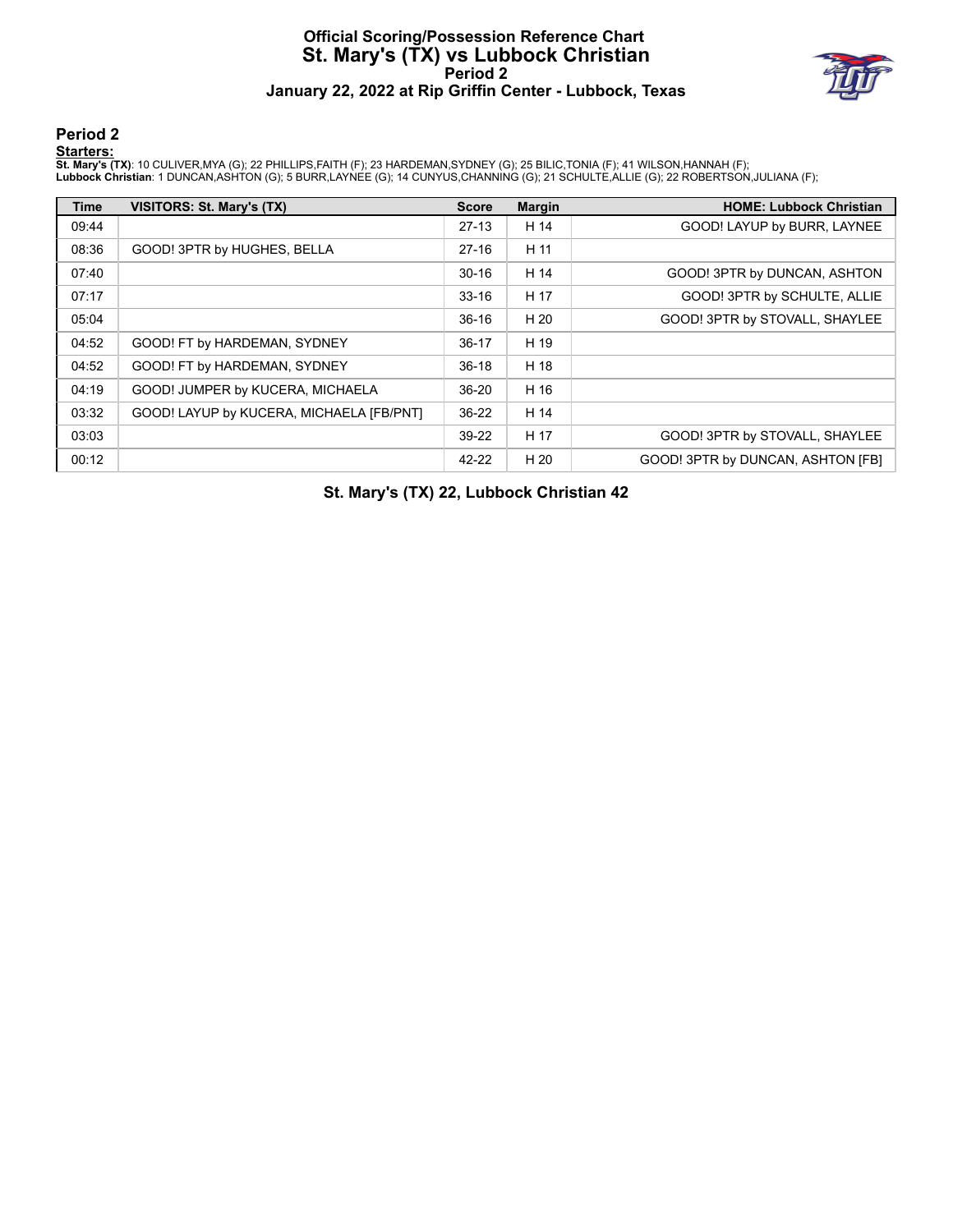## **Official Scoring/Possession Reference Chart St. Mary's (TX) vs Lubbock Christian Period 3 January 22, 2022 at Rip Griffin Center - Lubbock, Texas**



## **Period 3**

#### **Starters:**

**St. Mary's (TX)**: 10 CULIVER,MYA (G); 22 PHILLIPS,FAITH (F); 23 HARDEMAN,SYDNEY (G); 25 BILIC,TONIA (F); 41 WILSON,HANNAH (F);<br>**Lubbock Christian**: 1 DUNCAN,ASHTON (G); 5 BURR,LAYNEE (G); 14 CUNYUS,CHANNING (G); 21 SCHULT

| Time  | VISITORS: St. Mary's (TX)      | <b>Score</b> | <b>Margin</b> | <b>HOME: Lubbock Christian</b>      |
|-------|--------------------------------|--------------|---------------|-------------------------------------|
| 09:47 | GOOD! FT by CULIVER, MYA       | 42-23        | H 19          |                                     |
| 09:47 | GOOD! FT by CULIVER, MYA       | 42-24        | H 18          |                                     |
| 08:59 |                                | 44-24        | H 20          | GOOD! LAYUP by SCHULTE, ALLIE [PNT] |
| 08:33 |                                | 46-24        | H 22          | GOOD! LAYUP by FOSTER, GRACE [FB]   |
| 08:01 |                                | 49-24        | H 25          | GOOD! 3PTR by DUNCAN, ASHTON        |
| 07:38 | GOOD! 3PTR by CULIVER, MYA     | 49-27        | H 22          |                                     |
| 06:39 |                                | $51 - 27$    | H 24          | GOOD! LAYUP by FOSTER, GRACE        |
| 06:05 |                                | 54-27        | H 27          | GOOD! 3PTR by DUNCAN, ASHTON        |
| 05:43 | GOOD! 3PTR by HARDEMAN, SYDNEY | 54-30        | H 24          |                                     |
| 04:04 |                                | 55-30        | H 25          | GOOD! FT by ROBERTSON, AUDREY       |
| 01:36 |                                | 57-30        | H 27          | GOOD! LAYUP by MADDOX, MACI [PNT]   |
| 00:20 |                                | 59-30        | H 29          | GOOD! LAYUP by SCHULTE, ALLIE       |

**St. Mary's (TX) 30, Lubbock Christian 59**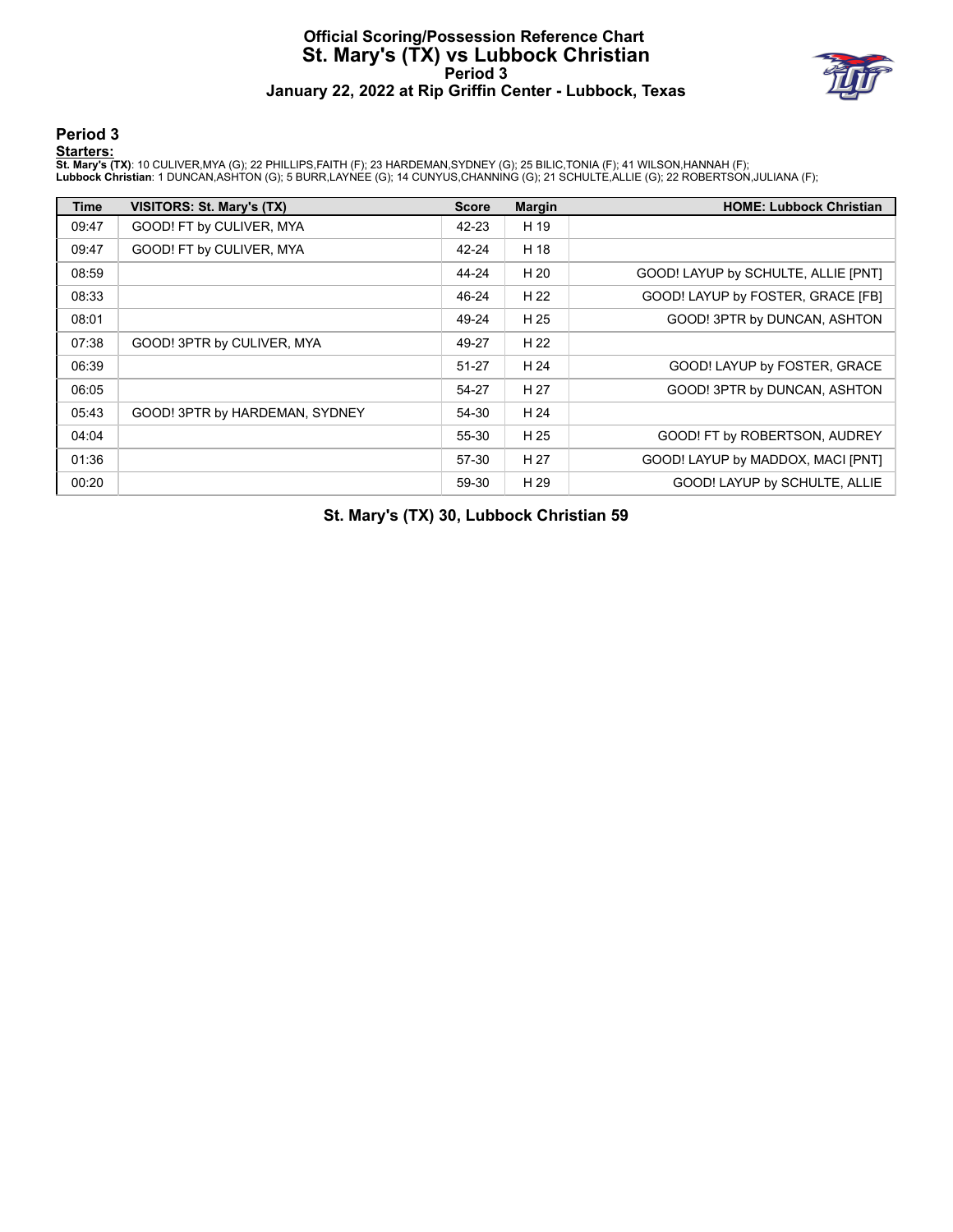## **Official Scoring/Possession Reference Chart St. Mary's (TX) vs Lubbock Christian Period 4 January 22, 2022 at Rip Griffin Center - Lubbock, Texas**



## **Period 4**

#### **Starters:**

**St. Mary's (TX)**: 10 CULIVER,MYA (G); 22 PHILLIPS,FAITH (F); 23 HARDEMAN,SYDNEY (G); 25 BILIC,TONIA (F); 41 WILSON,HANNAH (F);<br>**Lubbock Christian**: 1 DUNCAN,ASHTON (G); 5 BURR,LAYNEE (G); 14 CUNYUS,CHANNING (G); 21 SCHULT

| Time  | VISITORS: St. Mary's (TX)             | <b>Score</b> | <b>Margin</b> | <b>HOME: Lubbock Christian</b>       |
|-------|---------------------------------------|--------------|---------------|--------------------------------------|
| 07:09 |                                       | 61-30        | H 31          | GOOD! LAYUP by MADDOX, MACI          |
| 06:15 |                                       | 63-30        | H 33          | GOOD! LAYUP by COX, WHITNEY [PNT]    |
| 05:22 | GOOD! JUMPER by PHILLIPS, FAITH [PNT] | 63-32        | H 31          |                                      |
| 03:54 |                                       | 65-32        | H 33          | GOOD! LAYUP by SCHUMANN, REESE       |
| 03:02 | GOOD! FT by HUGHES, BELLA             | 65-33        | H 32          |                                      |
| 03:02 | GOOD! FT by HUGHES, BELLA             | 65-34        | H 31          |                                      |
| 02:31 | GOOD! 3PTR by HARDEMAN, SYDNEY        | 65-37        | H 28          |                                      |
| 01:37 |                                       | 67-37        | H 30          | GOOD! LAYUP by SCHUMANN, REESE [PNT] |
| 01:22 |                                       | 69-37        | H 32          | GOOD! LAYUP by SPURGIN, AUDREY [FB]  |
| 00:55 |                                       | 71-37        | H 34          | GOOD! LAYUP by BOSTWICK, CARLI [PNT] |
| 00:55 |                                       | 72-37        | H 35          | GOOD! FT by BOSTWICK, CARLI          |
| 00:36 | GOOD! LAYUP by BILIC, TONIA           | 72-39        | H 33          |                                      |

**St. Mary's (TX) 39, Lubbock Christian 72**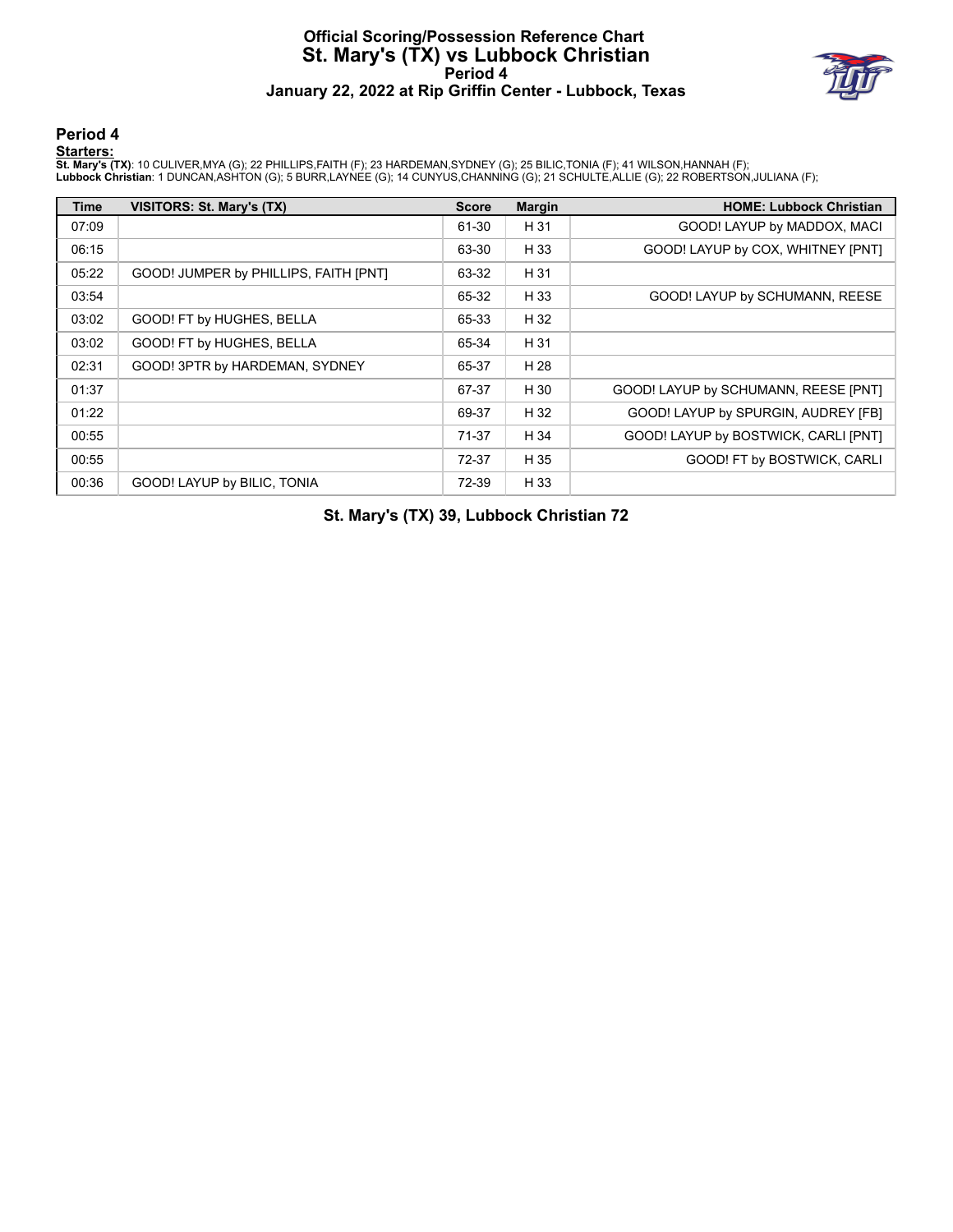## **Official Substitutions Log St. Mary's (TX) vs Lubbock Christian Period 1 January 22, 2022 at Rip Griffin Center - Lubbock, Texas**



| VISITORS: St. Mary's (TX)    | <b>Time</b> | <b>Score</b> | <b>HOME: Lubbock Christian</b> |
|------------------------------|-------------|--------------|--------------------------------|
| 10 CULIVER, MYA              |             |              | 1 DUNCAN, ASHTON               |
| 22 PHILLIPS, FAITH           |             |              | 5 BURR, LAYNEE                 |
| 23 HARDEMAN, SYDNEY          |             |              | 14 CUNYUS, CHANNING            |
| 25 BILIC, TONIA              |             |              | 21 SCHULTE, ALLIE              |
| 41 WILSON, HANNAH            |             |              | 22 ROBERTSON, JULIANA          |
|                              | 03:49       | $7 - 18$     | SUB OUT: BURR, LAYNEE          |
|                              | 03:49       |              | SUB OUT: CUNYUS, CHANNING      |
|                              | 03:49       |              | SUB OUT: SCHULTE, ALLIE        |
|                              | 03:49       |              | SUB OUT: ROBERTSON, JULIANA    |
|                              | 03:49       |              | SUB IN: FOSTER, GRACE          |
|                              | 03:49       |              | SUB IN: MADDOX, MACI           |
|                              | 03:49       |              | SUB IN: ROBERTSON, AUDREY      |
|                              | 03:49       |              | SUB IN: COX, WHITNEY           |
| SUB OUT: 22 PHILLIPS, FAITH  | 03:49       |              |                                |
| SUB OUT: 25 BILIC, TONIA     | 03:49       |              |                                |
| SUB OUT: 41 WILSON, HANNAH   | 03:49       |              |                                |
| SUB IN: 2 KUCERA, MICHAELA   | 03:49       |              |                                |
| SUB IN: 5 RYNG, NATALIA      | 03:49       |              |                                |
| SUB IN: 21 HUGHES, BELLA     | 03:49       |              |                                |
|                              | 02:12       | $9 - 21$     | SUB OUT: DUNCAN, ASHTON        |
|                              | 02:12       |              | SUB IN: BURR, LAYNEE           |
| SUB OUT: 23 HARDEMAN, SYDNEY | 02:12       |              |                                |
| SUB IN: 25 BILIC, TONIA      | 02:12       |              |                                |
| SUB OUT: 2 KUCERA, MICHAELA  | 01:10       | $10 - 23$    |                                |
| SUB OUT: 5 RYNG, NATALIA     | 01:10       |              |                                |
| SUB OUT: 10 CULIVER, MYA     | 01:10       |              |                                |
| SUB IN: 22 PHILLIPS, FAITH   | 01:10       |              |                                |
| SUB IN: 23 HARDEMAN, SYDNEY  | 01:10       |              |                                |
| SUB IN: 41 WILSON, HANNAH    | 01:10       |              |                                |
|                              | 00:48       | $10 - 25$    | SUB OUT: FOSTER, GRACE         |
|                              | 00:48       |              | SUB OUT: MADDOX, MACI          |
|                              | 00:48       |              | SUB OUT: ROBERTSON, AUDREY     |
|                              | 00:48       |              | SUB OUT: COX, WHITNEY          |
|                              | 00:48       |              | SUB IN: DUNCAN, ASHTON         |
|                              | 00:48       |              | SUB IN: CUNYUS, CHANNING       |
|                              | 00:48       |              | SUB IN: SCHULTE, ALLIE         |
|                              | 00:48       |              | SUB IN: ROBERTSON, JULIANA     |

**St. Mary's (TX) 13, Lubbock Christian 25**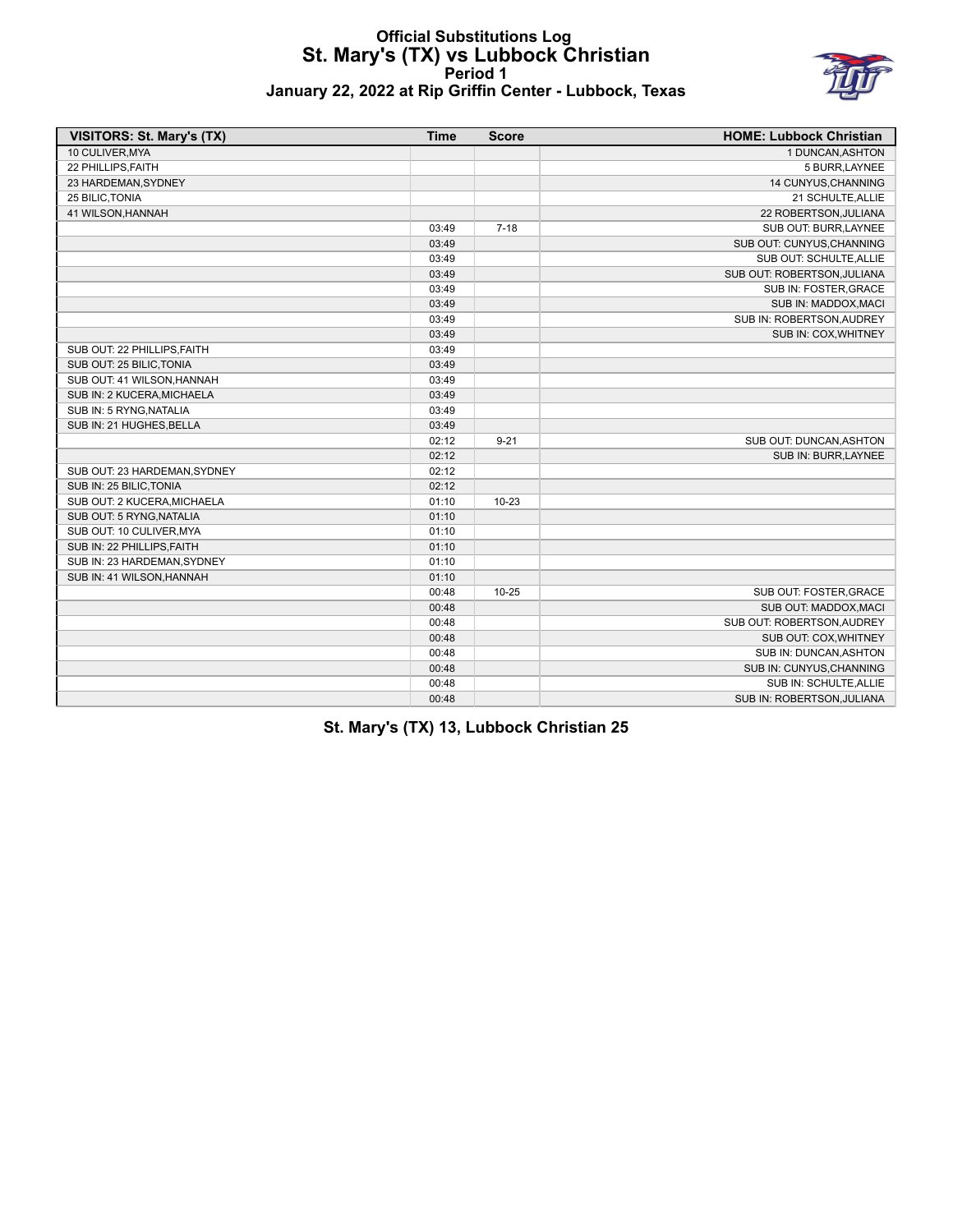## **Official Substitutions Log St. Mary's (TX) vs Lubbock Christian Period 2 January 22, 2022 at Rip Griffin Center - Lubbock, Texas**



| <b>VISITORS: St. Mary's (TX)</b> | Time  | <b>Score</b>   | <b>HOME: Lubbock Christian</b> |
|----------------------------------|-------|----------------|--------------------------------|
| 10 CULIVER, MYA                  |       |                | 1 DUNCAN, ASHTON               |
| 22 PHILLIPS, FAITH               |       |                | 5 BURR, LAYNEE                 |
| 23 HARDEMAN, SYDNEY              |       |                | 14 CUNYUS, CHANNING            |
| 25 BILIC, TONIA                  |       |                | 21 SCHULTE, ALLIE              |
| 41 WILSON, HANNAH                |       |                | 22 ROBERTSON, JULIANA          |
| SUB OUT: 21 HUGHES, BELLA        | 10:00 | $\overline{a}$ |                                |
| SUB IN: 10 CULIVER, MYA          | 10:00 |                |                                |
| SUB OUT: 25 BILIC, TONIA         | 08:53 | 13-27          |                                |
| SUB IN: 21 HUGHES, BELLA         | 08:53 |                |                                |
|                                  | 07:04 | 16-33          | SUB OUT: BURR, LAYNEE          |
|                                  | 07:04 |                | SUB IN: STOVALL, SHAYLEE       |
| SUB OUT: 22 PHILLIPS, FAITH      | 06:25 | 16-33          |                                |
| SUB IN: 5 RYNG, NATALIA          | 06:25 |                |                                |
|                                  | 05:58 | 16-33          | SUB OUT: ROBERTSON, JULIANA    |
|                                  | 05:58 |                | SUB IN: FOSTER, GRACE          |
|                                  | 05:58 |                | SUB OUT: CUNYUS, CHANNING      |
|                                  | 05:58 |                | SUB IN: ROBERTSON, AUDREY      |
|                                  | 04:52 | 16-36          | SUB OUT: DUNCAN, ASHTON        |
|                                  | 04:52 |                | SUB OUT: SCHULTE, ALLIE        |
|                                  | 04:52 |                | SUB IN: MADDOX, MACI           |
|                                  | 04:52 |                | SUB IN: BURR, LAYNEE           |
| SUB OUT: 41 WILSON, HANNAH       | 04:52 |                |                                |
| SUB IN: 2 KUCERA, MICHAELA       | 04:52 |                |                                |
|                                  | 02:48 | 22-39          | SUB OUT: FOSTER, GRACE         |
|                                  | 02:48 |                | SUB OUT: MADDOX, MACI          |
|                                  | 02:48 |                | SUB OUT: ROBERTSON, AUDREY     |
|                                  | 02:48 |                | SUB OUT: BURR, LAYNEE          |
|                                  | 02:48 |                | SUB OUT: STOVALL, SHAYLEE      |
|                                  | 02:48 |                | SUB IN: DUNCAN, ASHTON         |
|                                  | 02:48 |                | SUB IN: CUNYUS, CHANNING       |
|                                  | 02:48 |                | SUB IN: SCHULTE, ALLIE         |
|                                  | 02:48 |                | SUB IN: ROBERTSON, JULIANA     |
|                                  | 02:48 |                | SUB IN: COX, WHITNEY           |
| SUB OUT: 10 CULIVER, MYA         | 02:48 |                |                                |
| SUB IN: 25 BILIC, TONIA          | 02:48 |                |                                |
| SUB OUT: 2 KUCERA, MICHAELA      | 01:14 | 22-39          |                                |
| SUB OUT: 5 RYNG, NATALIA         | 01:14 |                |                                |
| SUB OUT: 21 HUGHES, BELLA        | 01:14 |                |                                |
| SUB IN: 10 CULIVER, MYA          | 01:14 |                |                                |
| SUB IN: 22 PHILLIPS, FAITH       | 01:14 |                |                                |
| SUB IN: 41 WILSON, HANNAH        | 01:14 |                |                                |
|                                  | 01:04 | 22-39          | SUB OUT: COX, WHITNEY          |
|                                  | 01:04 |                | SUB IN: BURR, LAYNEE           |
| SUB OUT: 25 BILIC, TONIA         | 01:04 |                |                                |
| SUB IN: 2 KUCERA, MICHAELA       | 01:04 |                |                                |
| SUB OUT: 2 KUCERA, MICHAELA      | 01:01 | 22-39          |                                |
| SUB IN: 21 HUGHES, BELLA         | 01:01 |                |                                |

**St. Mary's (TX) 22, Lubbock Christian 42**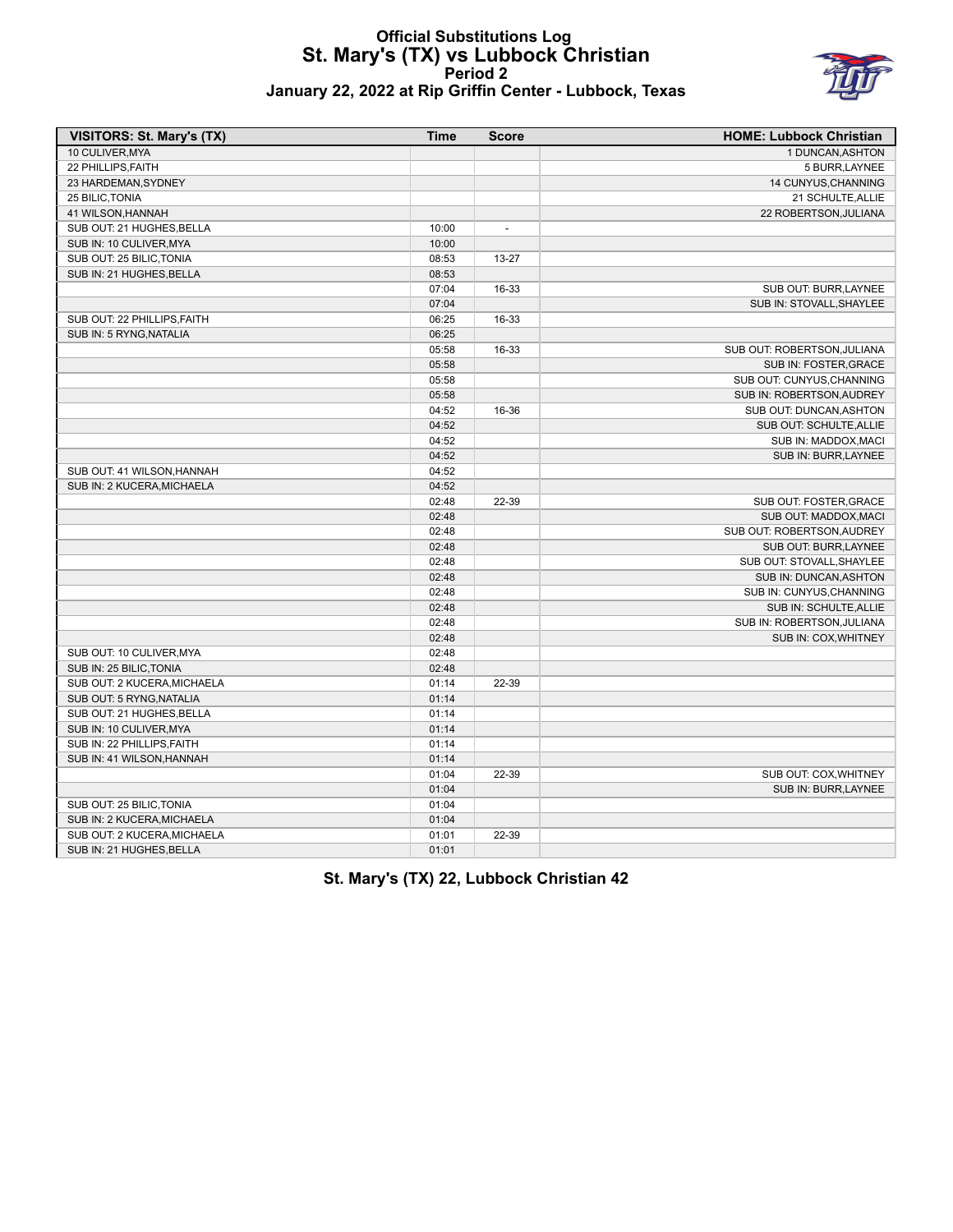## **Official Substitutions Log St. Mary's (TX) vs Lubbock Christian Period 3 January 22, 2022 at Rip Griffin Center - Lubbock, Texas**



| VISITORS: St. Mary's (TX)    | <b>Time</b> | <b>Score</b>   | <b>HOME: Lubbock Christian</b> |
|------------------------------|-------------|----------------|--------------------------------|
| 10 CULIVER, MYA              |             |                | 1 DUNCAN, ASHTON               |
| 22 PHILLIPS, FAITH           |             |                | 5 BURR, LAYNEE                 |
| 23 HARDEMAN, SYDNEY          |             |                | 14 CUNYUS, CHANNING            |
| 25 BILIC, TONIA              |             |                | 21 SCHULTE, ALLIE              |
| 41 WILSON, HANNAH            |             |                | 22 ROBERTSON, JULIANA          |
| SUB OUT: 21 HUGHES, BELLA    | 10:00       | $\overline{a}$ |                                |
| SUB IN: 25 BILIC, TONIA      | 10:00       |                |                                |
| SUB OUT: 25 BILIC, TONIA     | 10:00       |                |                                |
| SUB IN: 21 HUGHES, BELLA     | 10:00       |                |                                |
|                              | 10:00       |                | SUB OUT: ROBERTSON, JULIANA    |
|                              | 10:00       |                | SUB IN: FOSTER, GRACE          |
| SUB OUT: 41 WILSON, HANNAH   | 07:56       | 24-49          |                                |
| SUB IN: 5 RYNG, NATALIA      | 07:56       |                |                                |
|                              | 06:53       | 27-49          | SUB OUT: CUNYUS, CHANNING      |
|                              | 06:53       |                | SUB IN: ROBERTSON, AUDREY      |
|                              | 05:14       | 30-54          | SUB OUT: BURR, LAYNEE          |
|                              | 05:14       |                | SUB OUT: SCHULTE, ALLIE        |
|                              | 05:14       |                | SUB IN: MADDOX, MACI           |
|                              | 05:14       |                | SUB IN: STOVALL, SHAYLEE       |
| SUB OUT: 5 RYNG, NATALIA     | 05:14       |                |                                |
| SUB OUT: 21 HUGHES, BELLA    | 05:14       |                |                                |
| SUB OUT: 22 PHILLIPS, FAITH  | 05:14       |                |                                |
| SUB IN: 2 KUCERA, MICHAELA   | 05:14       |                |                                |
| SUB IN: 25 BILIC, TONIA      | 05:14       |                |                                |
| SUB IN: 41 WILSON, HANNAH    | 05:14       |                |                                |
|                              | 04:04       | 30-54          | SUB OUT: DUNCAN, ASHTON        |
|                              | 04:04       |                | SUB IN: COX, WHITNEY           |
| SUB OUT: 2 KUCERA, MICHAELA  | 04:04       |                |                                |
| SUB IN: 22 PHILLIPS FAITH    | 04:04       |                |                                |
|                              | 03:47       | 30-55          | SUB OUT: FOSTER, GRACE         |
|                              | 03:47       |                | SUB IN: CUNYUS, CHANNING       |
| SUB OUT: 23 HARDEMAN, SYDNEY | 02:22       | 30-55          |                                |
| SUB IN: 21 HUGHES, BELLA     | 02:22       |                |                                |
|                              | 01:10       | 30-57          | SUB OUT: MADDOX, MACI          |
|                              | 01:10       |                | SUB OUT: ROBERTSON, AUDREY     |
|                              | 01:10       |                | SUB OUT: CUNYUS, CHANNING      |
|                              | 01:10       |                | SUB OUT: STOVALL.SHAYLEE       |
|                              | 01:10       |                | SUB OUT: COX, WHITNEY          |
|                              | 01:10       |                | SUB IN: FOSTER, GRACE          |
|                              | 01:10       |                | SUB IN: DUNCAN, ASHTON         |
|                              | 01:10       |                | SUB IN: BURR, LAYNEE           |
|                              | 01:10       |                | SUB IN: SCHULTE, ALLIE         |
|                              | 01:10       |                | SUB IN: WINFREY, BRYLEE        |
| SUB OUT: 10 CULIVER, MYA     | 01:10       |                |                                |
| SUB OUT: 25 BILIC, TONIA     | 01:10       |                |                                |
| SUB IN: 5 RYNG, NATALIA      | 01:10       |                |                                |
| SUB IN: 23 HARDEMAN, SYDNEY  | 01:10       |                |                                |

**St. Mary's (TX) 30, Lubbock Christian 59**